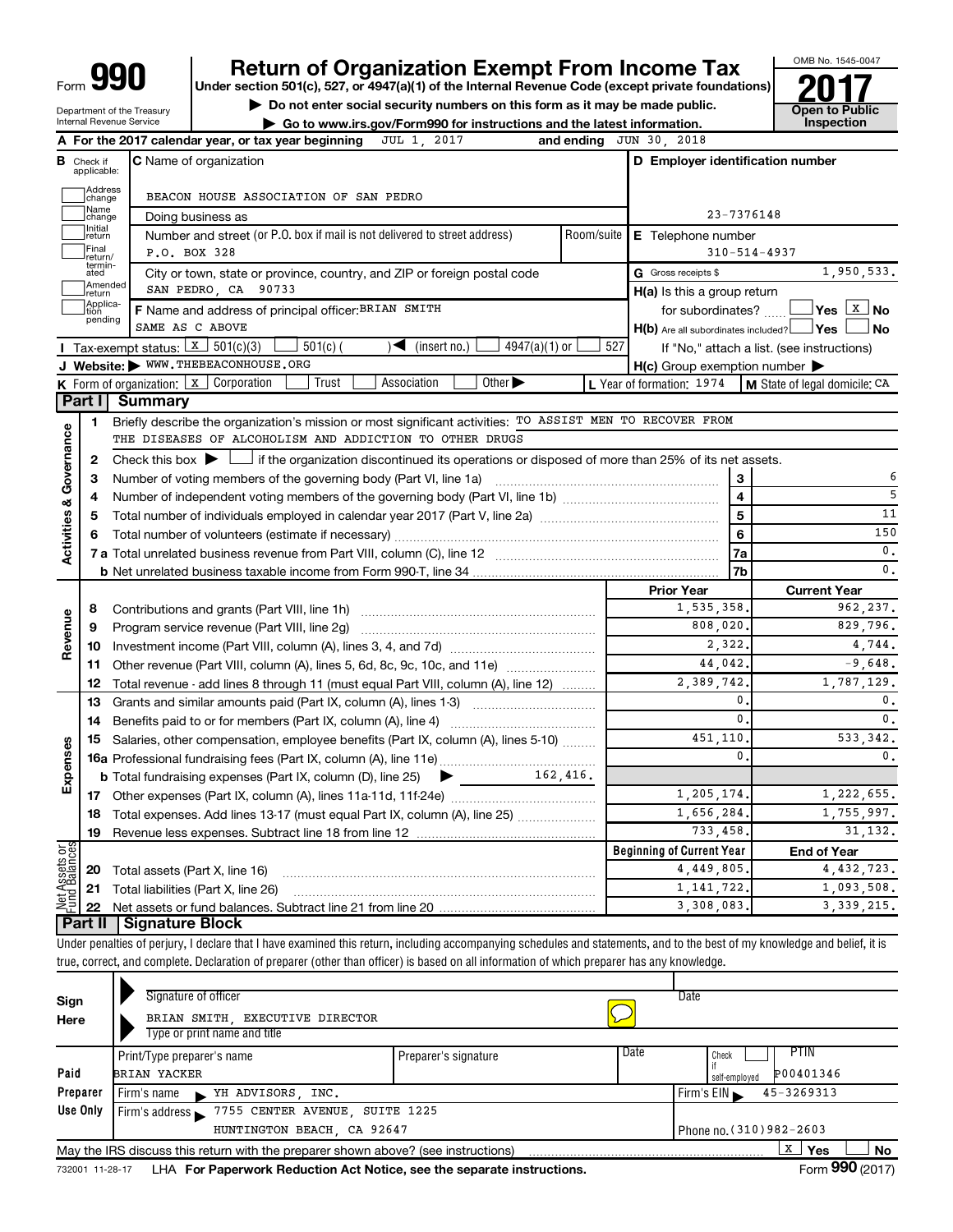|              |                                                                                                                                                                 | Form 990 (2017)                                            |
|--------------|-----------------------------------------------------------------------------------------------------------------------------------------------------------------|------------------------------------------------------------|
| 4e           | (Expenses \$<br>(Revenue \$<br>including grants of \$<br>1,351,820.<br>Total program service expenses                                                           |                                                            |
|              | 4d Other program services (Describe in Schedule O.)                                                                                                             |                                                            |
|              |                                                                                                                                                                 |                                                            |
|              |                                                                                                                                                                 |                                                            |
|              |                                                                                                                                                                 |                                                            |
|              |                                                                                                                                                                 |                                                            |
|              |                                                                                                                                                                 |                                                            |
|              |                                                                                                                                                                 |                                                            |
| 4с           | ) (Revenue \$<br>$\int (Code: ) (Express $ )$<br>including grants of $$$                                                                                        |                                                            |
|              | OFFERS DONATED HOUSEHOLD ITEMS AND CLOTHING TO THE GENERAL PUBLIC AT A                                                                                          |                                                            |
|              | THE ASSOCIATION'S THRIFT STORE WORKS IN CONJUNCTION WITH THE YWCA. IT                                                                                           |                                                            |
|              | COMPREHENSIVE JOB SKILLS AND CONTRIBUTE TO THE FINANCIAL HEALTH OF THE<br><b>ASSOCIATION.</b>                                                                   |                                                            |
|              | AT THE BEACON HOUSE. THESE PROVIDE OPPORTUNITIES FOR THE MEN TO LEARN                                                                                           |                                                            |
|              | EVENTS AND CATERING BREAKFAST AND SPECIALTY-THEMED DINNER EVENTS ONSITE                                                                                         |                                                            |
|              | BEAUTIFICATION PROJECTS, MANAGING A THRIFT SHOP, STAFFING COMMUNITY                                                                                             |                                                            |
|              | RESIDENTS IN THE COMMUNITY WHILE EARNING MONEY FOR THE BEACON HOUSE.<br>THESE RESIDENT ENTERPRISES INCLUDE LANDSCAPING AND COMMUNITY                            |                                                            |
|              | ENTREPRENEURIAL PROJECTS THAT SERVE AS BOTH A WAY TO ENGAGE THE                                                                                                 |                                                            |
|              | AS PART OF THEIR RECOVERY, BEACON HOUSE RESIDENTS UNDERTAKE CERTAIN                                                                                             |                                                            |
| 4b           | 28, 548. including grants of \$<br>(Expenses \$<br>) (Revenue \$<br>(Code:                                                                                      | 27,734.                                                    |
|              | RECREATIONAL ACTIVITIES AND OUTINGS, COMMUNITY SERVICE AND EVENTS.<br>THESE ARE DESIGNED TO TEACH ADULT RESPONSIBILITY, DISCIPLINE,                             |                                                            |
|              | SUPPORT THROUGHOUT A WIDE RANGE OF DAILY STRUCTURED GROUPS AND CLASSES,                                                                                         |                                                            |
|              | THE ASSOCIATION'S SERVICES AND STRATEGY INVOLVE CONTINUOUS PEER TO PEER                                                                                         |                                                            |
|              |                                                                                                                                                                 |                                                            |
|              | SOCIETY.                                                                                                                                                        |                                                            |
|              | HISTORIES, POST-TRAUMATIC STRESS DISORDER FROM MILITARY COMBAT AND/OR<br>CHILDHOOD ABUSE, UNTENDED HEALTH ISSUES AND ALIENATION FROM FAMILY AND                 |                                                            |
|              | RATE OF HOMELESSNESS, UNEMPLOYMENT, CRIMINAL AND INSTITUTIONAL                                                                                                  |                                                            |
|              | POPULATION IS COMPRISED OF MALES 18 YEARS AND OLDER WHO HAVE A HIGH                                                                                             |                                                            |
|              | FACILITIES TO MEN AT A SLIDING SCALE FOR FEES. THE ASSOCIATION'S                                                                                                |                                                            |
| 4a           | 1, 323, 272. including grants of \$<br>) (Revenue \$<br>(Code:<br>) (Expenses \$<br>PROVIDES RESIDENTIAL ALCOHOL AND DRUG COMMUNITY RECOVERY PROGRAMS AND       | 829,796.                                                   |
|              | revenue, if any, for each program service reported.                                                                                                             |                                                            |
|              | Section 501(c)(3) and 501(c)(4) organizations are required to report the amount of grants and allocations to others, the total expenses, and                    |                                                            |
| 4            | Describe the organization's program service accomplishments for each of its three largest program services, as measured by expenses.                            |                                                            |
| 3            | Did the organization cease conducting, or make significant changes in how it conducts, any program services?<br>If "Yes," describe these changes on Schedule O. |                                                            |
|              | If "Yes," describe these new services on Schedule O.                                                                                                            | $\overline{\ }$ Yes $\overline{\phantom{a} \mathbb{X}}$ No |
|              | prior Form 990 or 990-EZ?                                                                                                                                       | $\exists$ Yes $\boxed{\texttt{x}}$ No                      |
| $\mathbf{2}$ | Did the organization undertake any significant program services during the year which were not listed on the                                                    |                                                            |
|              | TO FAMILY, HOME AND COMMUNITY.                                                                                                                                  |                                                            |
|              | TO OTHER DRUGS. THE ASSOCIATION WILL PROVIDE FOOD, SHELTER,<br>COUNSELING, AND THE TIME TO BUILD A FOUNDATION IN RECOVERY AND RETURN                            |                                                            |
|              | TO ASSIST MEN TO RECOVER FROM THE DISEASES OF ALCOHOLISM AND ADDICTION                                                                                          |                                                            |
|              | Briefly describe the organization's mission:                                                                                                                    |                                                            |
| 1            |                                                                                                                                                                 |                                                            |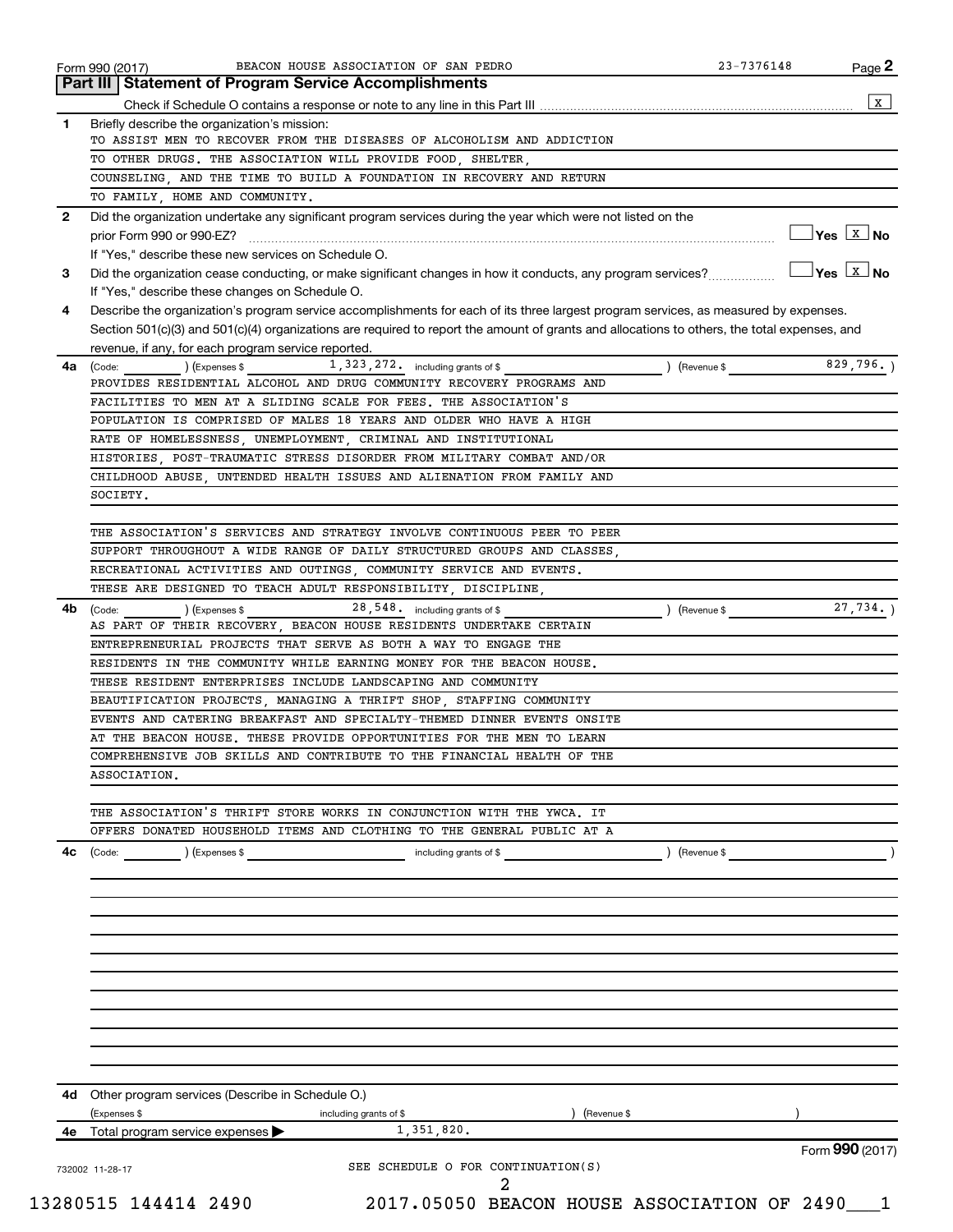|     | BEACON HOUSE ASSOCIATION OF SAN PEDRO<br>23-7376148<br>Form 990 (2017)                                                                                                                                                              |                 |     | Page 3 |
|-----|-------------------------------------------------------------------------------------------------------------------------------------------------------------------------------------------------------------------------------------|-----------------|-----|--------|
|     | <b>Part IV   Checklist of Required Schedules</b>                                                                                                                                                                                    |                 |     |        |
|     |                                                                                                                                                                                                                                     |                 | Yes | No     |
| 1   | Is the organization described in section $501(c)(3)$ or $4947(a)(1)$ (other than a private foundation)?                                                                                                                             |                 |     |        |
|     |                                                                                                                                                                                                                                     | 1               | х   |        |
| 2   |                                                                                                                                                                                                                                     | $\mathbf{2}$    | x   |        |
| 3   | Did the organization engage in direct or indirect political campaign activities on behalf of or in opposition to candidates for                                                                                                     |                 |     |        |
|     |                                                                                                                                                                                                                                     | 3               |     | х      |
| 4   | Section 501(c)(3) organizations. Did the organization engage in lobbying activities, or have a section 501(h) election in effect                                                                                                    |                 |     |        |
|     |                                                                                                                                                                                                                                     | 4               |     | х      |
| 5   | Is the organization a section 501(c)(4), 501(c)(5), or 501(c)(6) organization that receives membership dues, assessments, or                                                                                                        |                 |     |        |
|     |                                                                                                                                                                                                                                     | 5               |     | х      |
| 6   | Did the organization maintain any donor advised funds or any similar funds or accounts for which donors have the right to                                                                                                           |                 |     |        |
|     | provide advice on the distribution or investment of amounts in such funds or accounts? If "Yes," complete Schedule D, Part I                                                                                                        | 6               |     | х      |
| 7   | Did the organization receive or hold a conservation easement, including easements to preserve open space,                                                                                                                           |                 |     |        |
|     | the environment, historic land areas, or historic structures? If "Yes," complete Schedule D, Part II                                                                                                                                | $\overline{7}$  |     | x      |
| 8   | Did the organization maintain collections of works of art, historical treasures, or other similar assets? If "Yes," complete                                                                                                        |                 |     |        |
|     | Schedule D, Part III <b>Marting Community</b> Construction of the Construction of the Construction of the Construction of the Construction of the Construction of the Construction of the Construction of the Construction of the C | 8               |     | x      |
| 9   | Did the organization report an amount in Part X, line 21, for escrow or custodial account liability, serve as a custodian for                                                                                                       |                 |     |        |
|     | amounts not listed in Part X; or provide credit counseling, debt management, credit repair, or debt negotiation services?                                                                                                           |                 |     |        |
|     | If "Yes," complete Schedule D, Part IV                                                                                                                                                                                              | 9               |     | х      |
| 10  | Did the organization, directly or through a related organization, hold assets in temporarily restricted endowments, permanent                                                                                                       |                 |     |        |
|     |                                                                                                                                                                                                                                     | 10              |     | x      |
| 11  | If the organization's answer to any of the following questions is "Yes," then complete Schedule D, Parts VI, VII, VIII, IX, or X                                                                                                    |                 |     |        |
|     | as applicable.                                                                                                                                                                                                                      |                 |     |        |
|     | a Did the organization report an amount for land, buildings, and equipment in Part X, line 10? If "Yes," complete Schedule D,                                                                                                       |                 |     |        |
|     | Part VI                                                                                                                                                                                                                             | 11a             | х   |        |
| b   | Did the organization report an amount for investments - other securities in Part X, line 12 that is 5% or more of its total                                                                                                         |                 |     |        |
|     |                                                                                                                                                                                                                                     | 11b             |     | х      |
| c   | Did the organization report an amount for investments - program related in Part X, line 13 that is 5% or more of its total                                                                                                          |                 |     |        |
|     |                                                                                                                                                                                                                                     | 11c             |     | х      |
|     | d Did the organization report an amount for other assets in Part X, line 15 that is 5% or more of its total assets reported in                                                                                                      |                 |     |        |
|     |                                                                                                                                                                                                                                     | <b>11d</b>      | x   |        |
|     |                                                                                                                                                                                                                                     | 11 <sub>e</sub> | х   |        |
| f   | Did the organization's separate or consolidated financial statements for the tax year include a footnote that addresses                                                                                                             |                 |     |        |
|     | the organization's liability for uncertain tax positions under FIN 48 (ASC 740)? If "Yes," complete Schedule D, Part X                                                                                                              | 11f             | х   |        |
|     | 12a Did the organization obtain separate, independent audited financial statements for the tax year? If "Yes," complete                                                                                                             |                 |     |        |
|     | Schedule D, Parts XI and XII                                                                                                                                                                                                        | 12a             | Χ   |        |
| b   | Was the organization included in consolidated, independent audited financial statements for the tax year?                                                                                                                           |                 |     |        |
|     | If "Yes," and if the organization answered "No" to line 12a, then completing Schedule D, Parts XI and XII is optional <i></i>                                                                                                       | 12b             |     | х      |
| 13  |                                                                                                                                                                                                                                     | 13              |     | х      |
| 14a |                                                                                                                                                                                                                                     | 14a             |     | х      |
| b   | Did the organization have aggregate revenues or expenses of more than \$10,000 from grantmaking, fundraising, business,                                                                                                             |                 |     |        |
|     | investment, and program service activities outside the United States, or aggregate foreign investments valued at \$100,000                                                                                                          |                 |     |        |
|     |                                                                                                                                                                                                                                     | 14b             |     | х      |
| 15  | Did the organization report on Part IX, column (A), line 3, more than \$5,000 of grants or other assistance to or for any                                                                                                           |                 |     |        |
|     |                                                                                                                                                                                                                                     | 15              |     | х      |
| 16  | Did the organization report on Part IX, column (A), line 3, more than \$5,000 of aggregate grants or other assistance to                                                                                                            |                 |     |        |
|     |                                                                                                                                                                                                                                     | 16              |     | х      |
| 17  | Did the organization report a total of more than \$15,000 of expenses for professional fundraising services on Part IX,                                                                                                             |                 |     |        |
|     |                                                                                                                                                                                                                                     | 17              |     | х      |
| 18  | Did the organization report more than \$15,000 total of fundraising event gross income and contributions on Part VIII, lines                                                                                                        |                 |     |        |
|     |                                                                                                                                                                                                                                     | 18              | х   |        |
| 19  | Did the organization report more than \$15,000 of gross income from gaming activities on Part VIII, line 9a? If "Yes,"                                                                                                              |                 |     |        |
|     |                                                                                                                                                                                                                                     | 19              |     | x      |

Form (2017) **990**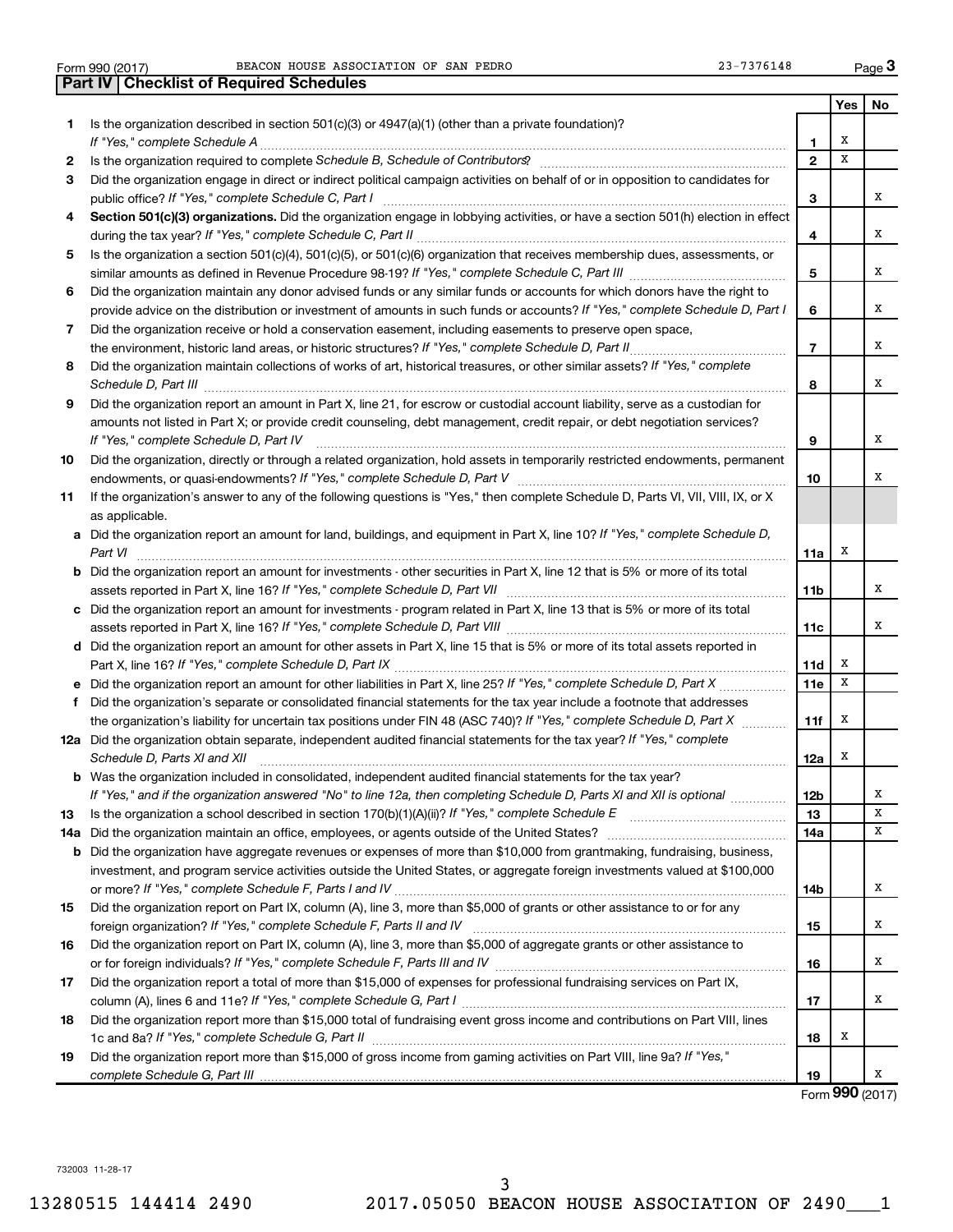|  | Form 990 (2017) |
|--|-----------------|
|  |                 |

|--|--|

|    | <b>Part IV   Checklist of Required Schedules (continued)</b>                                                                        |                 |     |                 |
|----|-------------------------------------------------------------------------------------------------------------------------------------|-----------------|-----|-----------------|
|    |                                                                                                                                     |                 | Yes | No              |
|    | 20a Did the organization operate one or more hospital facilities? If "Yes," complete Schedule H                                     | <b>20a</b>      |     | x               |
|    |                                                                                                                                     | 20 <sub>b</sub> |     |                 |
| 21 | Did the organization report more than \$5,000 of grants or other assistance to any domestic organization or                         |                 |     |                 |
|    |                                                                                                                                     | 21              |     | x               |
| 22 | Did the organization report more than \$5,000 of grants or other assistance to or for domestic individuals on                       |                 |     |                 |
|    |                                                                                                                                     | 22              |     | x               |
| 23 | Did the organization answer "Yes" to Part VII, Section A, line 3, 4, or 5 about compensation of the organization's current          |                 |     |                 |
|    | and former officers, directors, trustees, key employees, and highest compensated employees? If "Yes," complete                      |                 |     |                 |
|    |                                                                                                                                     | 23              |     | Χ               |
|    | 24a Did the organization have a tax-exempt bond issue with an outstanding principal amount of more than \$100,000 as of the         |                 |     |                 |
|    | last day of the year, that was issued after December 31, 2002? If "Yes," answer lines 24b through 24d and complete                  |                 |     |                 |
|    | Schedule K. If "No", go to line 25a                                                                                                 | 24a             | х   | x               |
|    |                                                                                                                                     | 24 <sub>b</sub> |     |                 |
|    | c Did the organization maintain an escrow account other than a refunding escrow at any time during the year to defease              | 24c             |     | Χ               |
|    |                                                                                                                                     | 24d             |     | x               |
|    | 25a Section 501(c)(3), 501(c)(4), and 501(c)(29) organizations. Did the organization engage in an excess benefit                    |                 |     |                 |
|    |                                                                                                                                     | 25a             |     | x               |
|    | <b>b</b> Is the organization aware that it engaged in an excess benefit transaction with a disqualified person in a prior year, and |                 |     |                 |
|    | that the transaction has not been reported on any of the organization's prior Forms 990 or 990-EZ? If "Yes," complete               |                 |     |                 |
|    | Schedule L, Part I                                                                                                                  | 25b             |     | х               |
| 26 | Did the organization report any amount on Part X, line 5, 6, or 22 for receivables from or payables to any current or               |                 |     |                 |
|    | former officers, directors, trustees, key employees, highest compensated employees, or disqualified persons? If "Yes,"              |                 |     |                 |
|    |                                                                                                                                     | 26              |     | х               |
| 27 | Did the organization provide a grant or other assistance to an officer, director, trustee, key employee, substantial                |                 |     |                 |
|    | contributor or employee thereof, a grant selection committee member, or to a 35% controlled entity or family member                 |                 |     |                 |
|    |                                                                                                                                     | 27              |     | Χ               |
| 28 | Was the organization a party to a business transaction with one of the following parties (see Schedule L, Part IV                   |                 |     |                 |
|    | instructions for applicable filing thresholds, conditions, and exceptions):                                                         |                 |     |                 |
| а  | A current or former officer, director, trustee, or key employee? If "Yes," complete Schedule L, Part IV                             | 28a             |     | Х               |
|    | b A family member of a current or former officer, director, trustee, or key employee? If "Yes," complete Schedule L, Part IV        | 28 <sub>b</sub> |     | X               |
|    | c An entity of which a current or former officer, director, trustee, or key employee (or a family member thereof) was an officer,   |                 |     |                 |
|    | director, trustee, or direct or indirect owner? If "Yes," complete Schedule L, Part IV                                              | 28c             |     | х               |
| 29 |                                                                                                                                     | 29              |     | x               |
| 30 | Did the organization receive contributions of art, historical treasures, or other similar assets, or qualified conservation         |                 |     |                 |
|    |                                                                                                                                     | 30              |     | х               |
| 31 | Did the organization liquidate, terminate, or dissolve and cease operations?                                                        | 31              |     | x               |
| 32 | Did the organization sell, exchange, dispose of, or transfer more than 25% of its net assets? If "Yes," complete                    |                 |     |                 |
|    |                                                                                                                                     | 32              |     | x               |
| 33 | Did the organization own 100% of an entity disregarded as separate from the organization under Regulations                          |                 |     |                 |
|    |                                                                                                                                     | 33              |     | x               |
| 34 | Was the organization related to any tax-exempt or taxable entity? If "Yes," complete Schedule R, Part II, III, or IV, and           |                 |     |                 |
|    | Part V, line 1                                                                                                                      | 34              |     | х               |
|    |                                                                                                                                     | 35a             |     | х               |
|    | b If "Yes" to line 35a, did the organization receive any payment from or engage in any transaction with a controlled entity         |                 |     |                 |
|    |                                                                                                                                     | 35 <sub>b</sub> |     |                 |
| 36 | Section 501(c)(3) organizations. Did the organization make any transfers to an exempt non-charitable related organization?          |                 |     |                 |
|    |                                                                                                                                     | 36              |     | х               |
| 37 | Did the organization conduct more than 5% of its activities through an entity that is not a related organization                    |                 |     |                 |
|    |                                                                                                                                     | 37              |     | х               |
| 38 | Did the organization complete Schedule O and provide explanations in Schedule O for Part VI, lines 11b and 19?                      |                 |     |                 |
|    |                                                                                                                                     | 38              | x   |                 |
|    |                                                                                                                                     |                 |     | Form 990 (2017) |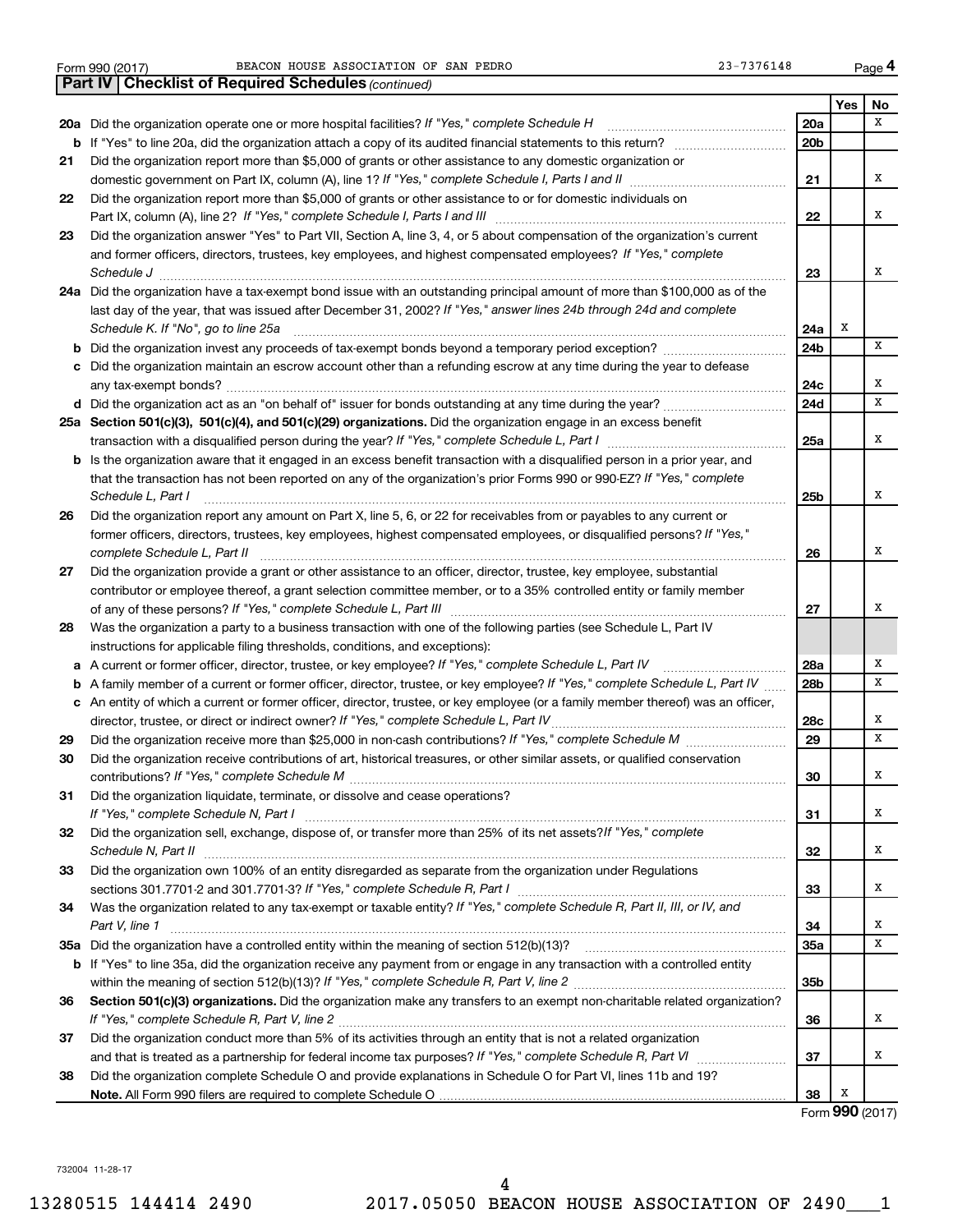|        | BEACON HOUSE ASSOCIATION OF SAN PEDRO<br>23-7376148<br>Form 990 (2017)                                                                                                                                                                                                 |                 |     | Page 5          |
|--------|------------------------------------------------------------------------------------------------------------------------------------------------------------------------------------------------------------------------------------------------------------------------|-----------------|-----|-----------------|
| Part V | <b>Statements Regarding Other IRS Filings and Tax Compliance</b>                                                                                                                                                                                                       |                 |     |                 |
|        | Check if Schedule O contains a response or note to any line in this Part V                                                                                                                                                                                             |                 |     |                 |
|        |                                                                                                                                                                                                                                                                        |                 | Yes | No              |
|        | 20<br>1a                                                                                                                                                                                                                                                               |                 |     |                 |
| b      | 1 <sub>b</sub><br>Enter the number of Forms W-2G included in line 1a. Enter -0- if not applicable                                                                                                                                                                      |                 |     |                 |
| с      | Did the organization comply with backup withholding rules for reportable payments to vendors and reportable gaming                                                                                                                                                     |                 |     |                 |
|        |                                                                                                                                                                                                                                                                        | 1c              | х   |                 |
|        | 2a Enter the number of employees reported on Form W-3, Transmittal of Wage and Tax Statements,                                                                                                                                                                         |                 |     |                 |
|        | 11<br>filed for the calendar year ending with or within the year covered by this return<br>2a                                                                                                                                                                          |                 |     |                 |
|        |                                                                                                                                                                                                                                                                        | 2b              | Х   |                 |
|        |                                                                                                                                                                                                                                                                        |                 |     |                 |
|        | 3a Did the organization have unrelated business gross income of \$1,000 or more during the year?                                                                                                                                                                       | За              |     | х               |
|        | <b>b</b> If "Yes," has it filed a Form 990-T for this year? If "No," to line 3b, provide an explanation in Schedule O manumum                                                                                                                                          | 3 <sub>b</sub>  |     |                 |
|        | 4a At any time during the calendar year, did the organization have an interest in, or a signature or other authority over, a                                                                                                                                           |                 |     |                 |
|        | financial account in a foreign country (such as a bank account, securities account, or other financial account)?                                                                                                                                                       | 4a              |     | х               |
|        | <b>b</b> If "Yes," enter the name of the foreign country: $\blacktriangleright$                                                                                                                                                                                        |                 |     |                 |
|        | See instructions for filing requirements for FinCEN Form 114, Report of Foreign Bank and Financial Accounts (FBAR).                                                                                                                                                    |                 |     |                 |
|        |                                                                                                                                                                                                                                                                        | 5a              |     | х               |
| b      |                                                                                                                                                                                                                                                                        | 5 <sub>b</sub>  |     | х               |
| с      |                                                                                                                                                                                                                                                                        | 5 <sub>c</sub>  |     |                 |
|        | 6a Does the organization have annual gross receipts that are normally greater than \$100,000, and did the organization solicit                                                                                                                                         |                 |     |                 |
|        |                                                                                                                                                                                                                                                                        | 6a              |     | х               |
|        | <b>b</b> If "Yes," did the organization include with every solicitation an express statement that such contributions or gifts                                                                                                                                          |                 |     |                 |
|        |                                                                                                                                                                                                                                                                        | 6b              |     |                 |
| 7      | Organizations that may receive deductible contributions under section 170(c).                                                                                                                                                                                          |                 |     |                 |
| а      | Did the organization receive a payment in excess of \$75 made partly as a contribution and partly for goods and services provided to the payor?                                                                                                                        | 7a              | х   |                 |
| b      |                                                                                                                                                                                                                                                                        | 7b              |     | х               |
|        | c Did the organization sell, exchange, or otherwise dispose of tangible personal property for which it was required                                                                                                                                                    |                 |     |                 |
|        |                                                                                                                                                                                                                                                                        | 7c              |     | х               |
|        |                                                                                                                                                                                                                                                                        |                 |     |                 |
| е      | Did the organization receive any funds, directly or indirectly, to pay premiums on a personal benefit contract?                                                                                                                                                        | 7e              |     | х<br>х          |
| f.     |                                                                                                                                                                                                                                                                        | 7f              |     |                 |
| g      | If the organization received a contribution of qualified intellectual property, did the organization file Form 8899 as required?<br>If the organization received a contribution of cars, boats, airplanes, or other vehicles, did the organization file a Form 1098-C? | 7g<br>7h        |     |                 |
| h<br>8 | Sponsoring organizations maintaining donor advised funds. Did a donor advised fund maintained by the                                                                                                                                                                   |                 |     |                 |
|        |                                                                                                                                                                                                                                                                        | 8               |     |                 |
|        | Sponsoring organizations maintaining donor advised funds.                                                                                                                                                                                                              |                 |     |                 |
| а      | Did the sponsoring organization make any taxable distributions under section 4966?                                                                                                                                                                                     | 9а              |     |                 |
| b      |                                                                                                                                                                                                                                                                        | 9b              |     |                 |
| 10     | Section 501(c)(7) organizations. Enter:                                                                                                                                                                                                                                |                 |     |                 |
| а      | 10a                                                                                                                                                                                                                                                                    |                 |     |                 |
| b      | 10 <sub>b</sub><br>Gross receipts, included on Form 990, Part VIII, line 12, for public use of club facilities                                                                                                                                                         |                 |     |                 |
| 11     | Section 501(c)(12) organizations. Enter:                                                                                                                                                                                                                               |                 |     |                 |
| а      | 11a                                                                                                                                                                                                                                                                    |                 |     |                 |
| b      | Gross income from other sources (Do not net amounts due or paid to other sources against                                                                                                                                                                               |                 |     |                 |
|        | 11b                                                                                                                                                                                                                                                                    |                 |     |                 |
|        | 12a Section 4947(a)(1) non-exempt charitable trusts. Is the organization filing Form 990 in lieu of Form 1041?                                                                                                                                                         | 12a             |     |                 |
|        | 12b<br><b>b</b> If "Yes," enter the amount of tax-exempt interest received or accrued during the year                                                                                                                                                                  |                 |     |                 |
| 13     | Section 501(c)(29) qualified nonprofit health insurance issuers.                                                                                                                                                                                                       |                 |     |                 |
|        | a Is the organization licensed to issue qualified health plans in more than one state?                                                                                                                                                                                 | 13a             |     |                 |
|        | Note. See the instructions for additional information the organization must report on Schedule O.                                                                                                                                                                      |                 |     |                 |
|        | <b>b</b> Enter the amount of reserves the organization is required to maintain by the states in which the                                                                                                                                                              |                 |     |                 |
|        | 13b                                                                                                                                                                                                                                                                    |                 |     |                 |
|        | 13 <sub>c</sub>                                                                                                                                                                                                                                                        |                 |     |                 |
|        | 14a Did the organization receive any payments for indoor tanning services during the tax year?                                                                                                                                                                         | 14a             |     | х               |
|        |                                                                                                                                                                                                                                                                        | 14 <sub>b</sub> |     |                 |
|        |                                                                                                                                                                                                                                                                        |                 |     | Form 990 (2017) |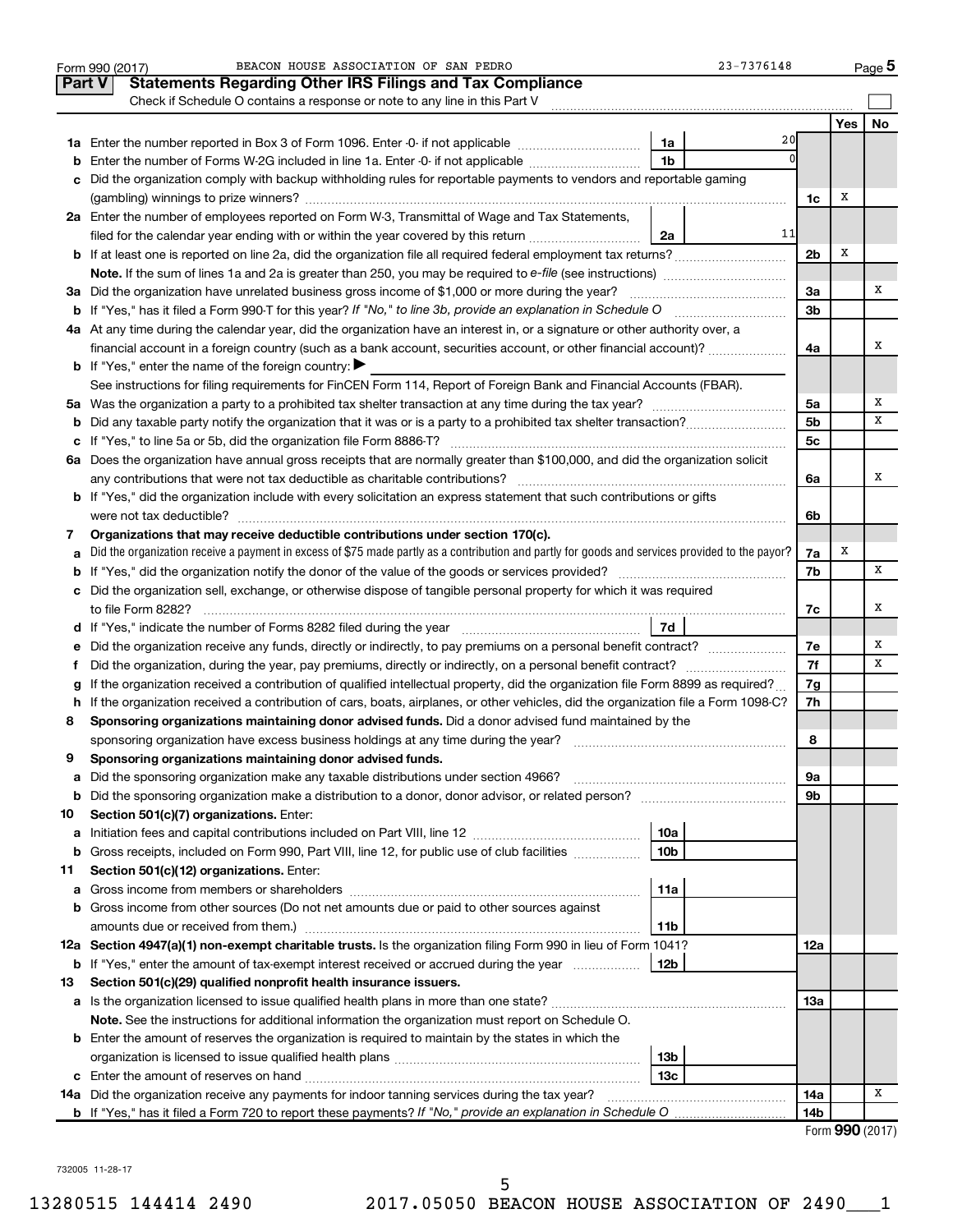|                | 23-7376148<br>BEACON HOUSE ASSOCIATION OF SAN PEDRO<br>Form 990 (2017)                                                                    |                 |     | Page $6$    |
|----------------|-------------------------------------------------------------------------------------------------------------------------------------------|-----------------|-----|-------------|
|                | Governance, Management, and Disclosure For each "Yes" response to lines 2 through 7b below, and for a "No" response<br>Part VI            |                 |     |             |
|                | to line 8a, 8b, or 10b below, describe the circumstances, processes, or changes in Schedule O. See instructions.                          |                 |     |             |
|                |                                                                                                                                           |                 |     | $\,$ X $\,$ |
|                | <b>Section A. Governing Body and Management</b>                                                                                           |                 |     |             |
|                |                                                                                                                                           |                 | Yes | No          |
|                | 1a<br><b>1a</b> Enter the number of voting members of the governing body at the end of the tax year <i>manumum</i>                        |                 |     |             |
|                | If there are material differences in voting rights among members of the governing body, or if the governing                               |                 |     |             |
|                | body delegated broad authority to an executive committee or similar committee, explain in Schedule O.                                     |                 |     |             |
| b              | Enter the number of voting members included in line 1a, above, who are independent<br>1b                                                  |                 |     |             |
| 2              | Did any officer, director, trustee, or key employee have a family relationship or a business relationship with any other                  |                 |     |             |
|                |                                                                                                                                           | 2               |     |             |
| 3              | Did the organization delegate control over management duties customarily performed by or under the direct supervision                     |                 |     |             |
|                |                                                                                                                                           | 3               |     |             |
| 4              | Did the organization make any significant changes to its governing documents since the prior Form 990 was filed?                          | 4               |     |             |
| 5              |                                                                                                                                           | 5               |     |             |
| 6              |                                                                                                                                           | 6               |     |             |
| 7a             | Did the organization have members, stockholders, or other persons who had the power to elect or appoint one or                            |                 |     |             |
|                |                                                                                                                                           | 7a              |     |             |
|                | <b>b</b> Are any governance decisions of the organization reserved to (or subject to approval by) members, stockholders, or               |                 |     |             |
|                | persons other than the governing body?                                                                                                    | 7b              |     |             |
| 8              | Did the organization contemporaneously document the meetings held or written actions undertaken during the year by the following:         |                 |     |             |
| а              |                                                                                                                                           | 8а              | X   |             |
|                |                                                                                                                                           | 8b              | X   |             |
| 9              | Is there any officer, director, trustee, or key employee listed in Part VII, Section A, who cannot be reached at the                      |                 |     |             |
|                | organization's mailing address? If "Yes," provide the names and addresses in Schedule O                                                   | 9               |     |             |
|                | Section B. Policies (This Section B requests information about policies not required by the Internal Revenue Code.)                       |                 |     |             |
|                |                                                                                                                                           |                 | Yes |             |
|                |                                                                                                                                           | 10a             |     |             |
|                | b If "Yes," did the organization have written policies and procedures governing the activities of such chapters, affiliates,              |                 |     |             |
|                | and branches to ensure their operations are consistent with the organization's exempt purposes? www.www.www.www.                          | 10 <sub>b</sub> |     |             |
|                | 11a Has the organization provided a complete copy of this Form 990 to all members of its governing body before filing the form?           | 11a             | х   |             |
|                | <b>b</b> Describe in Schedule O the process, if any, used by the organization to review this Form 990.                                    |                 |     |             |
|                | 12a Did the organization have a written conflict of interest policy? If "No," go to line 13                                               | 12a             | х   |             |
|                | Were officers, directors, or trustees, and key employees required to disclose annually interests that could give rise to conflicts?       | 12 <sub>b</sub> | х   |             |
|                | c Did the organization regularly and consistently monitor and enforce compliance with the policy? If "Yes," describe                      |                 |     |             |
|                |                                                                                                                                           | 12c             | Х   |             |
| 13             |                                                                                                                                           | 13              | X   |             |
| 14             |                                                                                                                                           | 14              | X   |             |
|                |                                                                                                                                           |                 |     |             |
| 15             | Did the process for determining compensation of the following persons include a review and approval by independent                        |                 |     |             |
|                | persons, comparability data, and contemporaneous substantiation of the deliberation and decision?                                         |                 | х   |             |
| а              |                                                                                                                                           | <b>15a</b>      |     |             |
|                |                                                                                                                                           | <b>15b</b>      |     |             |
|                | If "Yes" to line 15a or 15b, describe the process in Schedule O (see instructions).                                                       |                 |     |             |
|                | 16a Did the organization invest in, contribute assets to, or participate in a joint venture or similar arrangement with a                 |                 |     |             |
|                | taxable entity during the year?                                                                                                           | <b>16a</b>      |     |             |
|                | <b>b</b> If "Yes," did the organization follow a written policy or procedure requiring the organization to evaluate its participation     |                 |     |             |
|                | in joint venture arrangements under applicable federal tax law, and take steps to safeguard the organization's                            |                 |     |             |
|                |                                                                                                                                           | 16b             |     |             |
|                |                                                                                                                                           |                 |     |             |
|                | <b>Section C. Disclosure</b>                                                                                                              |                 |     |             |
|                | List the states with which a copy of this Form 990 is required to be filed CA                                                             |                 |     |             |
|                | Section 6104 requires an organization to make its Forms 1023 (or 1024 if applicable), 990, and 990-T (Section 501(c)(3)s only) available  |                 |     |             |
|                | for public inspection. Indicate how you made these available. Check all that apply.                                                       |                 |     |             |
|                | $\lfloor x \rfloor$ Upon request<br>Other (explain in Schedule O)<br>Own website<br>Another's website                                     |                 |     |             |
|                | Describe in Schedule O whether (and if so, how) the organization made its governing documents, conflict of interest policy, and financial |                 |     |             |
| 17<br>18<br>19 | statements available to the public during the tax year.                                                                                   |                 |     |             |
| 20             | State the name, address, and telephone number of the person who possesses the organization's books and records:                           |                 |     |             |
|                | THE ORGANIZATION - 310-514-4937                                                                                                           |                 |     |             |
|                | P.O. BOX 328, SAN PEDRO, CA 90733                                                                                                         |                 |     |             |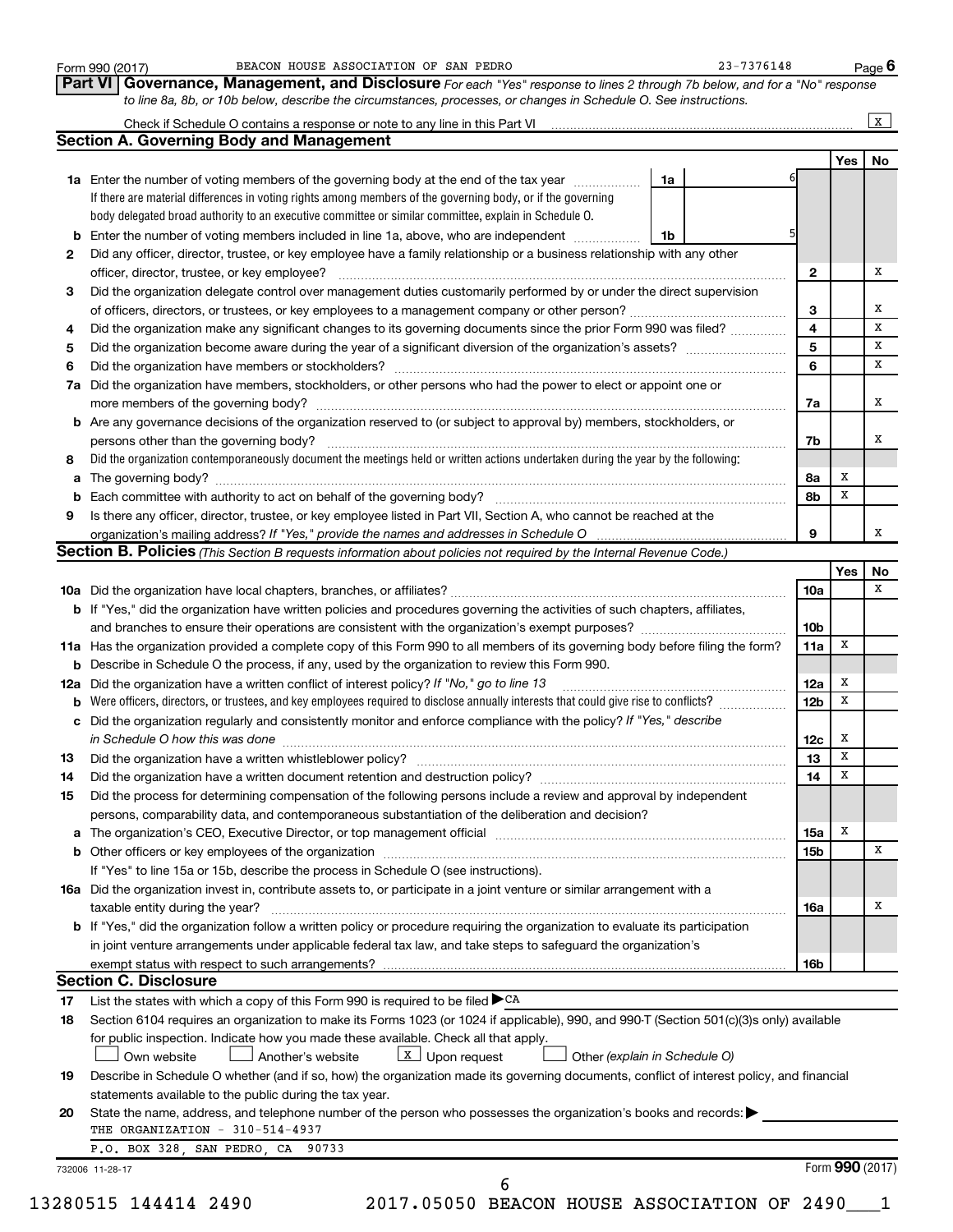$\Box$ 

| Part VII Compensation of Officers, Directors, Trustees, Key Employees, Highest Compensated |
|--------------------------------------------------------------------------------------------|
| <b>Employees, and Independent Contractors</b>                                              |

Check if Schedule O contains a response or note to any line in this Part VII

**Section A. Officers, Directors, Trustees, Key Employees, and Highest Compensated Employees**

**1a**  Complete this table for all persons required to be listed. Report compensation for the calendar year ending with or within the organization's tax year.

**•** List all of the organization's current officers, directors, trustees (whether individuals or organizations), regardless of amount of compensation. Enter -0- in columns  $(D)$ ,  $(E)$ , and  $(F)$  if no compensation was paid.

**•** List all of the organization's **current** key employees, if any. See instructions for definition of "key employee."

**•** List the organization's five current highest compensated employees (other than an officer, director, trustee, or key employee) who received reportable compensation (Box 5 of Form W-2 and/or Box 7 of Form 1099-MISC) of more than \$100,000 from the organization and any related organizations.

**•** List all of the organization's former officers, key employees, and highest compensated employees who received more than \$100,000 of reportable compensation from the organization and any related organizations.

**•** List all of the organization's former directors or trustees that received, in the capacity as a former director or trustee of the organization, more than \$10,000 of reportable compensation from the organization and any related organizations.

List persons in the following order: individual trustees or directors; institutional trustees; officers; key employees; highest compensated employees; and former such persons.

Check this box if neither the organization nor any related organization compensated any current officer, director, or trustee.  $\Box$ 

| (A)                         | (B)                    | (C)                                     |                       |                                                                  |              |                                 |        | (D)             | (E)                              | (F)                      |
|-----------------------------|------------------------|-----------------------------------------|-----------------------|------------------------------------------------------------------|--------------|---------------------------------|--------|-----------------|----------------------------------|--------------------------|
| Name and Title              | Average                | Position<br>(do not check more than one |                       |                                                                  |              |                                 |        | Reportable      | Reportable                       | Estimated                |
|                             | hours per              |                                         |                       | box, unless person is both an<br>officer and a director/trustee) |              |                                 |        | compensation    | compensation                     | amount of                |
|                             | week                   |                                         |                       |                                                                  |              |                                 |        | from<br>the     | from related                     | other                    |
|                             | (list any<br>hours for |                                         |                       |                                                                  |              |                                 |        | organization    | organizations<br>(W-2/1099-MISC) | compensation<br>from the |
|                             | related                |                                         |                       |                                                                  |              |                                 |        | (W-2/1099-MISC) |                                  | organization             |
|                             | organizations          |                                         |                       |                                                                  |              |                                 |        |                 |                                  | and related              |
|                             | below                  | Individual trustee or director          | Institutional trustee |                                                                  | Key employee | Highest compensated<br>employee |        |                 |                                  | organizations            |
|                             | line)                  |                                         |                       | Officer                                                          |              |                                 | Former |                 |                                  |                          |
| (1) TIMOTHY OWEN            | 1,00                   |                                         |                       |                                                                  |              |                                 |        |                 |                                  |                          |
| CHAIRMAN                    |                        | $\mathbf X$                             |                       | $\mathbf x$                                                      |              |                                 |        | 3,500           | $\mathbf 0$                      | $\mathsf{0}\,.$          |
| (2) BRIAN SMITH             | 26.00                  |                                         |                       |                                                                  |              |                                 |        |                 |                                  |                          |
| PRESIDENT/MANAGING DIRECTOR |                        | $\mathbf x$                             |                       | $\mathbf x$                                                      |              |                                 |        | 79,500          | $\pmb{0}$                        | $\mathbf 0$ .            |
| (3) GEORGE HARRIS           | 1.00                   |                                         |                       |                                                                  |              |                                 |        |                 |                                  |                          |
| VICE PRESIDENT              |                        | X                                       |                       | X                                                                |              |                                 |        | $\mathbf{0}$    | 0                                | $\mathbf 0$ .            |
| (4) TIM JONES               | 1.00                   |                                         |                       |                                                                  |              |                                 |        |                 |                                  |                          |
| <b>SECRETARY</b>            |                        | $\mathbf X$                             |                       | $\mathbf x$                                                      |              |                                 |        | 0.              | 0                                | $\mathbf 0$ .            |
| (5) BRANDON BERNSTEIN       | 1.00                   |                                         |                       |                                                                  |              |                                 |        |                 |                                  |                          |
| TREASURER                   |                        | X                                       |                       | X                                                                |              |                                 |        | 0.              | 0                                | 0.                       |
| (6) JOHN FRANKLIN           | 1.00                   |                                         |                       |                                                                  |              |                                 |        |                 |                                  |                          |
| <b>DIRECTOR</b>             |                        | X                                       |                       |                                                                  |              |                                 |        | 0.              | 0                                | 0.                       |
| (7) LIZ SCHINDLER-JOHNSON   | 1.00                   |                                         |                       |                                                                  |              |                                 |        |                 |                                  |                          |
| <b>DIRECTOR</b>             |                        | X                                       |                       |                                                                  |              |                                 |        | 0.              | 0                                | 0.                       |
|                             |                        |                                         |                       |                                                                  |              |                                 |        |                 |                                  |                          |
|                             |                        |                                         |                       |                                                                  |              |                                 |        |                 |                                  |                          |
|                             |                        |                                         |                       |                                                                  |              |                                 |        |                 |                                  |                          |
|                             |                        |                                         |                       |                                                                  |              |                                 |        |                 |                                  |                          |
|                             |                        |                                         |                       |                                                                  |              |                                 |        |                 |                                  |                          |
|                             |                        |                                         |                       |                                                                  |              |                                 |        |                 |                                  |                          |
|                             |                        |                                         |                       |                                                                  |              |                                 |        |                 |                                  |                          |
|                             |                        |                                         |                       |                                                                  |              |                                 |        |                 |                                  |                          |
|                             |                        |                                         |                       |                                                                  |              |                                 |        |                 |                                  |                          |
|                             |                        |                                         |                       |                                                                  |              |                                 |        |                 |                                  |                          |
|                             |                        |                                         |                       |                                                                  |              |                                 |        |                 |                                  |                          |
|                             |                        |                                         |                       |                                                                  |              |                                 |        |                 |                                  |                          |
|                             |                        |                                         |                       |                                                                  |              |                                 |        |                 |                                  |                          |
|                             |                        |                                         |                       |                                                                  |              |                                 |        |                 |                                  |                          |
|                             |                        |                                         |                       |                                                                  |              |                                 |        |                 |                                  |                          |
|                             |                        |                                         |                       |                                                                  |              |                                 |        |                 |                                  |                          |
|                             |                        |                                         |                       |                                                                  |              |                                 |        |                 |                                  |                          |
|                             |                        |                                         |                       |                                                                  |              |                                 |        |                 |                                  |                          |
|                             |                        |                                         |                       |                                                                  |              |                                 |        |                 |                                  |                          |
|                             |                        |                                         |                       |                                                                  |              |                                 |        |                 |                                  |                          |
|                             |                        |                                         |                       |                                                                  |              |                                 |        |                 |                                  | $\overline{22}$          |

7

732007 11-28-17

Form (2017) **990**

13280515 144414 2490 2017.05050 BEACON HOUSE ASSOCIATION OF 2490\_\_\_1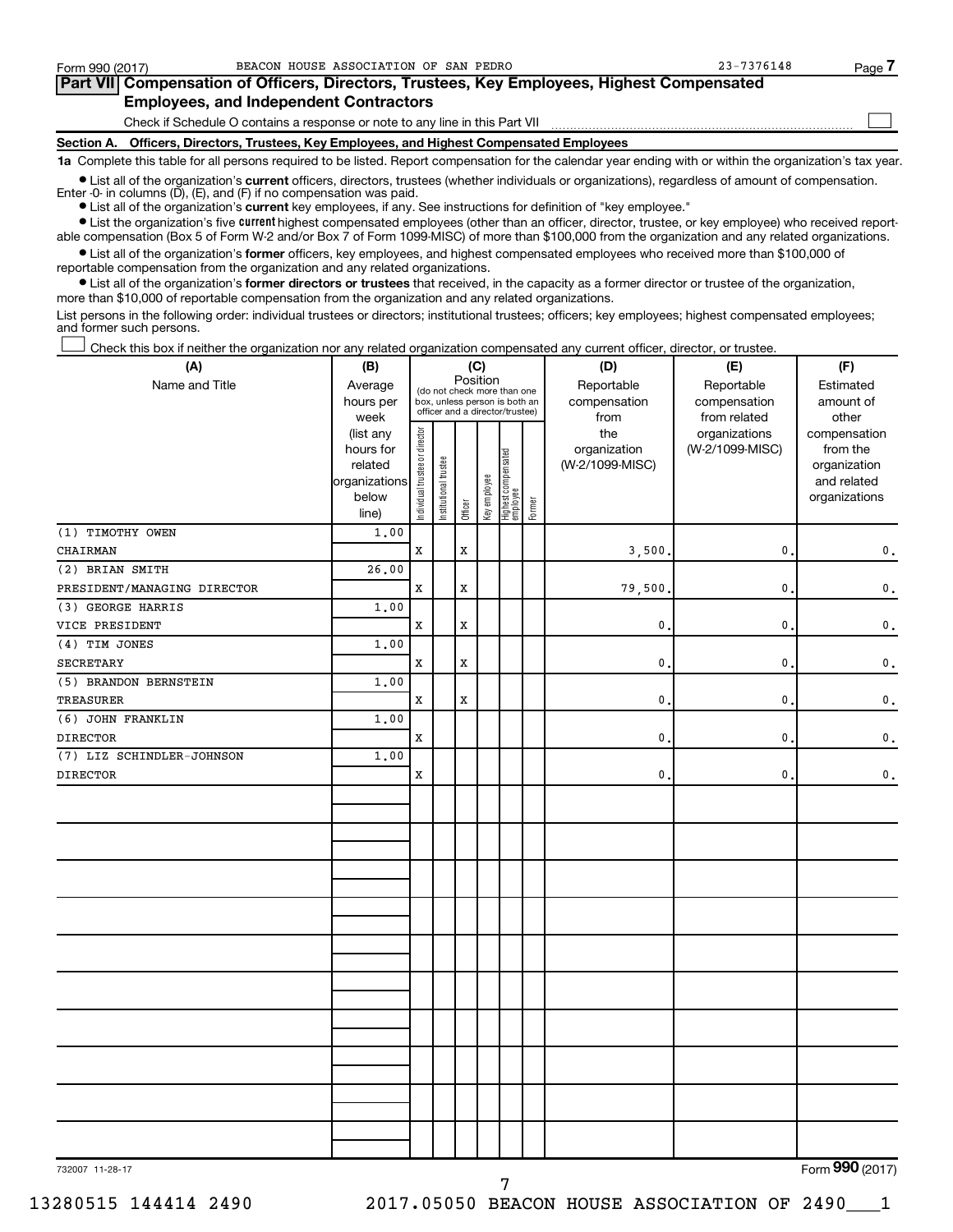|              | BEACON HOUSE ASSOCIATION OF SAN PEDRO<br>Form 990 (2017)                                                                                                                                                                                                              |                                                         |                                |                                                                                                 |         |              |                                 |        |                                                  | 23-7376148                                                         |   |                                                          | Page 8                 |
|--------------|-----------------------------------------------------------------------------------------------------------------------------------------------------------------------------------------------------------------------------------------------------------------------|---------------------------------------------------------|--------------------------------|-------------------------------------------------------------------------------------------------|---------|--------------|---------------------------------|--------|--------------------------------------------------|--------------------------------------------------------------------|---|----------------------------------------------------------|------------------------|
|              | Part VII Section A. Officers, Directors, Trustees, Key Employees, and Highest Compensated Employees (continued)                                                                                                                                                       |                                                         |                                |                                                                                                 |         |              |                                 |        |                                                  |                                                                    |   |                                                          |                        |
|              | (A)<br>Name and title                                                                                                                                                                                                                                                 | (B)<br>Average<br>hours per<br>week<br>(list any        |                                | (do not check more than one<br>box, unless person is both an<br>officer and a director/trustee) | (C)     | Position     |                                 |        | (D)<br>Reportable<br>compensation<br>from<br>the | (E)<br>Reportable<br>compensation<br>from related<br>organizations |   | (F)<br>Estimated<br>amount of<br>other<br>compensation   |                        |
|              |                                                                                                                                                                                                                                                                       | hours for<br>related<br>organizations<br>below<br>line) | Individual trustee or director | Institutional trustee                                                                           | Officer | Key employee | Highest compensated<br>employee | Former | organization<br>(W-2/1099-MISC)                  | (W-2/1099-MISC)                                                    |   | from the<br>organization<br>and related<br>organizations |                        |
|              |                                                                                                                                                                                                                                                                       |                                                         |                                |                                                                                                 |         |              |                                 |        |                                                  |                                                                    |   |                                                          |                        |
|              |                                                                                                                                                                                                                                                                       |                                                         |                                |                                                                                                 |         |              |                                 |        |                                                  |                                                                    |   |                                                          |                        |
|              |                                                                                                                                                                                                                                                                       |                                                         |                                |                                                                                                 |         |              |                                 |        |                                                  |                                                                    |   |                                                          |                        |
|              |                                                                                                                                                                                                                                                                       |                                                         |                                |                                                                                                 |         |              |                                 |        |                                                  |                                                                    |   |                                                          |                        |
|              |                                                                                                                                                                                                                                                                       |                                                         |                                |                                                                                                 |         |              |                                 |        |                                                  |                                                                    |   |                                                          |                        |
|              |                                                                                                                                                                                                                                                                       |                                                         |                                |                                                                                                 |         |              |                                 |        |                                                  |                                                                    |   |                                                          |                        |
|              |                                                                                                                                                                                                                                                                       |                                                         |                                |                                                                                                 |         |              |                                 |        |                                                  |                                                                    |   |                                                          |                        |
|              |                                                                                                                                                                                                                                                                       |                                                         |                                |                                                                                                 |         |              |                                 |        |                                                  |                                                                    |   |                                                          |                        |
|              |                                                                                                                                                                                                                                                                       |                                                         |                                |                                                                                                 |         |              |                                 |        |                                                  | 0.                                                                 |   |                                                          | 0.                     |
|              |                                                                                                                                                                                                                                                                       |                                                         |                                |                                                                                                 |         |              |                                 |        | 83,000.<br>0.                                    | 0.<br>$\mathbf{0}$ .                                               |   |                                                          | 0.<br>$\overline{0}$ . |
| $\mathbf{2}$ | Total number of individuals (including but not limited to those listed above) who received more than \$100,000 of reportable                                                                                                                                          |                                                         |                                |                                                                                                 |         |              |                                 |        | 83,000.                                          |                                                                    |   |                                                          |                        |
|              | compensation from the organization $\blacktriangleright$                                                                                                                                                                                                              |                                                         |                                |                                                                                                 |         |              |                                 |        |                                                  |                                                                    |   | Yes                                                      | 0<br>No                |
| 3            | Did the organization list any former officer, director, or trustee, key employee, or highest compensated employee on<br>line 1a? If "Yes," complete Schedule J for such individual [11] manufacture manufacture 1a? If "Yes," complete Schedule J for such individual |                                                         |                                |                                                                                                 |         |              |                                 |        |                                                  |                                                                    | З |                                                          | х                      |
| 4            | For any individual listed on line 1a, is the sum of reportable compensation and other compensation from the organization                                                                                                                                              |                                                         |                                |                                                                                                 |         |              |                                 |        |                                                  |                                                                    |   | 4                                                        | Х                      |
| 5            | Did any person listed on line 1a receive or accrue compensation from any unrelated organization or individual for services                                                                                                                                            |                                                         |                                |                                                                                                 |         |              |                                 |        |                                                  |                                                                    | 5 |                                                          | х                      |
|              | <b>Section B. Independent Contractors</b>                                                                                                                                                                                                                             |                                                         |                                |                                                                                                 |         |              |                                 |        |                                                  |                                                                    |   |                                                          |                        |
| 1            | Complete this table for your five highest compensated independent contractors that received more than \$100,000 of compensation from<br>the organization. Report compensation for the calendar year ending with or within the organization's tax year.                |                                                         |                                |                                                                                                 |         |              |                                 |        |                                                  |                                                                    |   |                                                          |                        |
|              | (A)<br>Name and business address                                                                                                                                                                                                                                      |                                                         | NONE                           |                                                                                                 |         |              |                                 |        | (B)<br>Description of services                   |                                                                    |   | (C)<br>Compensation                                      |                        |
|              |                                                                                                                                                                                                                                                                       |                                                         |                                |                                                                                                 |         |              |                                 |        |                                                  |                                                                    |   |                                                          |                        |
|              |                                                                                                                                                                                                                                                                       |                                                         |                                |                                                                                                 |         |              |                                 |        |                                                  |                                                                    |   |                                                          |                        |
|              |                                                                                                                                                                                                                                                                       |                                                         |                                |                                                                                                 |         |              |                                 |        |                                                  |                                                                    |   |                                                          |                        |
|              |                                                                                                                                                                                                                                                                       |                                                         |                                |                                                                                                 |         |              |                                 |        |                                                  |                                                                    |   |                                                          |                        |
|              |                                                                                                                                                                                                                                                                       |                                                         |                                |                                                                                                 |         |              |                                 |        |                                                  |                                                                    |   |                                                          |                        |
| $\mathbf{2}$ | Total number of independent contractors (including but not limited to those listed above) who received more than<br>\$100,000 of compensation from the organization                                                                                                   |                                                         |                                |                                                                                                 |         |              | 0                               |        |                                                  |                                                                    |   | $000 \, \text{m}$                                        |                        |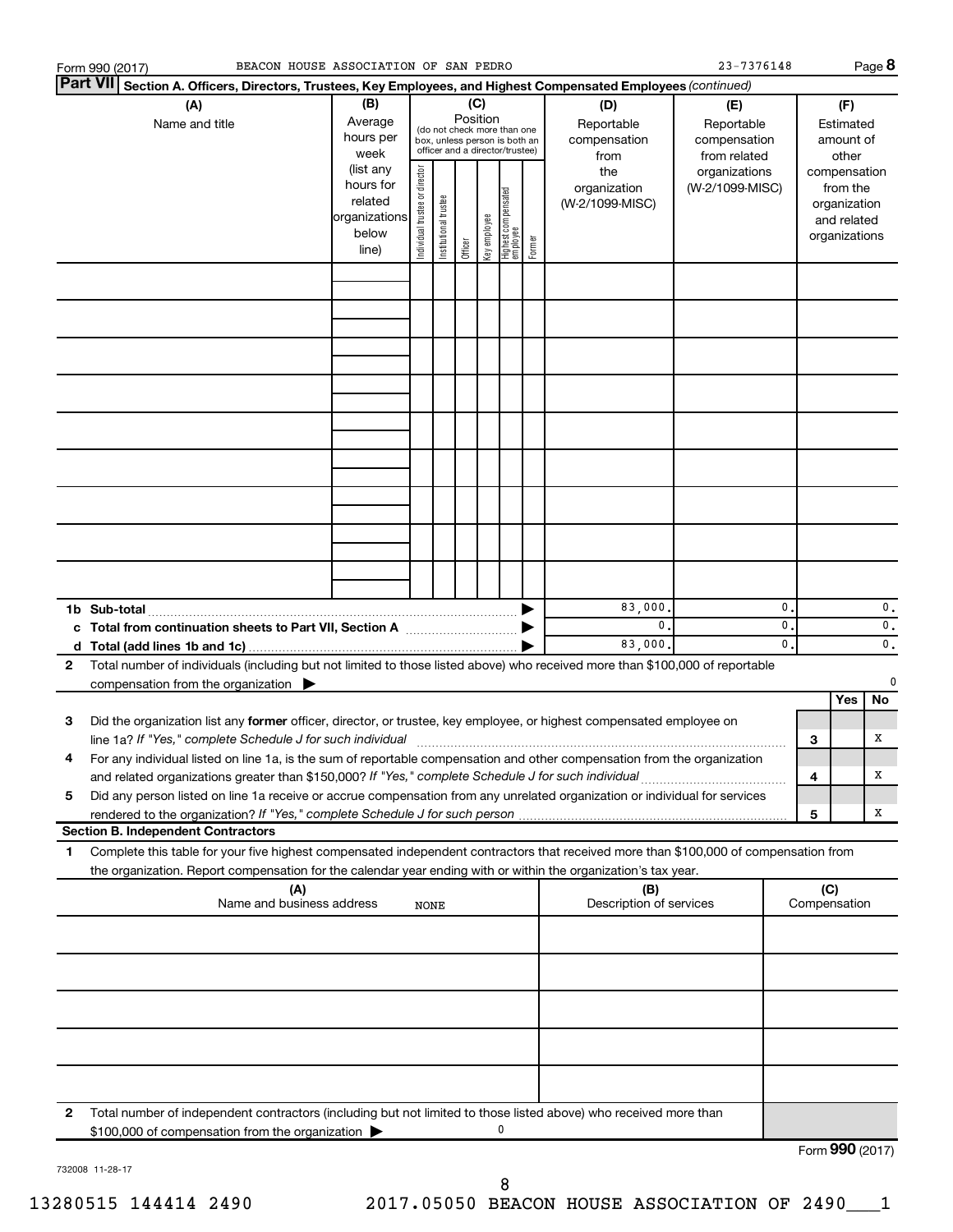|                                                           |                  | Form 990 (2017)                                                                     |                | BEACON HOUSE ASSOCIATION OF SAN PEDRO |                      |                                                 | 23-7376148                                         | Page 9                                                      |
|-----------------------------------------------------------|------------------|-------------------------------------------------------------------------------------|----------------|---------------------------------------|----------------------|-------------------------------------------------|----------------------------------------------------|-------------------------------------------------------------|
|                                                           | <b>Part VIII</b> | <b>Statement of Revenue</b>                                                         |                |                                       |                      |                                                 |                                                    |                                                             |
|                                                           |                  |                                                                                     |                |                                       | (A)<br>Total revenue | (B)<br>Related or<br>exempt function<br>revenue | $\overline{C}$<br>Unrelated<br>business<br>revenue | Revenue excluded<br>from tax under<br>sections<br>512 - 514 |
|                                                           |                  | 1 a Federated campaigns                                                             | 1a             |                                       |                      |                                                 |                                                    |                                                             |
|                                                           |                  | <b>b</b> Membership dues                                                            | 1b             |                                       |                      |                                                 |                                                    |                                                             |
|                                                           |                  | c Fundraising events                                                                | 1 <sub>c</sub> | 169,069.                              |                      |                                                 |                                                    |                                                             |
|                                                           |                  | d Related organizations                                                             | 1 <sub>d</sub> |                                       |                      |                                                 |                                                    |                                                             |
|                                                           | е                | Government grants (contributions)                                                   | 1e             | 513,199.                              |                      |                                                 |                                                    |                                                             |
| Contributions, Gifts, Grants<br>and Other Similar Amounts |                  | f All other contributions, gifts, grants, and<br>similar amounts not included above | 1f             | 279,969.                              |                      |                                                 |                                                    |                                                             |
|                                                           |                  | <b>g</b> Noncash contributions included in lines 1a-1f: \$                          |                | 22,563.                               |                      |                                                 |                                                    |                                                             |
|                                                           |                  |                                                                                     |                |                                       | 962,237.             |                                                 |                                                    |                                                             |
|                                                           |                  | RECOVERY PROGRAM                                                                    |                | <b>Business Code</b><br>900099        | 829,796.             | 829,796.                                        |                                                    |                                                             |
|                                                           | 2a<br>b          |                                                                                     |                |                                       |                      |                                                 |                                                    |                                                             |
|                                                           | с                |                                                                                     |                |                                       |                      |                                                 |                                                    |                                                             |
|                                                           | d                | the control of the control of the control of the control of the control of          |                |                                       |                      |                                                 |                                                    |                                                             |
| Program Service<br>Revenue                                | е                |                                                                                     |                |                                       |                      |                                                 |                                                    |                                                             |
|                                                           |                  |                                                                                     |                |                                       |                      |                                                 |                                                    |                                                             |
|                                                           | g                |                                                                                     |                |                                       | 829,796.             |                                                 |                                                    |                                                             |
|                                                           | 3                | Investment income (including dividends, interest, and                               |                |                                       |                      |                                                 |                                                    |                                                             |
|                                                           |                  |                                                                                     |                |                                       | 4,744.               |                                                 |                                                    | 4,744.                                                      |
|                                                           | 4                | Income from investment of tax-exempt bond proceeds                                  |                |                                       |                      |                                                 |                                                    |                                                             |
|                                                           | 5                |                                                                                     |                |                                       |                      |                                                 |                                                    |                                                             |
|                                                           |                  |                                                                                     | (i) Real       | (ii) Personal                         |                      |                                                 |                                                    |                                                             |
|                                                           | 6а               | Gross rents<br>$\ldots \ldots \ldots \ldots \ldots$                                 | 3,759.         |                                       |                      |                                                 |                                                    |                                                             |
|                                                           | b                | Less: rental expenses                                                               | 0.             |                                       |                      |                                                 |                                                    |                                                             |
|                                                           | с                | Rental income or (loss)                                                             | 3,759.         |                                       |                      |                                                 |                                                    |                                                             |
|                                                           |                  | d Net rental income or (loss)                                                       |                | (ii) Other                            | 3,759.               |                                                 |                                                    | 3,759.                                                      |
|                                                           |                  | 7 a Gross amount from sales of<br>assets other than inventory                       | (i) Securities |                                       |                      |                                                 |                                                    |                                                             |
|                                                           |                  | <b>b</b> Less: cost or other basis                                                  |                |                                       |                      |                                                 |                                                    |                                                             |
|                                                           |                  | and sales expenses                                                                  |                |                                       |                      |                                                 |                                                    |                                                             |
|                                                           |                  |                                                                                     |                |                                       |                      |                                                 |                                                    |                                                             |
|                                                           |                  |                                                                                     |                |                                       |                      |                                                 |                                                    |                                                             |
|                                                           |                  | 8 a Gross income from fundraising events (not                                       |                |                                       |                      |                                                 |                                                    |                                                             |
| <b>Other Revenue</b>                                      |                  | including \$<br>$169,069.$ of                                                       |                |                                       |                      |                                                 |                                                    |                                                             |
|                                                           |                  | contributions reported on line 1c). See                                             |                |                                       |                      |                                                 |                                                    |                                                             |
|                                                           |                  |                                                                                     |                | 36,400.                               |                      |                                                 |                                                    |                                                             |
|                                                           |                  |                                                                                     | $\mathbf b$    | 77,898.                               |                      |                                                 |                                                    |                                                             |
|                                                           |                  | c Net income or (loss) from fundraising events                                      |                |                                       | $-41,498.$           |                                                 |                                                    | $-41,498.$                                                  |
|                                                           |                  | 9 a Gross income from gaming activities. See                                        |                |                                       |                      |                                                 |                                                    |                                                             |
|                                                           |                  |                                                                                     |                |                                       |                      |                                                 |                                                    |                                                             |
|                                                           |                  |                                                                                     | $\mathbf b$    |                                       |                      |                                                 |                                                    |                                                             |
|                                                           |                  | c Net income or (loss) from gaming activities                                       |                |                                       |                      |                                                 |                                                    |                                                             |
|                                                           |                  | 10 a Gross sales of inventory, less returns                                         |                | 113,240.                              |                      |                                                 |                                                    |                                                             |
|                                                           |                  |                                                                                     | $\mathbf b$    | 85,506.                               |                      |                                                 |                                                    |                                                             |
|                                                           |                  | c Net income or (loss) from sales of inventory                                      |                |                                       | 27,734.              | 27,734.                                         |                                                    |                                                             |
|                                                           |                  | Miscellaneous Revenue                                                               |                | <b>Business Code</b>                  |                      |                                                 |                                                    |                                                             |
|                                                           |                  | 11 a MISCELLANEOUS INCOME                                                           |                | 900099                                | 357.                 |                                                 |                                                    | 357.                                                        |
|                                                           | b                |                                                                                     |                |                                       |                      |                                                 |                                                    |                                                             |
|                                                           | с                |                                                                                     |                |                                       |                      |                                                 |                                                    |                                                             |
|                                                           | d                |                                                                                     |                |                                       |                      |                                                 |                                                    |                                                             |
|                                                           | е                |                                                                                     |                |                                       | 357.                 |                                                 |                                                    |                                                             |
|                                                           | 12               |                                                                                     |                |                                       | 1,787,129.           | 857,530.                                        | 0.                                                 | $-32,638.$                                                  |
| 732009 11-28-17                                           |                  |                                                                                     |                |                                       |                      |                                                 |                                                    | Form 990 (2017)                                             |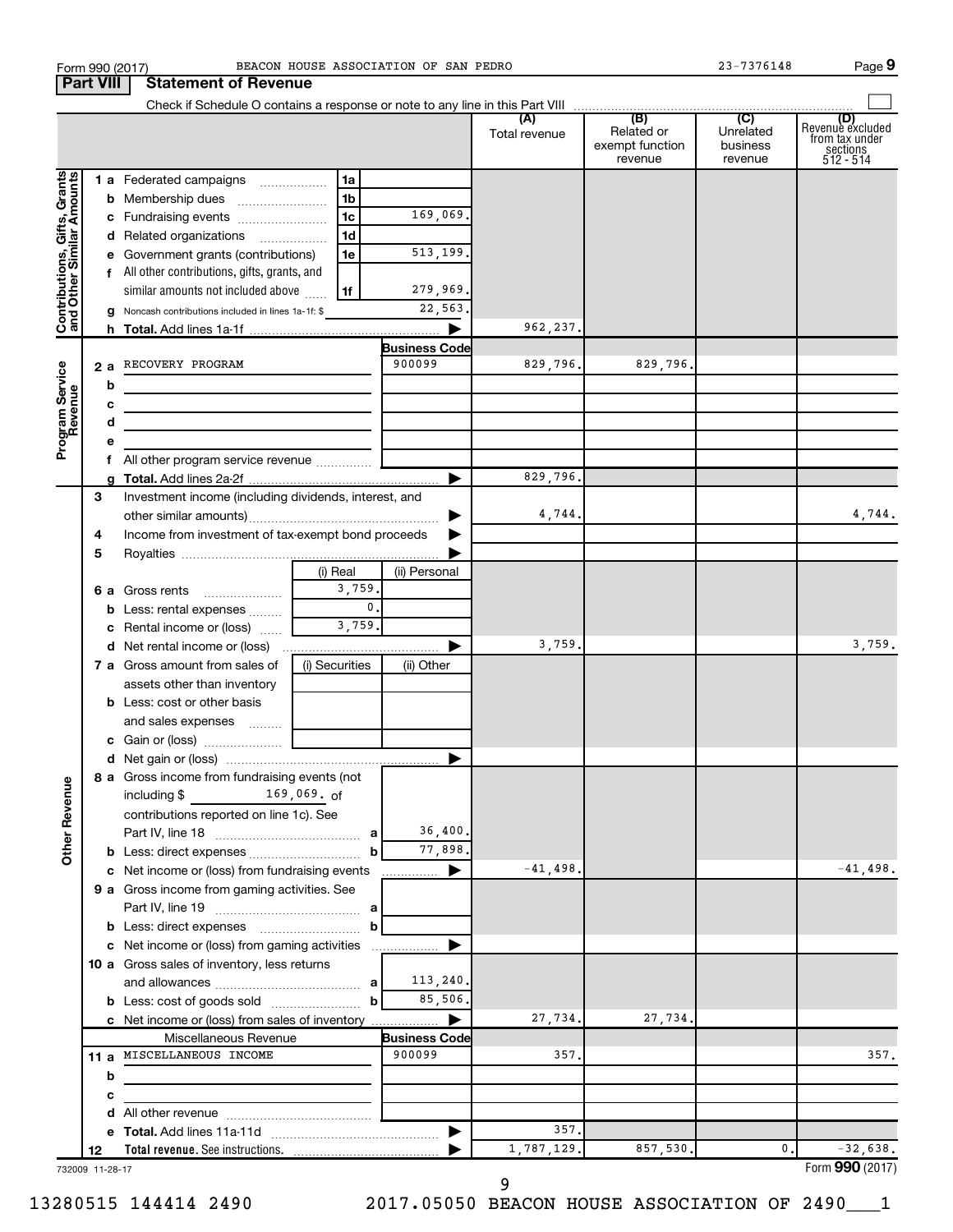**Part IX Statement of Functional Expenses**

**10**

|    | Section 501(c)(3) and 501(c)(4) organizations must complete all columns. All other organizations must complete column (A).                                                                                  |                |                             |                                    |                         |
|----|-------------------------------------------------------------------------------------------------------------------------------------------------------------------------------------------------------------|----------------|-----------------------------|------------------------------------|-------------------------|
|    |                                                                                                                                                                                                             |                |                             |                                    | (D)                     |
|    | Do not include amounts reported on lines 6b,<br>7b, 8b, 9b, and 10b of Part VIII.                                                                                                                           | Total expenses | Program service<br>expenses | Management and<br>general expenses | Fundraising<br>expenses |
| 1  | Grants and other assistance to domestic organizations                                                                                                                                                       |                |                             |                                    |                         |
|    | and domestic governments. See Part IV, line 21                                                                                                                                                              |                |                             |                                    |                         |
| 2  | Grants and other assistance to domestic                                                                                                                                                                     |                |                             |                                    |                         |
|    | individuals. See Part IV, line 22                                                                                                                                                                           |                |                             |                                    |                         |
| 3  | Grants and other assistance to foreign                                                                                                                                                                      |                |                             |                                    |                         |
|    | organizations, foreign governments, and foreign                                                                                                                                                             |                |                             |                                    |                         |
|    | individuals. See Part IV, lines 15 and 16                                                                                                                                                                   |                |                             |                                    |                         |
| 4  | Benefits paid to or for members                                                                                                                                                                             |                |                             |                                    |                         |
| 5  | Compensation of current officers, directors,                                                                                                                                                                |                |                             |                                    |                         |
|    | trustees, and key employees                                                                                                                                                                                 | 90,350.        | 65,052.                     | 14,456.                            | 10,842.                 |
| 6  | Compensation not included above, to disqualified                                                                                                                                                            |                |                             |                                    |                         |
|    | persons (as defined under section 4958(f)(1)) and                                                                                                                                                           |                |                             |                                    |                         |
|    | persons described in section 4958(c)(3)(B)                                                                                                                                                                  |                |                             |                                    |                         |
| 7  |                                                                                                                                                                                                             | 361,639.       | 256,114.                    | 58,124.                            | 47,401.                 |
| 8  | Pension plan accruals and contributions (include                                                                                                                                                            |                |                             |                                    |                         |
|    | section 401(k) and 403(b) employer contributions)                                                                                                                                                           |                |                             |                                    |                         |
| 9  |                                                                                                                                                                                                             | 45,670.        | 32,451.                     | 7,334.                             | 5,885.                  |
| 10 |                                                                                                                                                                                                             | 35,683.        | 25, 355.                    | 5,730,                             | 4,598.                  |
| 11 | Fees for services (non-employees):                                                                                                                                                                          |                |                             |                                    |                         |
| a  |                                                                                                                                                                                                             |                |                             |                                    |                         |
| b  |                                                                                                                                                                                                             | 3,500.         |                             | 3,500.                             |                         |
|    |                                                                                                                                                                                                             | 42,388.        |                             | 42,388.                            |                         |
| d  |                                                                                                                                                                                                             |                |                             |                                    |                         |
| е  | Professional fundraising services. See Part IV, line 17                                                                                                                                                     |                |                             |                                    |                         |
| f  | Investment management fees                                                                                                                                                                                  |                |                             |                                    |                         |
| g  | Other. (If line 11g amount exceeds 10% of line 25,                                                                                                                                                          |                |                             |                                    |                         |
|    | column (A) amount, list line 11g expenses on Sch O.)                                                                                                                                                        | 141,310.       | 53,295.                     | 54,375.                            | 33,640.                 |
| 12 |                                                                                                                                                                                                             | 34,414.        | 17,207.                     |                                    | 17,207.                 |
| 13 |                                                                                                                                                                                                             | 68,067.        | 43,741.                     | 8,227.                             | 16,099.                 |
| 14 |                                                                                                                                                                                                             |                |                             |                                    |                         |
| 15 |                                                                                                                                                                                                             |                |                             |                                    |                         |
| 16 |                                                                                                                                                                                                             | 152,348.       | 136, 372.                   | 10,651                             | 5,325.                  |
| 17 |                                                                                                                                                                                                             |                |                             |                                    |                         |
| 18 | Payments of travel or entertainment expenses                                                                                                                                                                |                |                             |                                    |                         |
|    | for any federal, state, or local public officials                                                                                                                                                           |                |                             |                                    |                         |
| 19 | Conferences, conventions, and meetings                                                                                                                                                                      |                |                             |                                    |                         |
| 20 | Interest                                                                                                                                                                                                    | 30,463.        | 25,844.                     | 3,099                              | 1,520.                  |
| 21 |                                                                                                                                                                                                             |                |                             |                                    |                         |
| 22 | Depreciation, depletion, and amortization                                                                                                                                                                   | 125,545.       | 119,244.                    | 2,335.                             | 3,966.                  |
| 23 | Insurance                                                                                                                                                                                                   | 82,007.        | 66,841.                     | 9,445.                             | 5,721.                  |
| 24 | Other expenses. Itemize expenses not covered<br>above. (List miscellaneous expenses in line 24e. If line<br>24e amount exceeds 10% of line 25, column (A)<br>amount, list line 24e expenses on Schedule O.) |                |                             |                                    |                         |
| a  | FOOD & BEVERAGES                                                                                                                                                                                            | 160,843.       | 159,618.                    |                                    | 1,225.                  |
| b  | RESIDENT SUPPORT                                                                                                                                                                                            | 106,951.       | 106,951.                    |                                    |                         |
| C  | <b>AUTOMOBILE</b>                                                                                                                                                                                           | 56,029.        | 56,029.                     |                                    |                         |
| d  | PROPERTY TAXES                                                                                                                                                                                              | 45,589.        | 38,751.                     | 6,838                              |                         |
|    | e All other expenses                                                                                                                                                                                        | 173,201.       | 148,955.                    | 15, 259.                           | 8,987.                  |
| 25 | Total functional expenses. Add lines 1 through 24e                                                                                                                                                          | 1,755,997.     | 1,351,820.                  | 241,761                            | 162,416.                |
| 26 | Joint costs. Complete this line only if the organization                                                                                                                                                    |                |                             |                                    |                         |
|    | reported in column (B) joint costs from a combined                                                                                                                                                          |                |                             |                                    |                         |
|    | educational campaign and fundraising solicitation.                                                                                                                                                          |                |                             |                                    |                         |
|    | Check here $\blacktriangleright$<br>if following SOP 98-2 (ASC 958-720)                                                                                                                                     |                |                             |                                    |                         |

732010 11-28-17

Form (2017) **990**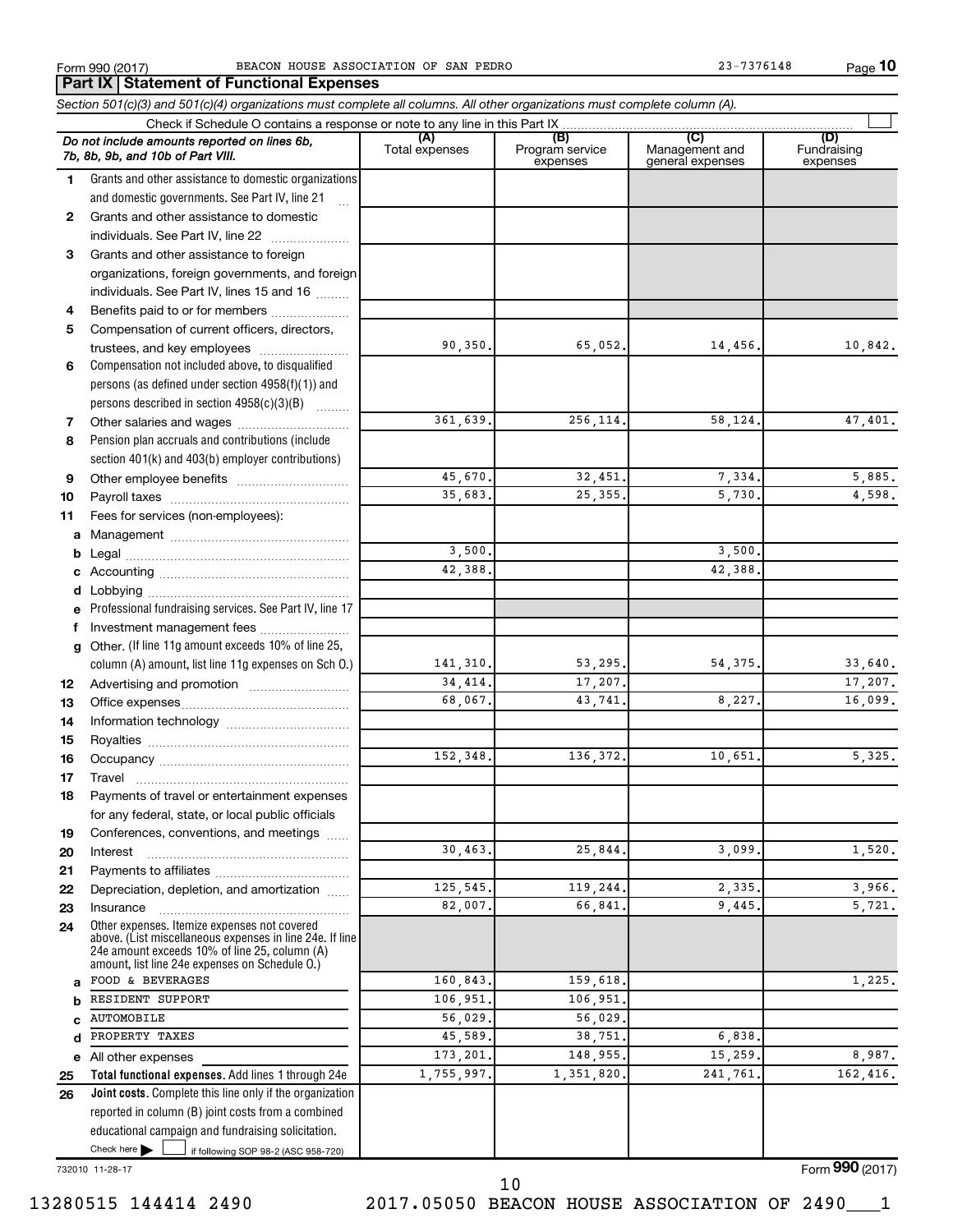**Net Assets or Fund Balances**

Net Assets or Fund Balances

|    | section $4958(f)(1)$ , persons described in section $4958(c)(3)(B)$ , and contributing                                                                                                                                        |  |            |              |                 |                          |  |
|----|-------------------------------------------------------------------------------------------------------------------------------------------------------------------------------------------------------------------------------|--|------------|--------------|-----------------|--------------------------|--|
|    | employers and sponsoring organizations of section 501(c)(9) voluntary                                                                                                                                                         |  |            |              |                 |                          |  |
|    | employees' beneficiary organizations (see instr). Complete Part II of Sch L                                                                                                                                                   |  |            |              | 6               |                          |  |
| 7  |                                                                                                                                                                                                                               |  |            |              | $\overline{7}$  |                          |  |
| 8  |                                                                                                                                                                                                                               |  |            |              | 8               |                          |  |
| 9  | Prepaid expenses and deferred charges [11] [11] Prepaid expenses and deferred charges [11] [11] Martin Marian Marian Marian Marian Marian Marian Marian Marian Marian Marian Marian Marian Marian Marian Marian Marian Marian |  |            | 52,658       | 9               | 71,695.                  |  |
|    | 10a Land, buildings, and equipment: cost or other                                                                                                                                                                             |  |            |              |                 |                          |  |
|    | basis. Complete Part VI of Schedule D  10a                                                                                                                                                                                    |  | 4,010,253. |              |                 |                          |  |
|    |                                                                                                                                                                                                                               |  | 1,476,091. | 2,443,292.   | 10 <sub>c</sub> | 2,534,162.<br>1,109,400. |  |
| 11 |                                                                                                                                                                                                                               |  |            |              |                 |                          |  |
| 12 |                                                                                                                                                                                                                               |  |            |              | 12              |                          |  |
| 13 |                                                                                                                                                                                                                               |  |            |              | 13              |                          |  |
| 14 |                                                                                                                                                                                                                               |  |            |              | 14              |                          |  |
| 15 |                                                                                                                                                                                                                               |  | 323,900.   | 15           | 311,739.        |                          |  |
| 16 |                                                                                                                                                                                                                               |  |            | 4,449,805.   | 16              | 4,432,723.               |  |
| 17 |                                                                                                                                                                                                                               |  |            | 95,268.      | 17              | 181,986.                 |  |
| 18 |                                                                                                                                                                                                                               |  |            |              | 18              |                          |  |
| 19 |                                                                                                                                                                                                                               |  |            | 25,724.      | 19              | 31, 125.                 |  |
| 20 |                                                                                                                                                                                                                               |  | 950,000    | 20           | 825,000.        |                          |  |
| 21 | Escrow or custodial account liability. Complete Part IV of Schedule D                                                                                                                                                         |  |            |              | 21              |                          |  |
| 22 | Loans and other payables to current and former officers, directors, trustees,                                                                                                                                                 |  |            |              |                 |                          |  |
|    | key employees, highest compensated employees, and disqualified persons.                                                                                                                                                       |  |            |              |                 |                          |  |
|    |                                                                                                                                                                                                                               |  |            |              | 22              |                          |  |
| 23 | Secured mortgages and notes payable to unrelated third parties                                                                                                                                                                |  |            |              | 23              |                          |  |
| 24 | Unsecured notes and loans payable to unrelated third parties                                                                                                                                                                  |  |            |              | 24              |                          |  |
| 25 | Other liabilities (including federal income tax, payables to related third                                                                                                                                                    |  |            |              |                 |                          |  |
|    | parties, and other liabilities not included on lines 17-24). Complete Part X of                                                                                                                                               |  |            |              |                 |                          |  |
|    | Schedule D                                                                                                                                                                                                                    |  |            | 70,730.      | 25              | 55,397.                  |  |
| 26 | Total liabilities. Add lines 17 through 25                                                                                                                                                                                    |  |            | 1, 141, 722. | 26              | 1,093,508.               |  |
|    | Organizations that follow SFAS 117 (ASC 958), check here $\blacktriangleright \begin{array}{c} \boxed{X} \\ \end{array}$ and                                                                                                  |  |            |              |                 |                          |  |
|    | complete lines 27 through 29, and lines 33 and 34.                                                                                                                                                                            |  |            |              |                 |                          |  |
| 27 |                                                                                                                                                                                                                               |  |            | 3, 276, 358. | 27              | 3,305,083.               |  |
| 28 |                                                                                                                                                                                                                               |  |            | 31,725.      | 28              | 34, 132.                 |  |
| 29 | Permanently restricted net assets                                                                                                                                                                                             |  |            |              | 29              |                          |  |
|    | Organizations that do not follow SFAS 117 (ASC 958), check here $\blacktriangleright$                                                                                                                                         |  |            |              |                 |                          |  |
|    | and complete lines 30 through 34.                                                                                                                                                                                             |  |            |              |                 |                          |  |
| 30 |                                                                                                                                                                                                                               |  |            | 30           |                 |                          |  |
| 31 | Paid-in or capital surplus, or land, building, or equipment fund                                                                                                                                                              |  |            |              | 31              |                          |  |
| 32 | Retained earnings, endowment, accumulated income, or other funds                                                                                                                                                              |  |            |              | 32              |                          |  |
| 33 |                                                                                                                                                                                                                               |  |            | 3,308,083.   | 33              | 3.339.215.               |  |
| 34 | Total liabilities and net assets/fund balances                                                                                                                                                                                |  | 4,449,805. | 34           | 4.432.723.      |                          |  |

Form 990 (2017) BEACON HOUSE ASSOCIATION OF SAN PEDRO 23-7376148 Page

**3** Pledges and grants receivable, net ~~~~~~~~~~~~~~~~~~~~~ **4** Accounts receivable, net ~~~~~~~~~~~~~~~~~~~~~~~~~~ **5** Loans and other receivables from current and former officers, directors,

Cash - non-interest-bearing ~~~~~~~~~~~~~~~~~~~~~~~~~ Savings and temporary cash investments ~~~~~~~~~~~~~~~~~~

Check if Schedule O contains a response or note to any line in this Part X

**6** Loans and other receivables from other disqualified persons (as defined under

trustees, key employees, and highest compensated employees. Complete Part II of Schedule L ~~~~~~~~~~~~~~~~~~~~~~~~~~~~  $633,071.$  1 301,714. 605,896. 5,122.

390,988. 98,891.

**(A) (B)**

Beginning of year  $\vert$  | End of year

**5**

**11**

 $\perp$ 

Form (2017) **990**

**Part X** | **Balance Sheet** 

**1 2**

**Liabilities**

**Assets**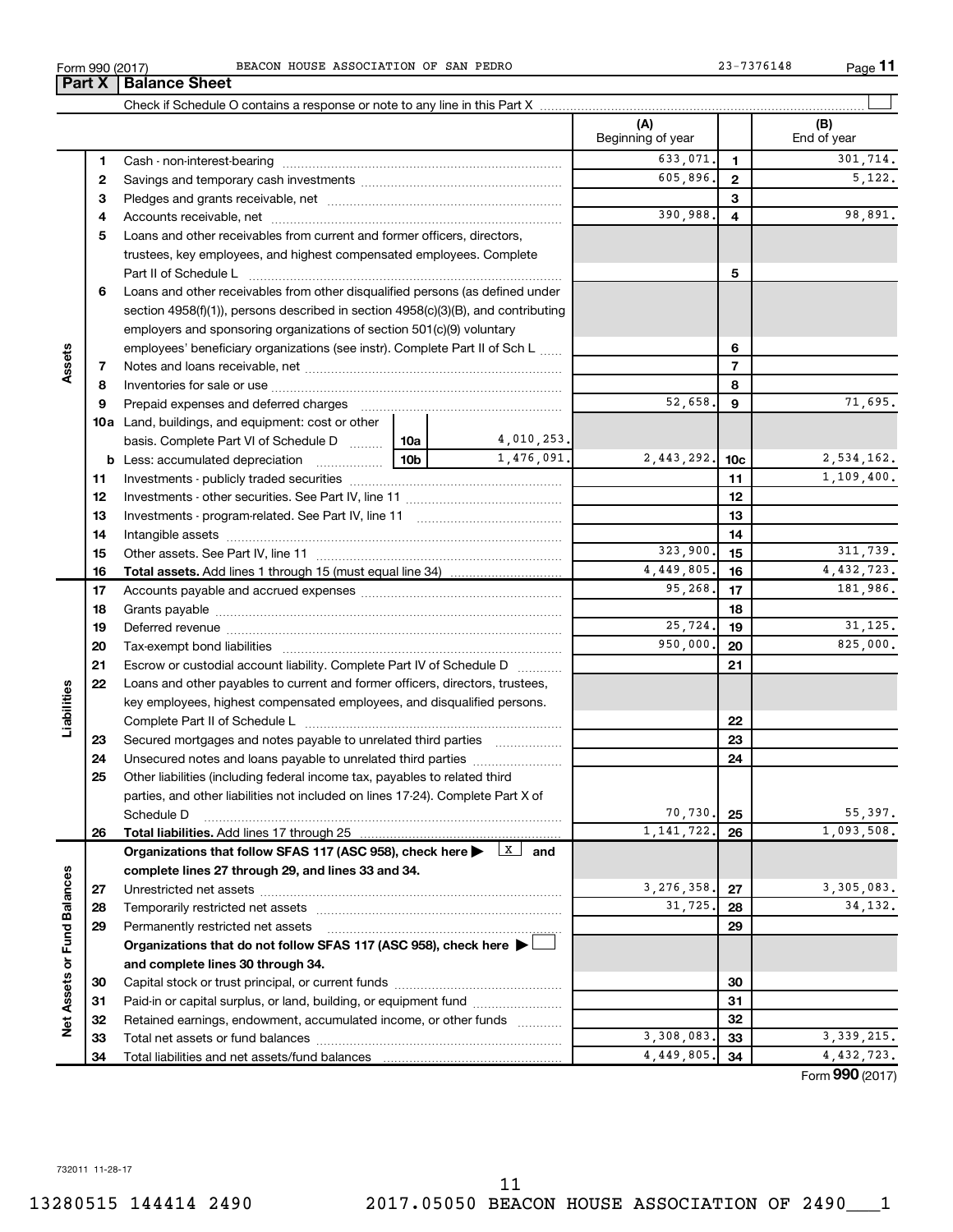|    | BEACON HOUSE ASSOCIATION OF SAN PEDRO<br>Form 990 (2017)                                                                                                                                                                       | $23 - 7376148$ |                |          | Page 12        |  |  |  |
|----|--------------------------------------------------------------------------------------------------------------------------------------------------------------------------------------------------------------------------------|----------------|----------------|----------|----------------|--|--|--|
|    | Part XI<br><b>Reconciliation of Net Assets</b>                                                                                                                                                                                 |                |                |          |                |  |  |  |
|    | Check if Schedule O contains a response or note to any line in this Part XI                                                                                                                                                    |                |                |          |                |  |  |  |
|    |                                                                                                                                                                                                                                |                |                |          |                |  |  |  |
| 1  |                                                                                                                                                                                                                                | $\mathbf{1}$   |                |          | 1,787,129.     |  |  |  |
| 2  |                                                                                                                                                                                                                                | $\mathbf{2}$   |                |          | 1,755,997.     |  |  |  |
| З  | Revenue less expenses. Subtract line 2 from line 1                                                                                                                                                                             | 3              |                |          | 31, 132.       |  |  |  |
| 4  | $\overline{\mathbf{4}}$                                                                                                                                                                                                        |                |                |          |                |  |  |  |
| 5  | Net unrealized gains (losses) on investments [11] matter in the content of the state of the state of the state of the state of the state of the state of the state of the state of the state of the state of the state of the  | 5              |                |          |                |  |  |  |
| 6  | Donated services and use of facilities                                                                                                                                                                                         | 6              |                |          |                |  |  |  |
| 7  | Investment expenses                                                                                                                                                                                                            | $\overline{7}$ |                |          |                |  |  |  |
| 8  | Prior period adjustments [111] matter contracts and contracts and contracts and contracts and contracts and contracts and contracts and contracts and contracts and contracts and contracts and contracts and contracts and co | 8              |                |          |                |  |  |  |
| 9  | Other changes in net assets or fund balances (explain in Schedule O) manufactured controller than grow of the                                                                                                                  | 9              |                |          | $\mathbf{0}$ . |  |  |  |
| 10 | Net assets or fund balances at end of year. Combine lines 3 through 9 (must equal Part X, line 33,                                                                                                                             |                |                |          |                |  |  |  |
|    | column (B))                                                                                                                                                                                                                    | 10             |                |          | 3, 339, 215.   |  |  |  |
|    | Part XII Financial Statements and Reporting                                                                                                                                                                                    |                |                |          |                |  |  |  |
|    |                                                                                                                                                                                                                                |                |                |          | $\mathbf{x}$   |  |  |  |
|    |                                                                                                                                                                                                                                |                |                | Yes.     | <b>No</b>      |  |  |  |
| 1. | $\lfloor x \rfloor$ Accrual<br>Accounting method used to prepare the Form 990: $\Box$ Cash<br>Other                                                                                                                            |                |                |          |                |  |  |  |
|    | If the organization changed its method of accounting from a prior year or checked "Other," explain in Schedule O.                                                                                                              |                |                |          |                |  |  |  |
|    | 2a Were the organization's financial statements compiled or reviewed by an independent accountant?                                                                                                                             |                | 2a             |          | x              |  |  |  |
|    | If "Yes," check a box below to indicate whether the financial statements for the year were compiled or reviewed on a                                                                                                           |                |                |          |                |  |  |  |
|    | separate basis, consolidated basis, or both:                                                                                                                                                                                   |                |                |          |                |  |  |  |
|    | Separate basis<br>Consolidated basis<br>Both consolidated and separate basis                                                                                                                                                   |                |                |          |                |  |  |  |
|    |                                                                                                                                                                                                                                |                | 2 <sub>b</sub> | х        |                |  |  |  |
|    | If "Yes," check a box below to indicate whether the financial statements for the year were audited on a separate basis,                                                                                                        |                |                |          |                |  |  |  |
|    | consolidated basis, or both:                                                                                                                                                                                                   |                |                |          |                |  |  |  |
|    | $X$ Separate basis<br>Consolidated basis<br>Both consolidated and separate basis                                                                                                                                               |                |                |          |                |  |  |  |
|    | c If "Yes" to line 2a or 2b, does the organization have a committee that assumes responsibility for oversight of the audit,                                                                                                    |                |                |          |                |  |  |  |
|    |                                                                                                                                                                                                                                |                | 2c             | х        |                |  |  |  |
|    | If the organization changed either its oversight process or selection process during the tax year, explain in Schedule O.                                                                                                      |                |                |          |                |  |  |  |
|    | 3a As a result of a federal award, was the organization required to undergo an audit or audits as set forth in the Single Audit                                                                                                |                |                |          |                |  |  |  |
|    |                                                                                                                                                                                                                                |                | За             | х        |                |  |  |  |
|    | b If "Yes," did the organization undergo the required audit or audits? If the organization did not undergo the required audit                                                                                                  |                |                |          |                |  |  |  |
|    |                                                                                                                                                                                                                                |                | 3b             | х<br>nnn |                |  |  |  |

Form (2017) **990**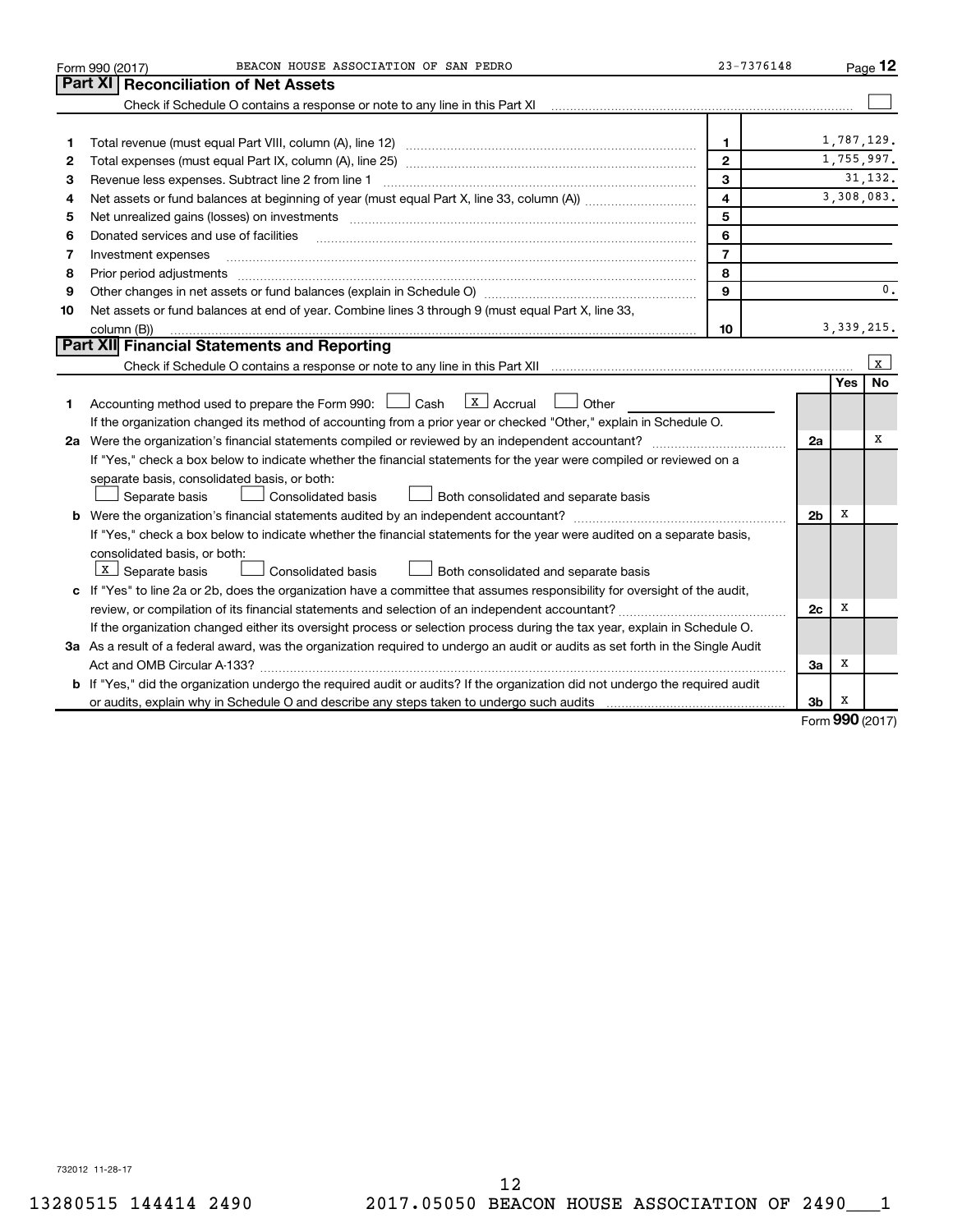### **SCHEDULE A**

Department of the Treasury Internal Revenue Service

# Form 990 or 990-EZ)<br>
Complete if the organization is a section 501(c)(3) organization or a section<br> **Public Charity Status and Public Support**

**4947(a)(1) nonexempt charitable trust.**

**| Attach to Form 990 or Form 990-EZ. | Go to www.irs.gov/Form990 for instructions and the latest information.**

| <b>Open to Public</b> |
|-----------------------|
| <b>Inspection</b>     |

OMB No. 1545-0047

|              | Name of the organization<br><b>Employer identification number</b> |                                                                                                                                               |          |                                       |     |                                   |                            |  |                            |  |  |  |
|--------------|-------------------------------------------------------------------|-----------------------------------------------------------------------------------------------------------------------------------------------|----------|---------------------------------------|-----|-----------------------------------|----------------------------|--|----------------------------|--|--|--|
|              |                                                                   |                                                                                                                                               |          | BEACON HOUSE ASSOCIATION OF SAN PEDRO |     |                                   |                            |  | $23 - 7376148$             |  |  |  |
|              | Part I                                                            | Reason for Public Charity Status (All organizations must complete this part.) See instructions.                                               |          |                                       |     |                                   |                            |  |                            |  |  |  |
|              |                                                                   | The organization is not a private foundation because it is: (For lines 1 through 12, check only one box.)                                     |          |                                       |     |                                   |                            |  |                            |  |  |  |
| 1            |                                                                   | A church, convention of churches, or association of churches described in section 170(b)(1)(A)(i).                                            |          |                                       |     |                                   |                            |  |                            |  |  |  |
| 2            |                                                                   | A school described in section 170(b)(1)(A)(ii). (Attach Schedule E (Form 990 or 990-EZ).)                                                     |          |                                       |     |                                   |                            |  |                            |  |  |  |
| 3            |                                                                   | A hospital or a cooperative hospital service organization described in section 170(b)(1)(A)(iii).                                             |          |                                       |     |                                   |                            |  |                            |  |  |  |
| 4            |                                                                   | A medical research organization operated in conjunction with a hospital described in section 170(b)(1)(A)(iii). Enter the hospital's name,    |          |                                       |     |                                   |                            |  |                            |  |  |  |
|              |                                                                   | city, and state:                                                                                                                              |          |                                       |     |                                   |                            |  |                            |  |  |  |
| 5            |                                                                   | An organization operated for the benefit of a college or university owned or operated by a governmental unit described in                     |          |                                       |     |                                   |                            |  |                            |  |  |  |
|              |                                                                   | section 170(b)(1)(A)(iv). (Complete Part II.)                                                                                                 |          |                                       |     |                                   |                            |  |                            |  |  |  |
| 6            |                                                                   | A federal, state, or local government or governmental unit described in section 170(b)(1)(A)(v).                                              |          |                                       |     |                                   |                            |  |                            |  |  |  |
| $\mathbf{7}$ | $\sqrt{X}$                                                        | An organization that normally receives a substantial part of its support from a governmental unit or from the general public described in     |          |                                       |     |                                   |                            |  |                            |  |  |  |
|              |                                                                   | section 170(b)(1)(A)(vi). (Complete Part II.)                                                                                                 |          |                                       |     |                                   |                            |  |                            |  |  |  |
| 8            |                                                                   | A community trust described in section 170(b)(1)(A)(vi). (Complete Part II.)                                                                  |          |                                       |     |                                   |                            |  |                            |  |  |  |
| 9            |                                                                   | An agricultural research organization described in section 170(b)(1)(A)(ix) operated in conjunction with a land-grant college                 |          |                                       |     |                                   |                            |  |                            |  |  |  |
|              |                                                                   | or university or a non-land-grant college of agriculture (see instructions). Enter the name, city, and state of the college or                |          |                                       |     |                                   |                            |  |                            |  |  |  |
|              |                                                                   | university:                                                                                                                                   |          |                                       |     |                                   |                            |  |                            |  |  |  |
| 10           |                                                                   | An organization that normally receives: (1) more than 33 1/3% of its support from contributions, membership fees, and gross receipts from     |          |                                       |     |                                   |                            |  |                            |  |  |  |
|              |                                                                   | activities related to its exempt functions - subject to certain exceptions, and (2) no more than 33 1/3% of its support from gross investment |          |                                       |     |                                   |                            |  |                            |  |  |  |
|              |                                                                   | income and unrelated business taxable income (less section 511 tax) from businesses acquired by the organization after June 30, 1975.         |          |                                       |     |                                   |                            |  |                            |  |  |  |
|              |                                                                   | See section 509(a)(2). (Complete Part III.)                                                                                                   |          |                                       |     |                                   |                            |  |                            |  |  |  |
| 11           |                                                                   | An organization organized and operated exclusively to test for public safety. See section 509(a)(4).                                          |          |                                       |     |                                   |                            |  |                            |  |  |  |
| 12           |                                                                   | An organization organized and operated exclusively for the benefit of, to perform the functions of, or to carry out the purposes of one or    |          |                                       |     |                                   |                            |  |                            |  |  |  |
|              |                                                                   | more publicly supported organizations described in section 509(a)(1) or section 509(a)(2). See section 509(a)(3). Check the box in            |          |                                       |     |                                   |                            |  |                            |  |  |  |
|              |                                                                   | lines 12a through 12d that describes the type of supporting organization and complete lines 12e, 12f, and 12g.                                |          |                                       |     |                                   |                            |  |                            |  |  |  |
| а            |                                                                   | Type I. A supporting organization operated, supervised, or controlled by its supported organization(s), typically by giving                   |          |                                       |     |                                   |                            |  |                            |  |  |  |
|              |                                                                   | the supported organization(s) the power to regularly appoint or elect a majority of the directors or trustees of the supporting               |          |                                       |     |                                   |                            |  |                            |  |  |  |
|              |                                                                   | organization. You must complete Part IV, Sections A and B.                                                                                    |          |                                       |     |                                   |                            |  |                            |  |  |  |
| b            |                                                                   | Type II. A supporting organization supervised or controlled in connection with its supported organization(s), by having                       |          |                                       |     |                                   |                            |  |                            |  |  |  |
|              |                                                                   | control or management of the supporting organization vested in the same persons that control or manage the supported                          |          |                                       |     |                                   |                            |  |                            |  |  |  |
|              |                                                                   | organization(s). You must complete Part IV, Sections A and C.                                                                                 |          |                                       |     |                                   |                            |  |                            |  |  |  |
| с            |                                                                   | Type III functionally integrated. A supporting organization operated in connection with, and functionally integrated with,                    |          |                                       |     |                                   |                            |  |                            |  |  |  |
|              |                                                                   | its supported organization(s) (see instructions). You must complete Part IV, Sections A, D, and E.                                            |          |                                       |     |                                   |                            |  |                            |  |  |  |
| d            |                                                                   | Type III non-functionally integrated. A supporting organization operated in connection with its supported organization(s)                     |          |                                       |     |                                   |                            |  |                            |  |  |  |
|              |                                                                   | that is not functionally integrated. The organization generally must satisfy a distribution requirement and an attentiveness                  |          |                                       |     |                                   |                            |  |                            |  |  |  |
|              |                                                                   | requirement (see instructions). You must complete Part IV, Sections A and D, and Part V.                                                      |          |                                       |     |                                   |                            |  |                            |  |  |  |
| е            |                                                                   | Check this box if the organization received a written determination from the IRS that it is a Type I, Type II, Type III                       |          |                                       |     |                                   |                            |  |                            |  |  |  |
|              |                                                                   | functionally integrated, or Type III non-functionally integrated supporting organization.<br>f Enter the number of supported organizations    |          |                                       |     |                                   |                            |  |                            |  |  |  |
|              |                                                                   | Provide the following information about the supported organization(s).                                                                        |          |                                       |     |                                   |                            |  |                            |  |  |  |
| g            |                                                                   | (i) Name of supported                                                                                                                         | (ii) EIN | (iii) Type of organization            |     | (iv) Is the organization listed   | (v) Amount of monetary     |  | (vi) Amount of other       |  |  |  |
|              |                                                                   | organization                                                                                                                                  |          | (described on lines 1-10              | Yes | in your governing document?<br>No | support (see instructions) |  | support (see instructions) |  |  |  |
|              |                                                                   |                                                                                                                                               |          | above (see instructions))             |     |                                   |                            |  |                            |  |  |  |
|              |                                                                   |                                                                                                                                               |          |                                       |     |                                   |                            |  |                            |  |  |  |
|              |                                                                   |                                                                                                                                               |          |                                       |     |                                   |                            |  |                            |  |  |  |
|              |                                                                   |                                                                                                                                               |          |                                       |     |                                   |                            |  |                            |  |  |  |
|              |                                                                   |                                                                                                                                               |          |                                       |     |                                   |                            |  |                            |  |  |  |
|              |                                                                   |                                                                                                                                               |          |                                       |     |                                   |                            |  |                            |  |  |  |
|              |                                                                   |                                                                                                                                               |          |                                       |     |                                   |                            |  |                            |  |  |  |
|              |                                                                   |                                                                                                                                               |          |                                       |     |                                   |                            |  |                            |  |  |  |
|              |                                                                   |                                                                                                                                               |          |                                       |     |                                   |                            |  |                            |  |  |  |

LHA For Paperwork Reduction Act Notice, see the Instructions for Form 990 or 990-EZ. 732021 10-06-17 Schedule A (Form 990 or 990-EZ) 2017 13

**Total**

13280515 144414 2490 2017.05050 BEACON HOUSE ASSOCIATION OF 2490\_\_\_1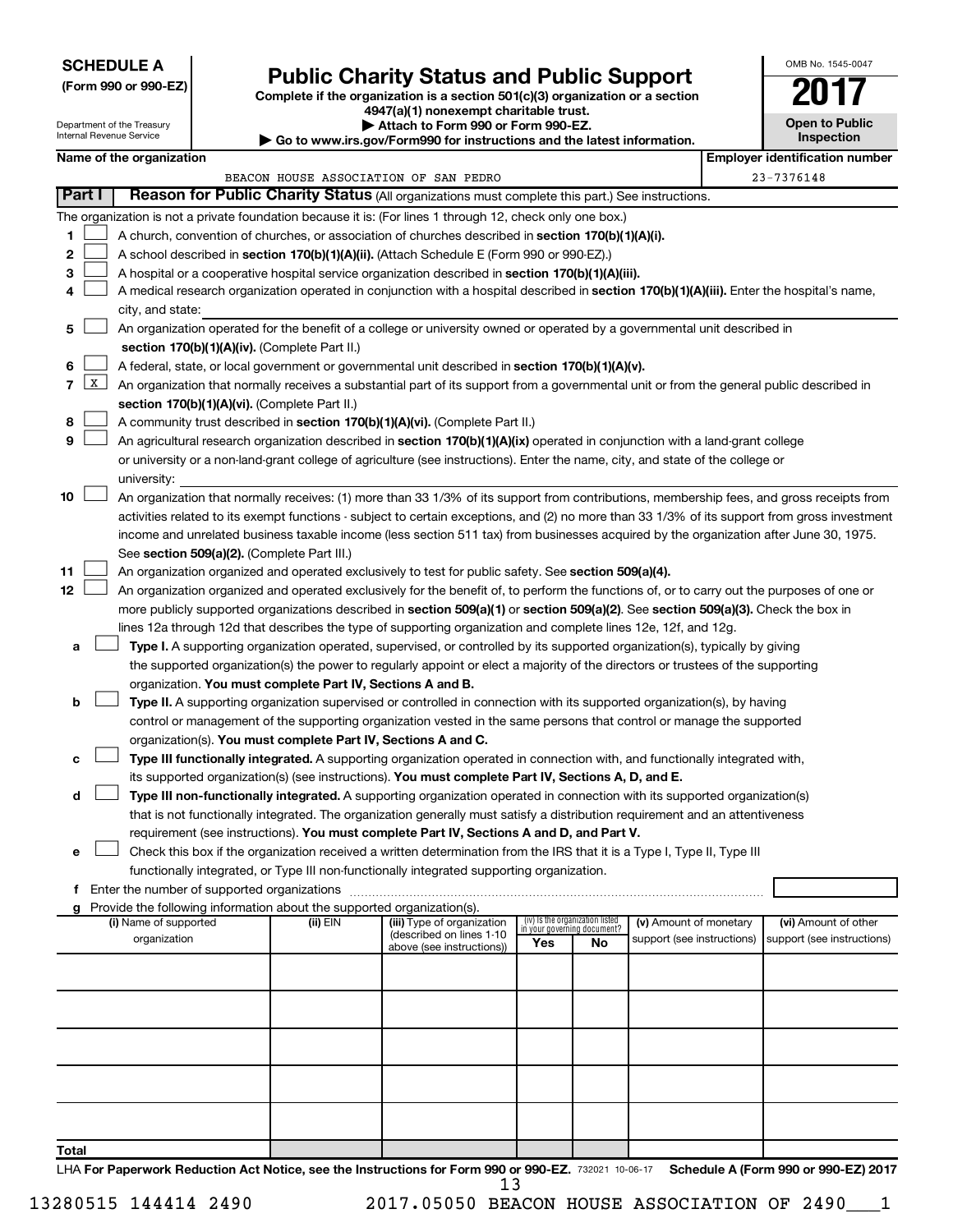#### Schedule A (Form 990 or 990-EZ) 2017 BEACON HOUSE ASSOCIATION OF SAN PEDRO 23-7376148 Page

(Complete only if you checked the box on line 5, 7, or 8 of Part I or if the organization failed to qualify under Part III. If the organization fails to qualify under the tests listed below, please complete Part III.) **Part II Support Schedule for Organizations Described in Sections 170(b)(1)(A)(iv) and 170(b)(1)(A)(vi)**

**2**

|     | <b>Section A. Public Support</b>                                                                                                                                                                                               |          |          |            |            |                                      |                                    |
|-----|--------------------------------------------------------------------------------------------------------------------------------------------------------------------------------------------------------------------------------|----------|----------|------------|------------|--------------------------------------|------------------------------------|
|     | Calendar year (or fiscal year beginning in)                                                                                                                                                                                    | (a) 2013 | (b) 2014 | $(c)$ 2015 | $(d)$ 2016 | (e) 2017                             | (f) Total                          |
|     | 1 Gifts, grants, contributions, and                                                                                                                                                                                            |          |          |            |            |                                      |                                    |
|     | membership fees received. (Do not                                                                                                                                                                                              |          |          |            |            |                                      |                                    |
|     | include any "unusual grants.")                                                                                                                                                                                                 | 434,003. | 431,052. | 680,960    | 1,535,358. | 829,568                              | 3,910,941.                         |
|     | 2 Tax revenues levied for the organ-                                                                                                                                                                                           |          |          |            |            |                                      |                                    |
|     | ization's benefit and either paid to                                                                                                                                                                                           |          |          |            |            |                                      |                                    |
|     | or expended on its behalf                                                                                                                                                                                                      |          |          |            |            |                                      |                                    |
|     | 3 The value of services or facilities                                                                                                                                                                                          |          |          |            |            |                                      |                                    |
|     | furnished by a governmental unit to                                                                                                                                                                                            |          |          |            |            |                                      |                                    |
|     | the organization without charge                                                                                                                                                                                                |          |          |            |            |                                      |                                    |
|     | 4 Total. Add lines 1 through 3                                                                                                                                                                                                 | 434,003. | 431,052. | 680,960    | 1,535,358. | 829,568                              | 3,910,941.                         |
| 5.  | The portion of total contributions                                                                                                                                                                                             |          |          |            |            |                                      |                                    |
|     | by each person (other than a                                                                                                                                                                                                   |          |          |            |            |                                      |                                    |
|     | governmental unit or publicly                                                                                                                                                                                                  |          |          |            |            |                                      |                                    |
|     | supported organization) included                                                                                                                                                                                               |          |          |            |            |                                      |                                    |
|     | on line 1 that exceeds 2% of the                                                                                                                                                                                               |          |          |            |            |                                      |                                    |
|     | amount shown on line 11,                                                                                                                                                                                                       |          |          |            |            |                                      |                                    |
|     | column (f)                                                                                                                                                                                                                     |          |          |            |            |                                      |                                    |
|     | 6 Public support. Subtract line 5 from line 4.                                                                                                                                                                                 |          |          |            |            |                                      | 3,910,941.                         |
|     | <b>Section B. Total Support</b>                                                                                                                                                                                                |          |          |            |            |                                      |                                    |
|     | Calendar year (or fiscal year beginning in)                                                                                                                                                                                    | (a) 2013 | (b) 2014 | $(c)$ 2015 | $(d)$ 2016 | (e) 2017                             | (f) Total                          |
|     | 7 Amounts from line 4                                                                                                                                                                                                          | 434,003. | 431,052. | 680,960    | 1,535,358  | 829,568                              | 3,910,941.                         |
|     | 8 Gross income from interest,                                                                                                                                                                                                  |          |          |            |            |                                      |                                    |
|     | dividends, payments received on                                                                                                                                                                                                |          |          |            |            |                                      |                                    |
|     | securities loans, rents, royalties,                                                                                                                                                                                            |          |          |            |            |                                      |                                    |
|     | and income from similar sources                                                                                                                                                                                                | 8,953.   | 8,508.   | 5,384.     | 6,022.     | 8,503                                | 37,370.                            |
|     | 9 Net income from unrelated business                                                                                                                                                                                           |          |          |            |            |                                      |                                    |
|     | activities, whether or not the                                                                                                                                                                                                 |          |          |            |            |                                      |                                    |
|     | business is regularly carried on                                                                                                                                                                                               | 7,762.   |          | 977        |            |                                      | 8,739.                             |
|     | 10 Other income. Do not include gain                                                                                                                                                                                           |          |          |            |            |                                      |                                    |
|     | or loss from the sale of capital                                                                                                                                                                                               |          |          |            |            |                                      |                                    |
|     | assets (Explain in Part VI.)                                                                                                                                                                                                   | 9,184.   | 5,471.   | 4,308.     | 3,718      | 358                                  | 23,039.                            |
|     | 11 Total support. Add lines 7 through 10                                                                                                                                                                                       |          |          |            |            |                                      | 3,980,089.                         |
|     | 12 Gross receipts from related activities, etc. (see instructions)                                                                                                                                                             |          |          |            |            | 12                                   | 4,512,013.                         |
|     | 13 First five years. If the Form 990 is for the organization's first, second, third, fourth, or fifth tax year as a section 501(c)(3)                                                                                          |          |          |            |            |                                      |                                    |
|     | organization, check this box and stop here                                                                                                                                                                                     |          |          |            |            |                                      |                                    |
|     | <b>Section C. Computation of Public Support Percentage</b>                                                                                                                                                                     |          |          |            |            |                                      |                                    |
|     |                                                                                                                                                                                                                                |          |          |            |            | 14                                   | 98.26<br>%                         |
|     |                                                                                                                                                                                                                                |          |          |            |            | 15                                   | 97.41<br>%                         |
|     | 16a 33 1/3% support test - 2017. If the organization did not check the box on line 13, and line 14 is 33 1/3% or more, check this box and                                                                                      |          |          |            |            |                                      |                                    |
|     | stop here. The organization qualifies as a publicly supported organization manufactured content and the content of the state of the state of the state of the state of the state of the state of the state of the state of the |          |          |            |            |                                      | $\blacktriangleright$ $\mathbf{X}$ |
|     | b 33 1/3% support test - 2016. If the organization did not check a box on line 13 or 16a, and line 15 is 33 1/3% or more, check this box                                                                                       |          |          |            |            |                                      |                                    |
|     |                                                                                                                                                                                                                                |          |          |            |            |                                      |                                    |
|     | 17a 10% -facts-and-circumstances test - 2017. If the organization did not check a box on line 13, 16a, or 16b, and line 14 is 10% or more,                                                                                     |          |          |            |            |                                      |                                    |
|     | and if the organization meets the "facts-and-circumstances" test, check this box and stop here. Explain in Part VI how the organization                                                                                        |          |          |            |            |                                      |                                    |
|     |                                                                                                                                                                                                                                |          |          |            |            |                                      |                                    |
|     | <b>b 10%</b> -facts-and-circumstances test - 2016. If the organization did not check a box on line 13, 16a, 16b, or 17a, and line 15 is 10% or                                                                                 |          |          |            |            |                                      |                                    |
|     | more, and if the organization meets the "facts-and-circumstances" test, check this box and stop here. Explain in Part VI how the                                                                                               |          |          |            |            |                                      |                                    |
|     | organization meets the "facts-and-circumstances" test. The organization qualifies as a publicly supported organization                                                                                                         |          |          |            |            |                                      |                                    |
| 18. | Private foundation. If the organization did not check a box on line 13, 16a, 16b, 17a, or 17b, check this box and see instructions.                                                                                            |          |          |            |            |                                      |                                    |
|     |                                                                                                                                                                                                                                |          |          |            |            | Schedule A (Form 990 or 990-EZ) 2017 |                                    |

732022 10-06-17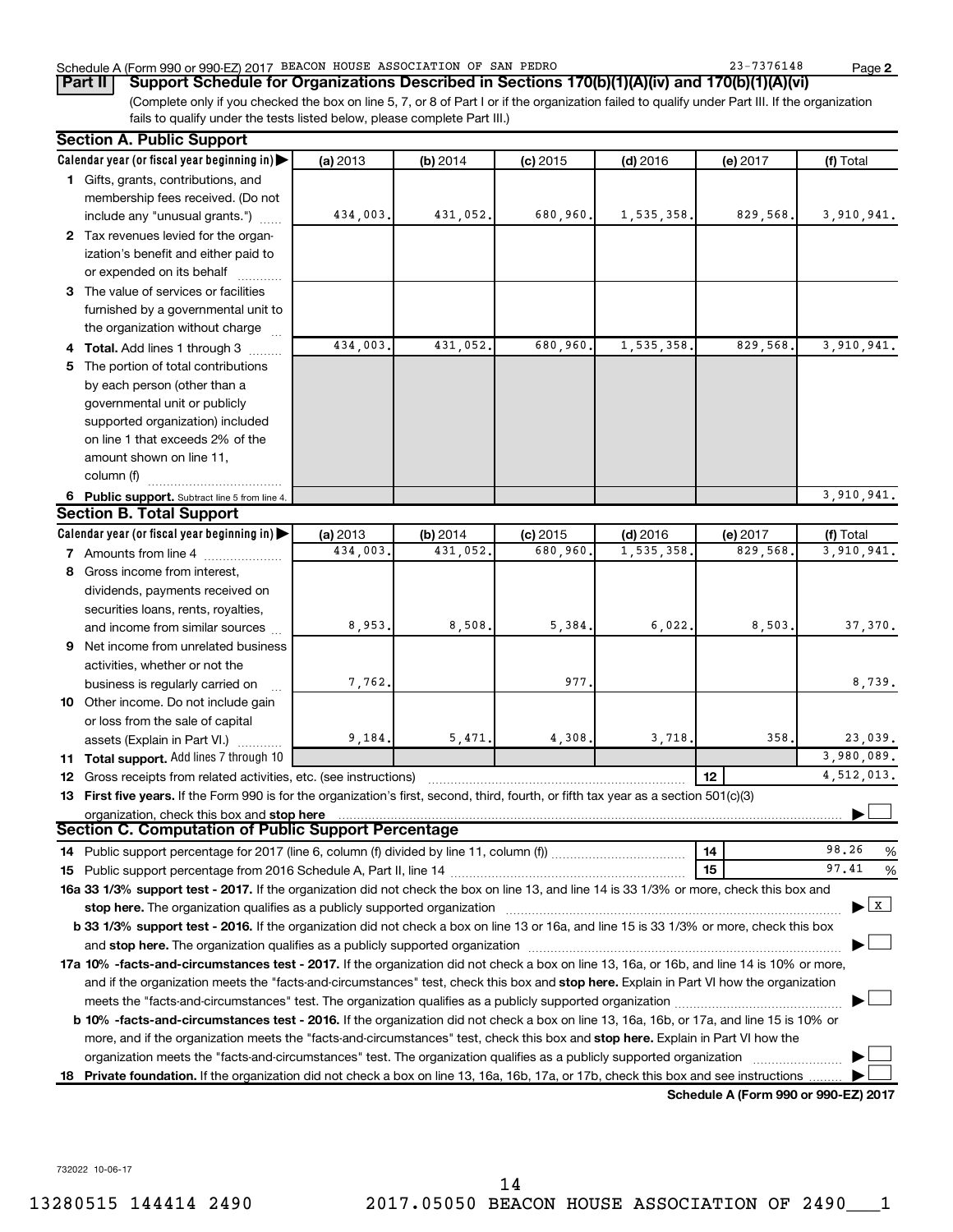#### Schedule A (Form 990 or 990-EZ) 2017 BEACON HOUSE ASSOCIATION OF SAN PEDRO 23-7376148 Page

#### **Part III Support Schedule for Organizations Described in Section 509(a)(2)**

(Complete only if you checked the box on line 10 of Part I or if the organization failed to qualify under Part II. If the organization fails to qualify under the tests listed below, please complete Part II.)

|              | Calendar year (or fiscal year beginning in)                                                                                                                                      | (a) 2013 | (b) 2014 | $(c)$ 2015 | $(d)$ 2016 |    | (e) 2017 | (f) Total                            |   |
|--------------|----------------------------------------------------------------------------------------------------------------------------------------------------------------------------------|----------|----------|------------|------------|----|----------|--------------------------------------|---|
|              | 1 Gifts, grants, contributions, and                                                                                                                                              |          |          |            |            |    |          |                                      |   |
|              | membership fees received. (Do not                                                                                                                                                |          |          |            |            |    |          |                                      |   |
|              | include any "unusual grants.")                                                                                                                                                   |          |          |            |            |    |          |                                      |   |
| $\mathbf{2}$ | Gross receipts from admissions,<br>merchandise sold or services per-<br>formed, or facilities furnished in<br>any activity that is related to the                                |          |          |            |            |    |          |                                      |   |
|              | organization's tax-exempt purpose                                                                                                                                                |          |          |            |            |    |          |                                      |   |
| 3.           | Gross receipts from activities that                                                                                                                                              |          |          |            |            |    |          |                                      |   |
|              | are not an unrelated trade or bus-                                                                                                                                               |          |          |            |            |    |          |                                      |   |
|              | iness under section 513                                                                                                                                                          |          |          |            |            |    |          |                                      |   |
| 4            | Tax revenues levied for the organ-                                                                                                                                               |          |          |            |            |    |          |                                      |   |
|              | ization's benefit and either paid to<br>or expended on its behalf<br>.                                                                                                           |          |          |            |            |    |          |                                      |   |
| 5            | The value of services or facilities                                                                                                                                              |          |          |            |            |    |          |                                      |   |
|              | furnished by a governmental unit to                                                                                                                                              |          |          |            |            |    |          |                                      |   |
|              | the organization without charge                                                                                                                                                  |          |          |            |            |    |          |                                      |   |
| 6            | Total. Add lines 1 through 5                                                                                                                                                     |          |          |            |            |    |          |                                      |   |
|              | 7a Amounts included on lines 1, 2, and                                                                                                                                           |          |          |            |            |    |          |                                      |   |
|              | 3 received from disqualified persons                                                                                                                                             |          |          |            |            |    |          |                                      |   |
|              | <b>b</b> Amounts included on lines 2 and 3 received<br>from other than disqualified persons that<br>exceed the greater of \$5,000 or 1% of the<br>amount on line 13 for the year |          |          |            |            |    |          |                                      |   |
|              | c Add lines 7a and 7b                                                                                                                                                            |          |          |            |            |    |          |                                      |   |
|              | 8 Public support. (Subtract line 7c from line 6.)                                                                                                                                |          |          |            |            |    |          |                                      |   |
|              | <b>Section B. Total Support</b>                                                                                                                                                  |          |          |            |            |    |          |                                      |   |
|              | Calendar year (or fiscal year beginning in)                                                                                                                                      | (a) 2013 | (b) 2014 | $(c)$ 2015 | $(d)$ 2016 |    | (e) 2017 | (f) Total                            |   |
|              | 9 Amounts from line 6                                                                                                                                                            |          |          |            |            |    |          |                                      |   |
|              | <b>10a</b> Gross income from interest,<br>dividends, payments received on<br>securities loans, rents, royalties,<br>and income from similar sources                              |          |          |            |            |    |          |                                      |   |
|              | <b>b</b> Unrelated business taxable income                                                                                                                                       |          |          |            |            |    |          |                                      |   |
|              | (less section 511 taxes) from businesses<br>acquired after June 30, 1975                                                                                                         |          |          |            |            |    |          |                                      |   |
|              | c Add lines 10a and 10b                                                                                                                                                          |          |          |            |            |    |          |                                      |   |
| 11           | Net income from unrelated business<br>activities not included in line 10b.<br>whether or not the business is<br>regularly carried on                                             |          |          |            |            |    |          |                                      |   |
|              | <b>12</b> Other income. Do not include gain<br>or loss from the sale of capital                                                                                                  |          |          |            |            |    |          |                                      |   |
|              | assets (Explain in Part VI.)<br>13 Total support. (Add lines 9, 10c, 11, and 12.)                                                                                                |          |          |            |            |    |          |                                      |   |
|              | 14 First five years. If the Form 990 is for the organization's first, second, third, fourth, or fifth tax year as a section 501(c)(3) organization,                              |          |          |            |            |    |          |                                      |   |
|              |                                                                                                                                                                                  |          |          |            |            |    |          |                                      |   |
|              | Section C. Computation of Public Support Percentage                                                                                                                              |          |          |            |            |    |          |                                      |   |
|              |                                                                                                                                                                                  |          |          |            |            | 15 |          |                                      | % |
|              |                                                                                                                                                                                  |          |          |            |            | 16 |          |                                      | % |
|              | Section D. Computation of Investment Income Percentage                                                                                                                           |          |          |            |            |    |          |                                      |   |
|              |                                                                                                                                                                                  |          |          |            |            | 17 |          |                                      |   |
|              |                                                                                                                                                                                  |          |          |            |            |    |          |                                      | % |
|              |                                                                                                                                                                                  |          |          |            |            | 18 |          |                                      | % |
|              |                                                                                                                                                                                  |          |          |            |            |    |          |                                      |   |
|              | 19a 33 1/3% support tests - 2017. If the organization did not check the box on line 14, and line 15 is more than 33 1/3%, and line 17 is not                                     |          |          |            |            |    |          |                                      |   |
|              | more than 33 1/3%, check this box and stop here. The organization qualifies as a publicly supported organization                                                                 |          |          |            |            |    |          |                                      |   |
|              | b 33 1/3% support tests - 2016. If the organization did not check a box on line 14 or line 19a, and line 16 is more than 33 1/3%, and                                            |          |          |            |            |    |          |                                      |   |
|              | line 18 is not more than 33 1/3%, check this box and stop here. The organization qualifies as a publicly supported organization                                                  |          |          |            |            |    |          |                                      |   |
|              | 732023 10-06-17                                                                                                                                                                  |          |          |            |            |    |          | Schedule A (Form 990 or 990-EZ) 2017 |   |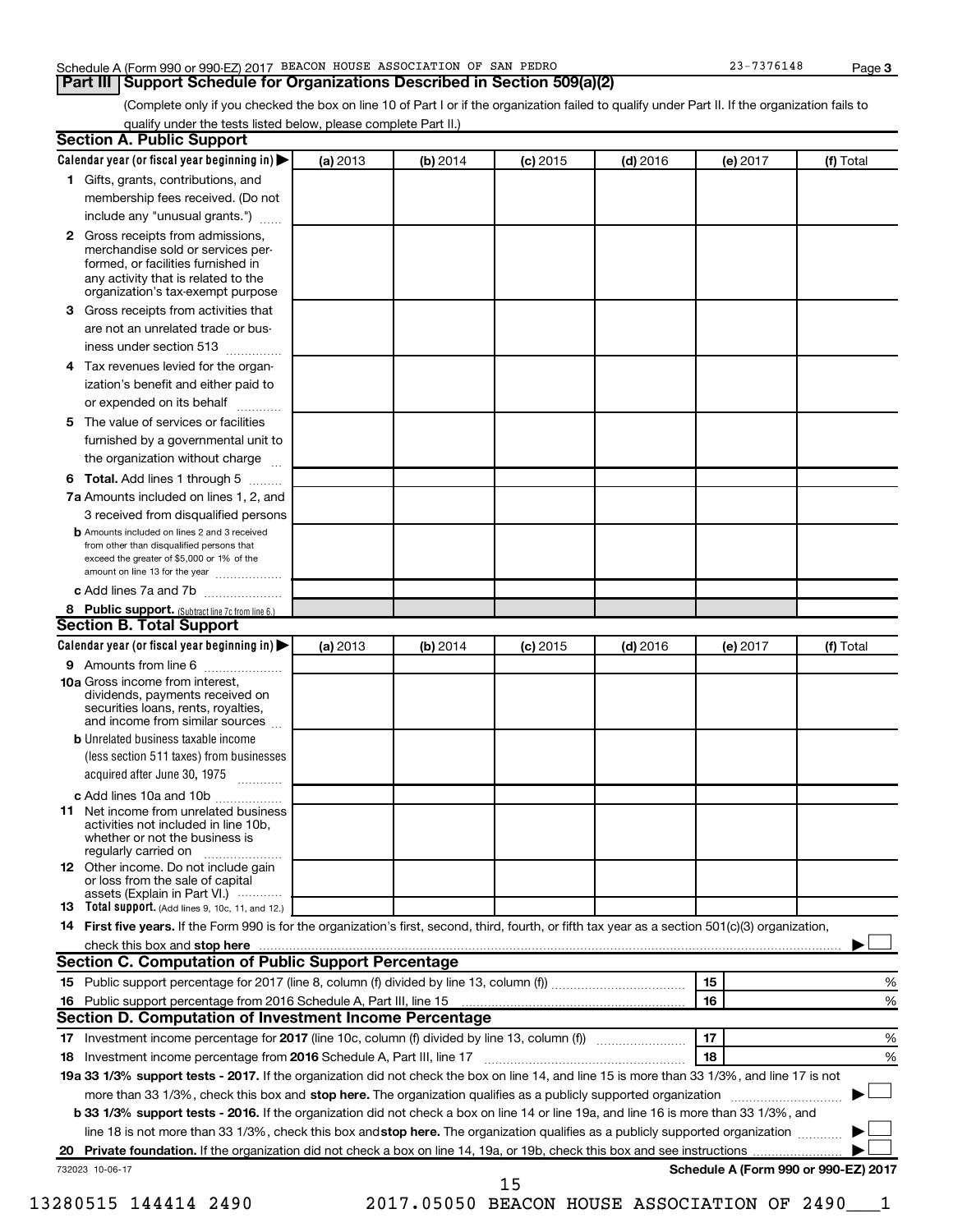#### **Part IV Supporting Organizations**

(Complete only if you checked a box in line 12 on Part I. If you checked 12a of Part I, complete Sections A and B. If you checked 12b of Part I, complete Sections A and C. If you checked 12c of Part I, complete Sections A, D, and E. If you checked 12d of Part I, complete Sections A and D, and complete Part V.)

#### **Section A. All Supporting Organizations**

- **1** Are all of the organization's supported organizations listed by name in the organization's governing documents? If "No," describe in Part VI how the supported organizations are designated. If designated by *class or purpose, describe the designation. If historic and continuing relationship, explain.*
- **2** Did the organization have any supported organization that does not have an IRS determination of status under section 509(a)(1) or (2)? If "Yes," explain in Part **VI** how the organization determined that the supported *organization was described in section 509(a)(1) or (2).*
- **3a** Did the organization have a supported organization described in section 501(c)(4), (5), or (6)? If "Yes," answer *(b) and (c) below.*
- **b** Did the organization confirm that each supported organization qualified under section 501(c)(4), (5), or (6) and satisfied the public support tests under section 509(a)(2)? If "Yes," describe in Part VI when and how the *organization made the determination.*
- **c** Did the organization ensure that all support to such organizations was used exclusively for section 170(c)(2)(B) purposes? If "Yes," explain in Part VI what controls the organization put in place to ensure such use.
- **4 a** *If* Was any supported organization not organized in the United States ("foreign supported organization")? *"Yes," and if you checked 12a or 12b in Part I, answer (b) and (c) below.*
- **b** Did the organization have ultimate control and discretion in deciding whether to make grants to the foreign supported organization? If "Yes," describe in Part VI how the organization had such control and discretion *despite being controlled or supervised by or in connection with its supported organizations.*
- **c** Did the organization support any foreign supported organization that does not have an IRS determination under sections 501(c)(3) and 509(a)(1) or (2)? If "Yes," explain in Part VI what controls the organization used *to ensure that all support to the foreign supported organization was used exclusively for section 170(c)(2)(B) purposes.*
- **5a** Did the organization add, substitute, or remove any supported organizations during the tax year? If "Yes," answer (b) and (c) below (if applicable). Also, provide detail in **Part VI,** including (i) the names and EIN *numbers of the supported organizations added, substituted, or removed; (ii) the reasons for each such action; (iii) the authority under the organization's organizing document authorizing such action; and (iv) how the action was accomplished (such as by amendment to the organizing document).*
- **b** Type I or Type II only. Was any added or substituted supported organization part of a class already designated in the organization's organizing document?
- **c Substitutions only.**  Was the substitution the result of an event beyond the organization's control?
- **6** Did the organization provide support (whether in the form of grants or the provision of services or facilities) to **Part VI.** support or benefit one or more of the filing organization's supported organizations? If "Yes," provide detail in anyone other than (i) its supported organizations, (ii) individuals that are part of the charitable class benefited by one or more of its supported organizations, or (iii) other supporting organizations that also
- **7** Did the organization provide a grant, loan, compensation, or other similar payment to a substantial contributor regard to a substantial contributor? If "Yes," complete Part I of Schedule L (Form 990 or 990-EZ). (defined in section 4958(c)(3)(C)), a family member of a substantial contributor, or a 35% controlled entity with
- **8** Did the organization make a loan to a disqualified person (as defined in section 4958) not described in line 7? *If "Yes," complete Part I of Schedule L (Form 990 or 990-EZ).*
- **9 a** Was the organization controlled directly or indirectly at any time during the tax year by one or more in section 509(a)(1) or (2))? If "Yes," provide detail in **Part VI.** disqualified persons as defined in section 4946 (other than foundation managers and organizations described
- **b** Did one or more disqualified persons (as defined in line 9a) hold a controlling interest in any entity in which the supporting organization had an interest? If "Yes," provide detail in Part VI.
- **c** Did a disqualified person (as defined in line 9a) have an ownership interest in, or derive any personal benefit from, assets in which the supporting organization also had an interest? If "Yes," provide detail in Part VI.
- **10 a** Was the organization subject to the excess business holdings rules of section 4943 because of section supporting organizations)? If "Yes," answer 10b below. 4943(f) (regarding certain Type II supporting organizations, and all Type III non-functionally integrated
	- **b** Did the organization have any excess business holdings in the tax year? (Use Schedule C, Form 4720, to *determine whether the organization had excess business holdings.)*

732024 10-06-17



**Schedule A (Form 990 or 990-EZ) 2017**

**4**

**Yes No**

**1**

**2**

13280515 144414 2490 2017.05050 BEACON HOUSE ASSOCIATION OF 2490\_\_\_1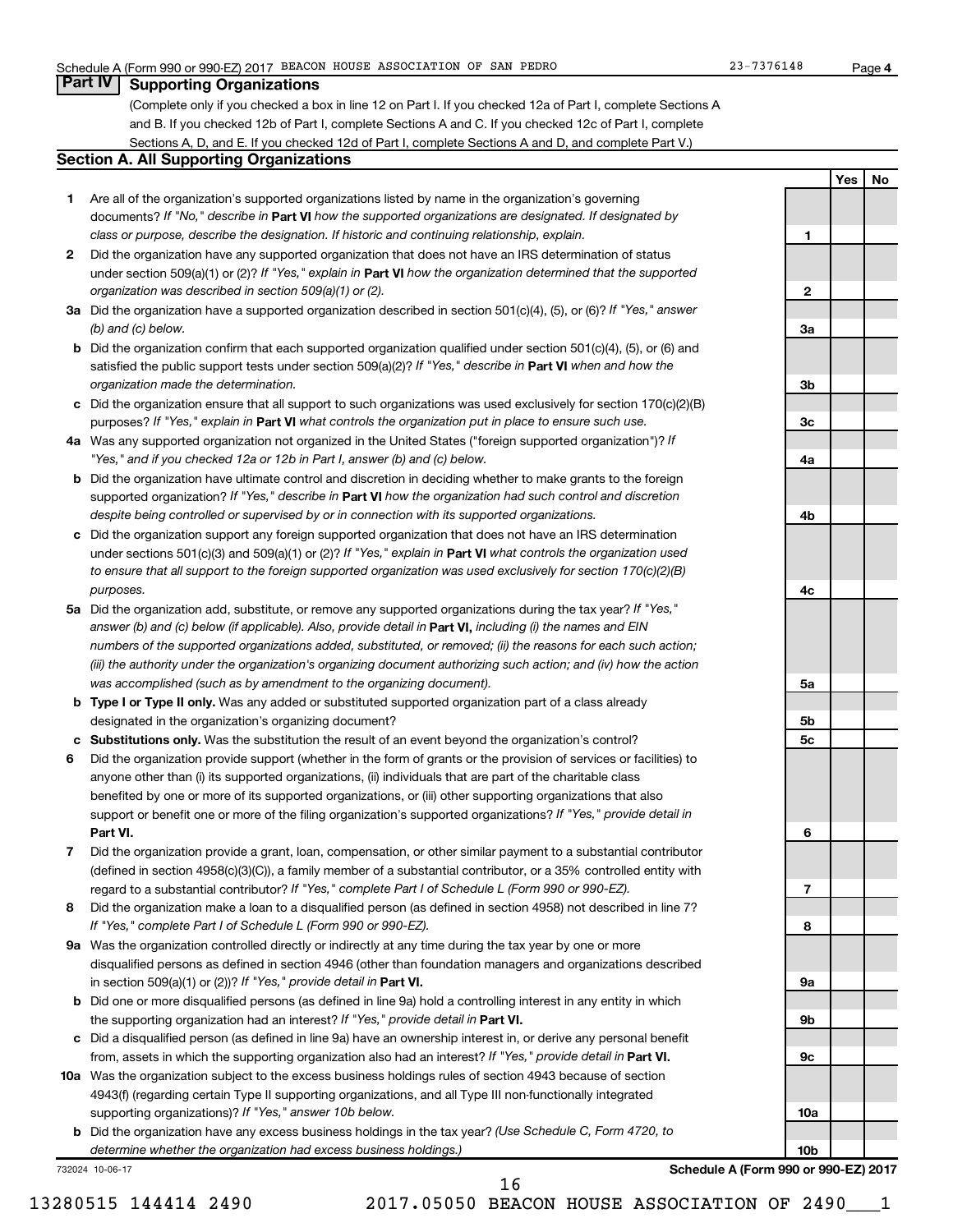|  | Schedule A (Form 990 or 990-EZ) 2017 BEACON HOUSE ASSOCIATION OF SAN PEDRO |  |  |  |  | $-7376148$ | Page |  |
|--|----------------------------------------------------------------------------|--|--|--|--|------------|------|--|
|--|----------------------------------------------------------------------------|--|--|--|--|------------|------|--|

**5**  $23 - 7376148$ 

|    | Part IV<br><b>Supporting Organizations (continued)</b>                                                                                                                       |                 |     |    |
|----|------------------------------------------------------------------------------------------------------------------------------------------------------------------------------|-----------------|-----|----|
|    |                                                                                                                                                                              |                 | Yes | No |
| 11 | Has the organization accepted a gift or contribution from any of the following persons?                                                                                      |                 |     |    |
|    | a A person who directly or indirectly controls, either alone or together with persons described in (b) and (c)                                                               |                 |     |    |
|    | below, the governing body of a supported organization?                                                                                                                       | 11a             |     |    |
|    | <b>b</b> A family member of a person described in (a) above?                                                                                                                 | 11 <sub>b</sub> |     |    |
|    |                                                                                                                                                                              | 11c             |     |    |
|    | c A 35% controlled entity of a person described in (a) or (b) above? If "Yes" to a, b, or c, provide detail in Part VI.<br><b>Section B. Type I Supporting Organizations</b> |                 |     |    |
|    |                                                                                                                                                                              |                 |     |    |
|    |                                                                                                                                                                              |                 | Yes | No |
| 1. | Did the directors, trustees, or membership of one or more supported organizations have the power to                                                                          |                 |     |    |
|    | regularly appoint or elect at least a majority of the organization's directors or trustees at all times during the                                                           |                 |     |    |
|    | tax year? If "No," describe in Part VI how the supported organization(s) effectively operated, supervised, or                                                                |                 |     |    |
|    | controlled the organization's activities. If the organization had more than one supported organization,                                                                      |                 |     |    |
|    | describe how the powers to appoint and/or remove directors or trustees were allocated among the supported                                                                    |                 |     |    |
|    | organizations and what conditions or restrictions, if any, applied to such powers during the tax year.                                                                       | 1               |     |    |
| 2  | Did the organization operate for the benefit of any supported organization other than the supported                                                                          |                 |     |    |
|    | organization(s) that operated, supervised, or controlled the supporting organization? If "Yes," explain in                                                                   |                 |     |    |
|    | Part VI how providing such benefit carried out the purposes of the supported organization(s) that operated,                                                                  |                 |     |    |
|    | supervised, or controlled the supporting organization.                                                                                                                       | $\mathbf{2}$    |     |    |
|    | <b>Section C. Type II Supporting Organizations</b>                                                                                                                           |                 |     |    |
|    |                                                                                                                                                                              |                 | Yes | No |
| 1. | Were a majority of the organization's directors or trustees during the tax year also a majority of the directors                                                             |                 |     |    |
|    | or trustees of each of the organization's supported organization(s)? If "No," describe in Part VI how control                                                                |                 |     |    |
|    | or management of the supporting organization was vested in the same persons that controlled or managed                                                                       |                 |     |    |
|    | the supported organization(s).                                                                                                                                               | 1               |     |    |
|    | <b>Section D. All Type III Supporting Organizations</b>                                                                                                                      |                 |     |    |
|    |                                                                                                                                                                              |                 | Yes | No |
| 1  | Did the organization provide to each of its supported organizations, by the last day of the fifth month of the                                                               |                 |     |    |
|    | organization's tax year, (i) a written notice describing the type and amount of support provided during the prior tax                                                        |                 |     |    |
|    | year, (ii) a copy of the Form 990 that was most recently filed as of the date of notification, and (iii) copies of the                                                       |                 |     |    |
|    | organization's governing documents in effect on the date of notification, to the extent not previously provided?                                                             | 1               |     |    |
| 2  | Were any of the organization's officers, directors, or trustees either (i) appointed or elected by the supported                                                             |                 |     |    |
|    | organization(s) or (ii) serving on the governing body of a supported organization? If "No," explain in Part VI how                                                           |                 |     |    |
|    |                                                                                                                                                                              | 2               |     |    |
|    | the organization maintained a close and continuous working relationship with the supported organization(s).                                                                  |                 |     |    |
| 3  | By reason of the relationship described in (2), did the organization's supported organizations have a                                                                        |                 |     |    |
|    | significant voice in the organization's investment policies and in directing the use of the organization's                                                                   |                 |     |    |
|    | income or assets at all times during the tax year? If "Yes," describe in Part VI the role the organization's                                                                 |                 |     |    |
|    | supported organizations played in this regard.                                                                                                                               | з               |     |    |
|    | Section E. Type III Functionally Integrated Supporting Organizations                                                                                                         |                 |     |    |
| 1  | Check the box next to the method that the organization used to satisfy the Integral Part Test during the yealsee instructions).                                              |                 |     |    |
| а  | The organization satisfied the Activities Test. Complete line 2 below.                                                                                                       |                 |     |    |
| b  | The organization is the parent of each of its supported organizations. Complete line 3 below.                                                                                |                 |     |    |
| с  | The organization supported a governmental entity. Describe in Part VI how you supported a government entity (see instructions).                                              |                 |     |    |
| 2  | Activities Test. Answer (a) and (b) below.                                                                                                                                   |                 | Yes | No |
| а  | Did substantially all of the organization's activities during the tax year directly further the exempt purposes of                                                           |                 |     |    |
|    | the supported organization(s) to which the organization was responsive? If "Yes," then in Part VI identify                                                                   |                 |     |    |
|    | those supported organizations and explain how these activities directly furthered their exempt purposes,                                                                     |                 |     |    |
|    | how the organization was responsive to those supported organizations, and how the organization determined                                                                    |                 |     |    |
|    | that these activities constituted substantially all of its activities.                                                                                                       | 2a              |     |    |
| b  | Did the activities described in (a) constitute activities that, but for the organization's involvement, one or more                                                          |                 |     |    |
|    | of the organization's supported organization(s) would have been engaged in? If "Yes," explain in Part VI the                                                                 |                 |     |    |
|    | reasons for the organization's position that its supported organization(s) would have engaged in these                                                                       |                 |     |    |
|    | activities but for the organization's involvement.                                                                                                                           | 2b              |     |    |
| 3  | Parent of Supported Organizations. Answer (a) and (b) below.                                                                                                                 |                 |     |    |
| а  | Did the organization have the power to regularly appoint or elect a majority of the officers, directors, or                                                                  |                 |     |    |
|    | trustees of each of the supported organizations? Provide details in Part VI.                                                                                                 | За              |     |    |
|    | <b>b</b> Did the organization exercise a substantial degree of direction over the policies, programs, and activities of each                                                 |                 |     |    |
|    | of its supported organizations? If "Yes," describe in Part VI the role played by the organization in this regard.                                                            | Зb              |     |    |
|    | Schedule A (Form 990 or 990-EZ) 2017<br>732025 10-06-17                                                                                                                      |                 |     |    |
|    | 17                                                                                                                                                                           |                 |     |    |

13280515 144414 2490 2017.05050 BEACON HOUSE ASSOCIATION OF 2490\_\_\_1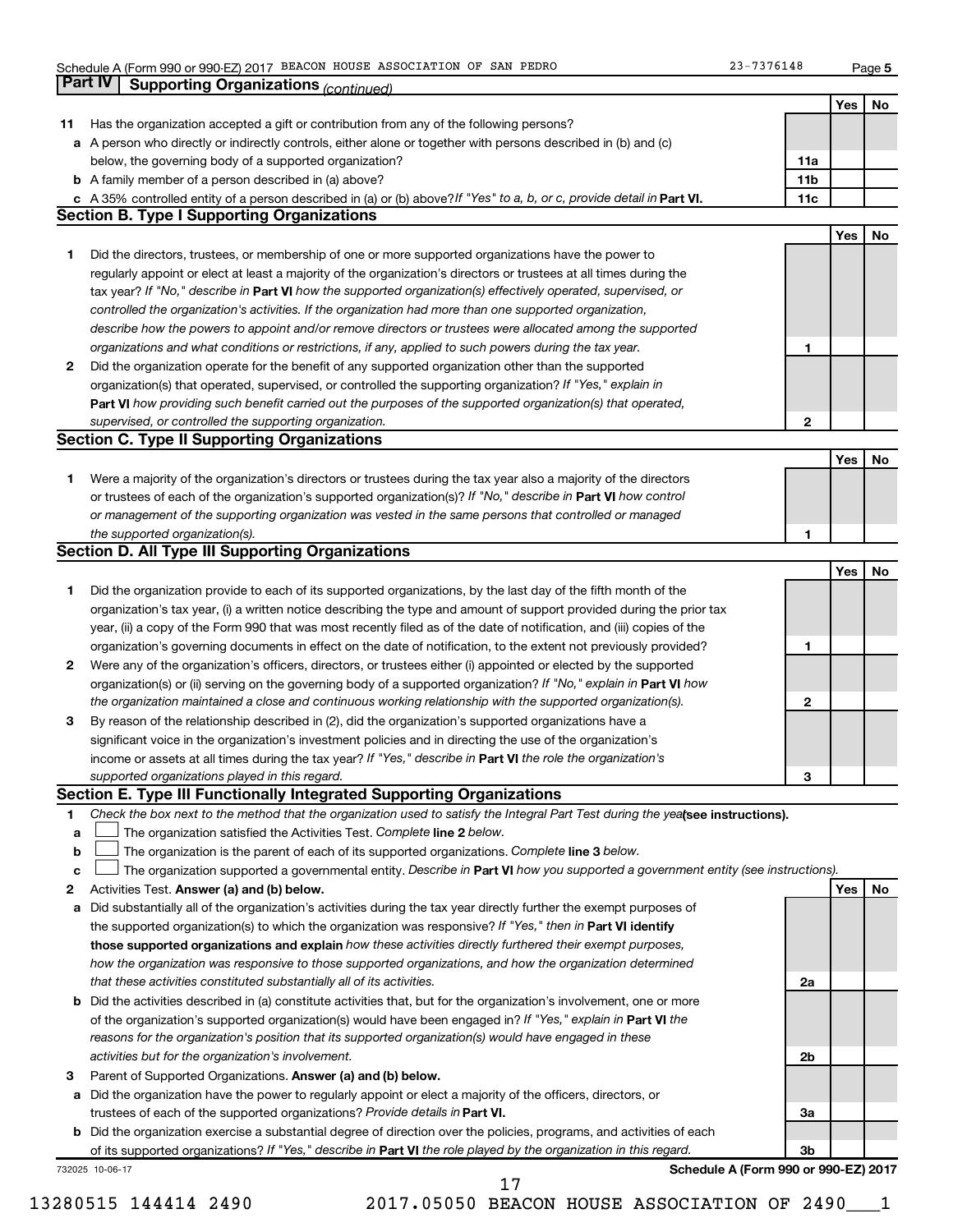|                          | Schedule A (Form 990 or 990-EZ) 2017 BEACON HOUSE ASSOCIATION OF SAN PEDRO                                                                         |                |                | 23-7376148                     | Page 6 |
|--------------------------|----------------------------------------------------------------------------------------------------------------------------------------------------|----------------|----------------|--------------------------------|--------|
| <b>Part V</b>            | Type III Non-Functionally Integrated 509(a)(3) Supporting Organizations                                                                            |                |                |                                |        |
| 1                        | Check here if the organization satisfied the Integral Part Test as a qualifying trust on Nov. 20, 1970 (explain in Part VI.) See instructions. All |                |                |                                |        |
|                          | other Type III non-functionally integrated supporting organizations must complete Sections A through E.                                            |                |                |                                |        |
|                          | Section A - Adjusted Net Income                                                                                                                    |                | (A) Prior Year | (B) Current Year<br>(optional) |        |
| 1                        | Net short-term capital gain                                                                                                                        | 1              |                |                                |        |
| 2                        | Recoveries of prior-year distributions                                                                                                             | $\mathbf{2}$   |                |                                |        |
| З                        | Other gross income (see instructions)                                                                                                              | 3              |                |                                |        |
| 4                        | Add lines 1 through 3                                                                                                                              | 4              |                |                                |        |
| 5                        | Depreciation and depletion                                                                                                                         | 5              |                |                                |        |
| 6                        | Portion of operating expenses paid or incurred for production or                                                                                   |                |                |                                |        |
|                          | collection of gross income or for management, conservation, or                                                                                     |                |                |                                |        |
|                          | maintenance of property held for production of income (see instructions)                                                                           | 6              |                |                                |        |
| 7                        | Other expenses (see instructions)                                                                                                                  | 7              |                |                                |        |
| 8                        | Adjusted Net Income (subtract lines 5, 6, and 7 from line 4)                                                                                       | 8              |                |                                |        |
|                          | <b>Section B - Minimum Asset Amount</b>                                                                                                            |                | (A) Prior Year | (B) Current Year<br>(optional) |        |
| 1                        | Aggregate fair market value of all non-exempt-use assets (see                                                                                      |                |                |                                |        |
|                          | instructions for short tax year or assets held for part of year):                                                                                  |                |                |                                |        |
|                          | a Average monthly value of securities                                                                                                              | 1a             |                |                                |        |
|                          | <b>b</b> Average monthly cash balances                                                                                                             | 1 <sub>b</sub> |                |                                |        |
|                          | c Fair market value of other non-exempt-use assets                                                                                                 | 1c             |                |                                |        |
|                          | d Total (add lines 1a, 1b, and 1c)                                                                                                                 | 1d             |                |                                |        |
|                          | e Discount claimed for blockage or other                                                                                                           |                |                |                                |        |
|                          | factors (explain in detail in Part VI):                                                                                                            |                |                |                                |        |
| 2                        | Acquisition indebtedness applicable to non-exempt-use assets                                                                                       | $\mathbf{2}$   |                |                                |        |
| З                        | Subtract line 2 from line 1d                                                                                                                       | 3              |                |                                |        |
| 4                        | Cash deemed held for exempt use. Enter 1-1/2% of line 3 (for greater amount,                                                                       |                |                |                                |        |
|                          | see instructions)                                                                                                                                  | 4              |                |                                |        |
| 5                        | Net value of non-exempt-use assets (subtract line 4 from line 3)                                                                                   | 5              |                |                                |        |
| 6                        | Multiply line 5 by .035                                                                                                                            | 6              |                |                                |        |
| 7                        | Recoveries of prior-year distributions                                                                                                             | 7              |                |                                |        |
| 8                        | Minimum Asset Amount (add line 7 to line 6)                                                                                                        | 8              |                |                                |        |
|                          | <b>Section C - Distributable Amount</b>                                                                                                            |                |                | <b>Current Year</b>            |        |
|                          | Adjusted net income for prior year (from Section A, line 8, Column A)                                                                              | 1              |                |                                |        |
| $\mathbf{2}$             | Enter 85% of line 1                                                                                                                                | $\mathbf 2$    |                |                                |        |
| 3                        | Minimum asset amount for prior year (from Section B, line 8, Column A)                                                                             | 3              |                |                                |        |
| 4                        | Enter greater of line 2 or line 3                                                                                                                  | 4              |                |                                |        |
| 5                        | Income tax imposed in prior year                                                                                                                   | 5              |                |                                |        |
| 6                        | Distributable Amount. Subtract line 5 from line 4, unless subject to                                                                               |                |                |                                |        |
|                          | emergency temporary reduction (see instructions)                                                                                                   | 6              |                |                                |        |
| $\overline{\phantom{a}}$ | Check here if the current year is the organization's first as a non-functionally integrated Type III supporting organization (see                  |                |                |                                |        |
|                          | instructions).                                                                                                                                     |                |                |                                |        |

**Schedule A (Form 990 or 990-EZ) 2017**

732026 10-06-17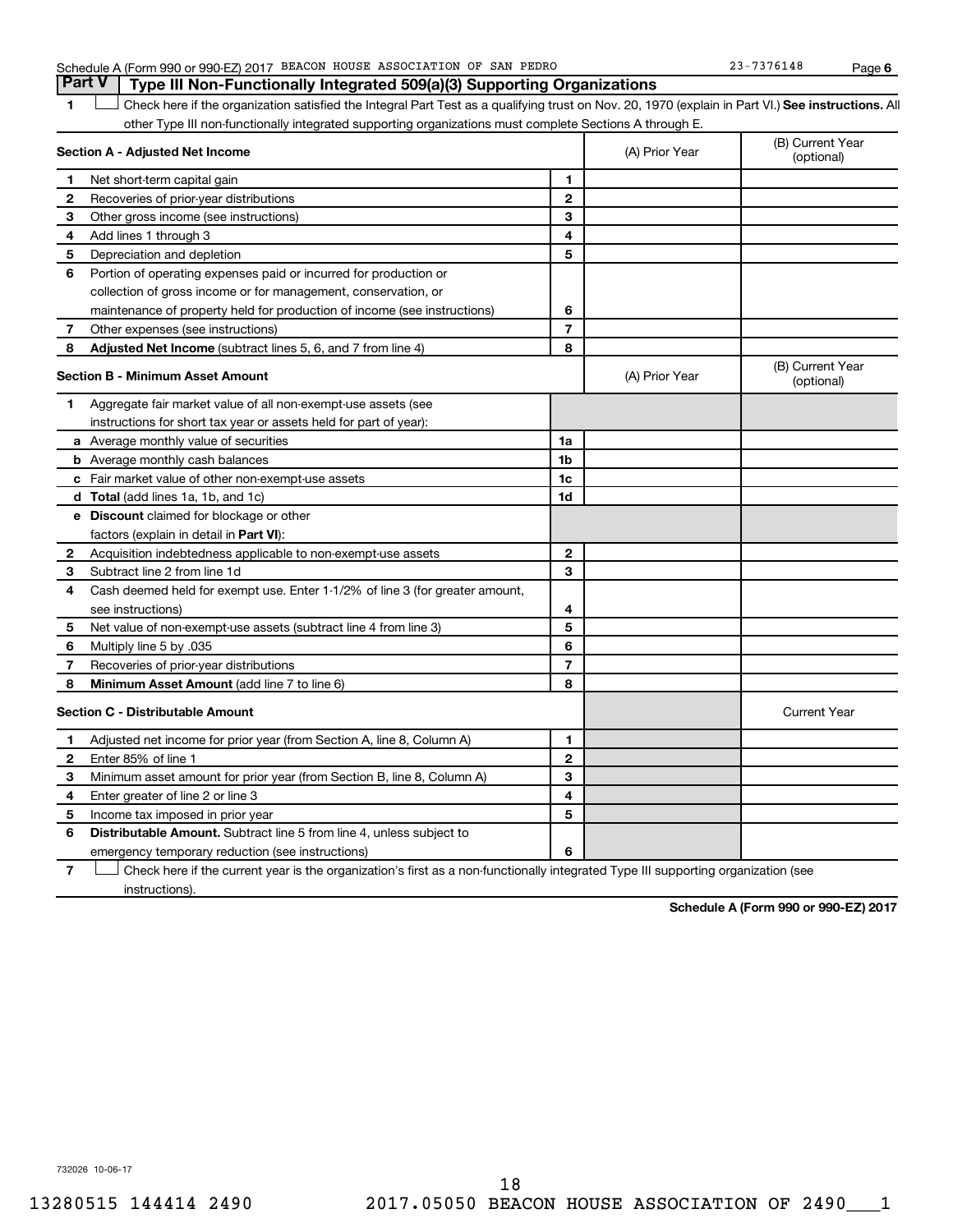| <b>Part V</b>  | Type III Non-Functionally Integrated 509(a)(3) Supporting Organizations (continued)        |                                    |                                               |                                                         |
|----------------|--------------------------------------------------------------------------------------------|------------------------------------|-----------------------------------------------|---------------------------------------------------------|
|                | <b>Section D - Distributions</b>                                                           |                                    |                                               | <b>Current Year</b>                                     |
| 1              | Amounts paid to supported organizations to accomplish exempt purposes                      |                                    |                                               |                                                         |
| 2              | Amounts paid to perform activity that directly furthers exempt purposes of supported       |                                    |                                               |                                                         |
|                | organizations, in excess of income from activity                                           |                                    |                                               |                                                         |
| 3              | Administrative expenses paid to accomplish exempt purposes of supported organizations      |                                    |                                               |                                                         |
| 4              | Amounts paid to acquire exempt-use assets                                                  |                                    |                                               |                                                         |
| 5              | Qualified set-aside amounts (prior IRS approval required)                                  |                                    |                                               |                                                         |
| 6              | Other distributions (describe in <b>Part VI</b> ). See instructions.                       |                                    |                                               |                                                         |
| 7              | <b>Total annual distributions.</b> Add lines 1 through 6.                                  |                                    |                                               |                                                         |
| 8              | Distributions to attentive supported organizations to which the organization is responsive |                                    |                                               |                                                         |
|                | (provide details in Part VI). See instructions.                                            |                                    |                                               |                                                         |
| 9              | Distributable amount for 2017 from Section C, line 6                                       |                                    |                                               |                                                         |
| 10             | Line 8 amount divided by line 9 amount                                                     |                                    |                                               |                                                         |
|                | Section E - Distribution Allocations (see instructions)                                    | (i)<br><b>Excess Distributions</b> | (ii)<br><b>Underdistributions</b><br>Pre-2017 | (iii)<br><b>Distributable</b><br><b>Amount for 2017</b> |
| 1              | Distributable amount for 2017 from Section C, line 6                                       |                                    |                                               |                                                         |
| 2              | Underdistributions, if any, for years prior to 2017 (reason-                               |                                    |                                               |                                                         |
|                | able cause required-explain in Part VI). See instructions.                                 |                                    |                                               |                                                         |
| 3              | Excess distributions carryover, if any, to 2017                                            |                                    |                                               |                                                         |
| а              |                                                                                            |                                    |                                               |                                                         |
|                | <b>b</b> From 2013                                                                         |                                    |                                               |                                                         |
|                | c From 2014                                                                                |                                    |                                               |                                                         |
|                | <b>d</b> From 2015                                                                         |                                    |                                               |                                                         |
|                | e From 2016                                                                                |                                    |                                               |                                                         |
|                | f Total of lines 3a through e                                                              |                                    |                                               |                                                         |
|                | <b>g</b> Applied to underdistributions of prior years                                      |                                    |                                               |                                                         |
|                | h Applied to 2017 distributable amount                                                     |                                    |                                               |                                                         |
| Ť.             | Carryover from 2012 not applied (see instructions)                                         |                                    |                                               |                                                         |
|                | Remainder. Subtract lines 3g, 3h, and 3i from 3f.                                          |                                    |                                               |                                                         |
| 4              | Distributions for 2017 from Section D,                                                     |                                    |                                               |                                                         |
|                | line $7:$                                                                                  |                                    |                                               |                                                         |
|                | a Applied to underdistributions of prior years                                             |                                    |                                               |                                                         |
|                | <b>b</b> Applied to 2017 distributable amount                                              |                                    |                                               |                                                         |
| с              | Remainder. Subtract lines 4a and 4b from 4.                                                |                                    |                                               |                                                         |
| 5              | Remaining underdistributions for years prior to 2017, if                                   |                                    |                                               |                                                         |
|                | any. Subtract lines 3g and 4a from line 2. For result greater                              |                                    |                                               |                                                         |
|                | than zero, explain in Part VI. See instructions.                                           |                                    |                                               |                                                         |
| 6              | Remaining underdistributions for 2017. Subtract lines 3h                                   |                                    |                                               |                                                         |
|                | and 4b from line 1. For result greater than zero, explain in                               |                                    |                                               |                                                         |
|                | <b>Part VI.</b> See instructions.                                                          |                                    |                                               |                                                         |
| $\overline{7}$ | Excess distributions carryover to 2018. Add lines 3j                                       |                                    |                                               |                                                         |
|                | and 4c.                                                                                    |                                    |                                               |                                                         |
| 8              | Breakdown of line 7:                                                                       |                                    |                                               |                                                         |
|                | a Excess from 2013                                                                         |                                    |                                               |                                                         |
|                | <b>b</b> Excess from 2014                                                                  |                                    |                                               |                                                         |
|                | c Excess from 2015                                                                         |                                    |                                               |                                                         |
|                | d Excess from 2016                                                                         |                                    |                                               |                                                         |
|                | e Excess from 2017                                                                         |                                    |                                               |                                                         |

**Schedule A (Form 990 or 990-EZ) 2017**

732027 10-06-17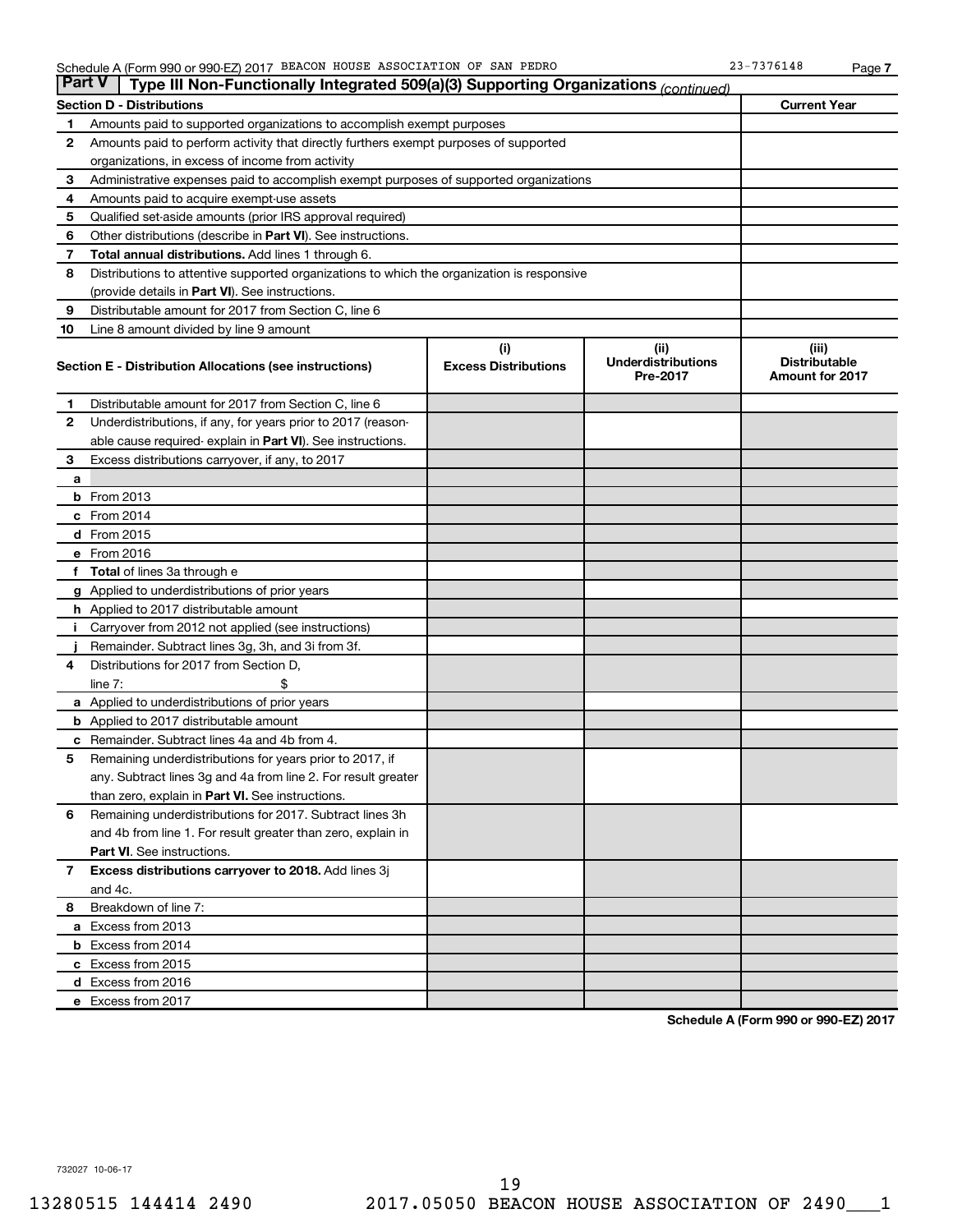|                 | Schedule A (Form 990 or 990-EZ) 2017 BEACON HOUSE ASSOCIATION OF SAN PEDRO                                                                                                                                                                                                                                                                                                                                                                                                                                                                                                                  | 23-7376148                           | Page 8 |
|-----------------|---------------------------------------------------------------------------------------------------------------------------------------------------------------------------------------------------------------------------------------------------------------------------------------------------------------------------------------------------------------------------------------------------------------------------------------------------------------------------------------------------------------------------------------------------------------------------------------------|--------------------------------------|--------|
| <b>Part VI</b>  | Supplemental Information. Provide the explanations required by Part II, line 10; Part II, line 17a or 17b; Part III, line 12;<br>Part IV, Section A, lines 1, 2, 3b, 3c, 4b, 4c, 5a, 6, 9a, 9b, 9c, 11a, 11b, and 11c; Part IV, Section B, lines 1 and 2; Part IV, Section C,<br>line 1; Part IV, Section D, lines 2 and 3; Part IV, Section E, lines 1c, 2a, 2b, 3a, and 3b; Part V, line 1; Part V, Section B, line 1e; Part V,<br>Section D, lines 5, 6, and 8; and Part V, Section E, lines 2, 5, and 6. Also complete this part for any additional information.<br>(See instructions.) |                                      |        |
|                 |                                                                                                                                                                                                                                                                                                                                                                                                                                                                                                                                                                                             |                                      |        |
|                 |                                                                                                                                                                                                                                                                                                                                                                                                                                                                                                                                                                                             |                                      |        |
|                 |                                                                                                                                                                                                                                                                                                                                                                                                                                                                                                                                                                                             |                                      |        |
|                 |                                                                                                                                                                                                                                                                                                                                                                                                                                                                                                                                                                                             |                                      |        |
|                 |                                                                                                                                                                                                                                                                                                                                                                                                                                                                                                                                                                                             |                                      |        |
|                 |                                                                                                                                                                                                                                                                                                                                                                                                                                                                                                                                                                                             |                                      |        |
|                 |                                                                                                                                                                                                                                                                                                                                                                                                                                                                                                                                                                                             |                                      |        |
|                 |                                                                                                                                                                                                                                                                                                                                                                                                                                                                                                                                                                                             |                                      |        |
|                 |                                                                                                                                                                                                                                                                                                                                                                                                                                                                                                                                                                                             |                                      |        |
|                 |                                                                                                                                                                                                                                                                                                                                                                                                                                                                                                                                                                                             |                                      |        |
|                 |                                                                                                                                                                                                                                                                                                                                                                                                                                                                                                                                                                                             |                                      |        |
|                 |                                                                                                                                                                                                                                                                                                                                                                                                                                                                                                                                                                                             |                                      |        |
|                 |                                                                                                                                                                                                                                                                                                                                                                                                                                                                                                                                                                                             |                                      |        |
|                 |                                                                                                                                                                                                                                                                                                                                                                                                                                                                                                                                                                                             |                                      |        |
|                 |                                                                                                                                                                                                                                                                                                                                                                                                                                                                                                                                                                                             |                                      |        |
|                 |                                                                                                                                                                                                                                                                                                                                                                                                                                                                                                                                                                                             |                                      |        |
|                 |                                                                                                                                                                                                                                                                                                                                                                                                                                                                                                                                                                                             |                                      |        |
|                 |                                                                                                                                                                                                                                                                                                                                                                                                                                                                                                                                                                                             |                                      |        |
|                 |                                                                                                                                                                                                                                                                                                                                                                                                                                                                                                                                                                                             |                                      |        |
|                 |                                                                                                                                                                                                                                                                                                                                                                                                                                                                                                                                                                                             |                                      |        |
|                 |                                                                                                                                                                                                                                                                                                                                                                                                                                                                                                                                                                                             |                                      |        |
|                 |                                                                                                                                                                                                                                                                                                                                                                                                                                                                                                                                                                                             |                                      |        |
|                 |                                                                                                                                                                                                                                                                                                                                                                                                                                                                                                                                                                                             |                                      |        |
|                 |                                                                                                                                                                                                                                                                                                                                                                                                                                                                                                                                                                                             |                                      |        |
|                 |                                                                                                                                                                                                                                                                                                                                                                                                                                                                                                                                                                                             |                                      |        |
|                 |                                                                                                                                                                                                                                                                                                                                                                                                                                                                                                                                                                                             |                                      |        |
|                 |                                                                                                                                                                                                                                                                                                                                                                                                                                                                                                                                                                                             |                                      |        |
|                 |                                                                                                                                                                                                                                                                                                                                                                                                                                                                                                                                                                                             |                                      |        |
|                 |                                                                                                                                                                                                                                                                                                                                                                                                                                                                                                                                                                                             |                                      |        |
|                 |                                                                                                                                                                                                                                                                                                                                                                                                                                                                                                                                                                                             |                                      |        |
|                 |                                                                                                                                                                                                                                                                                                                                                                                                                                                                                                                                                                                             |                                      |        |
|                 |                                                                                                                                                                                                                                                                                                                                                                                                                                                                                                                                                                                             |                                      |        |
| 732028 10-06-17 | 20                                                                                                                                                                                                                                                                                                                                                                                                                                                                                                                                                                                          | Schedule A (Form 990 or 990-EZ) 2017 |        |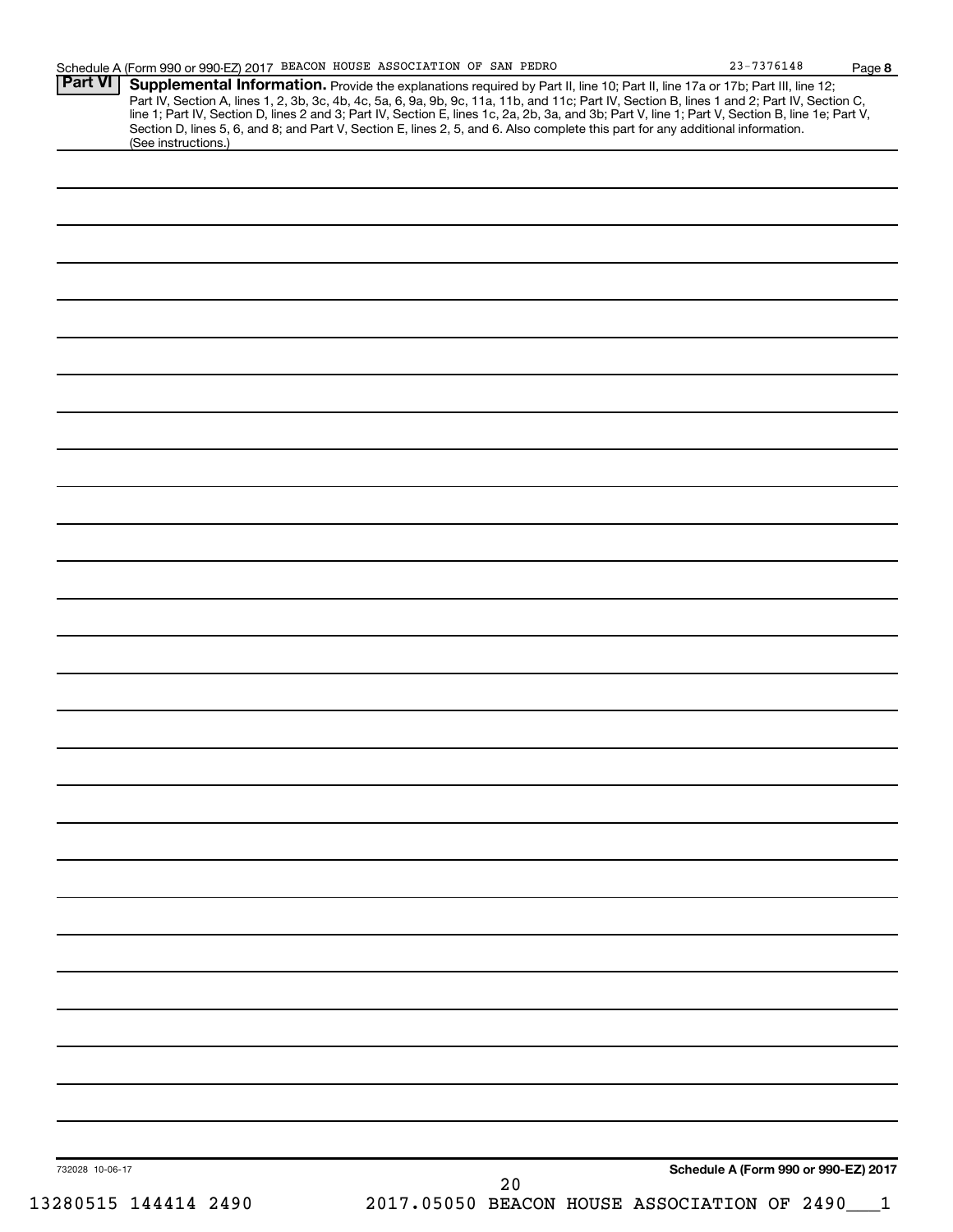### **Schedule B Schedule of Contributors**

**or 990-PF) | Attach to Form 990, Form 990-EZ, or Form 990-PF. | Go to www.irs.gov/Form990 for the latest information.** OMB No. 1545-0047

**2017**

**Name of the organization Employer identification number**

|                                | BEACON HOUSE ASSOCIATION OF SAN PEDRO                                                                                                                                                                                     | $23 - 7376148$ |
|--------------------------------|---------------------------------------------------------------------------------------------------------------------------------------------------------------------------------------------------------------------------|----------------|
| Organization type (check one): |                                                                                                                                                                                                                           |                |
| Filers of:                     | Section:                                                                                                                                                                                                                  |                |
| Form 990 or 990-EZ             | x  <br>$501(c)$ ( $3$ ) (enter number) organization                                                                                                                                                                       |                |
|                                | 4947(a)(1) nonexempt charitable trust not treated as a private foundation                                                                                                                                                 |                |
|                                | 527 political organization                                                                                                                                                                                                |                |
| Form 990-PF                    | 501(c)(3) exempt private foundation                                                                                                                                                                                       |                |
|                                | 4947(a)(1) nonexempt charitable trust treated as a private foundation                                                                                                                                                     |                |
|                                | 501(c)(3) taxable private foundation                                                                                                                                                                                      |                |
|                                | Check if your organization is covered by the General Rule or a Special Rule.<br>Note: Only a section 501(c)(7), (8), or (10) organization can check boxes for both the General Rule and a Special Rule. See instructions. |                |
| <b>General Rule</b>            |                                                                                                                                                                                                                           |                |
|                                | For an organization filing Form 990, 990-EZ, or 990-PF that received, during the year, contributions totaling \$5,000 or more (in money or                                                                                |                |

**Special Rules**

any one contributor, during the year, total contributions of the greater of (1) \$5,000; or (2) 2% of the amount on (i) Form 990, Part VIII, line 1h; **K** For an organization described in section 501(c)(3) filing Form 990 or 990-EZ that met the 33 1/3% support test of the regulations under sections 509(a)(1) and 170(b)(1)(A)(vi), that checked Schedule A (Form 990 or 990-EZ), Part II, line 13, 16a, or 16b, and that received from or (ii) Form 990-EZ, line 1. Complete Parts I and II.

property) from any one contributor. Complete Parts I and II. See instructions for determining a contributor's total contributions.

year, total contributions of more than \$1,000 *exclusively* for religious, charitable, scientific, literary, or educational purposes, or for For an organization described in section 501(c)(7), (8), or (10) filing Form 990 or 990-EZ that received from any one contributor, during the the prevention of cruelty to children or animals. Complete Parts I, II, and III.  $\Box$ 

purpose. Don't complete any of the parts unless the General Rule applies to this organization because it received nonexclusively year, contributions exclusively for religious, charitable, etc., purposes, but no such contributions totaled more than \$1,000. If this box is checked, enter here the total contributions that were received during the year for an exclusively religious, charitable, etc., For an organization described in section 501(c)(7), (8), or (10) filing Form 990 or 990-EZ that received from any one contributor, during the religious, charitable, etc., contributions totaling \$5,000 or more during the year  $\ldots$  $\ldots$  $\ldots$  $\ldots$  $\ldots$  $\ldots$  $\Box$ 

**Caution:**  An organization that isn't covered by the General Rule and/or the Special Rules doesn't file Schedule B (Form 990, 990-EZ, or 990-PF),  **must** but it answer "No" on Part IV, line 2, of its Form 990; or check the box on line H of its Form 990-EZ or on its Form 990-PF, Part I, line 2, to certify that it doesn't meet the filing requirements of Schedule B (Form 990, 990-EZ, or 990-PF).

LHA For Paperwork Reduction Act Notice, see the instructions for Form 990, 990-EZ, or 990-PF. Schedule B (Form 990, 990-EZ, or 990-PF) (2017)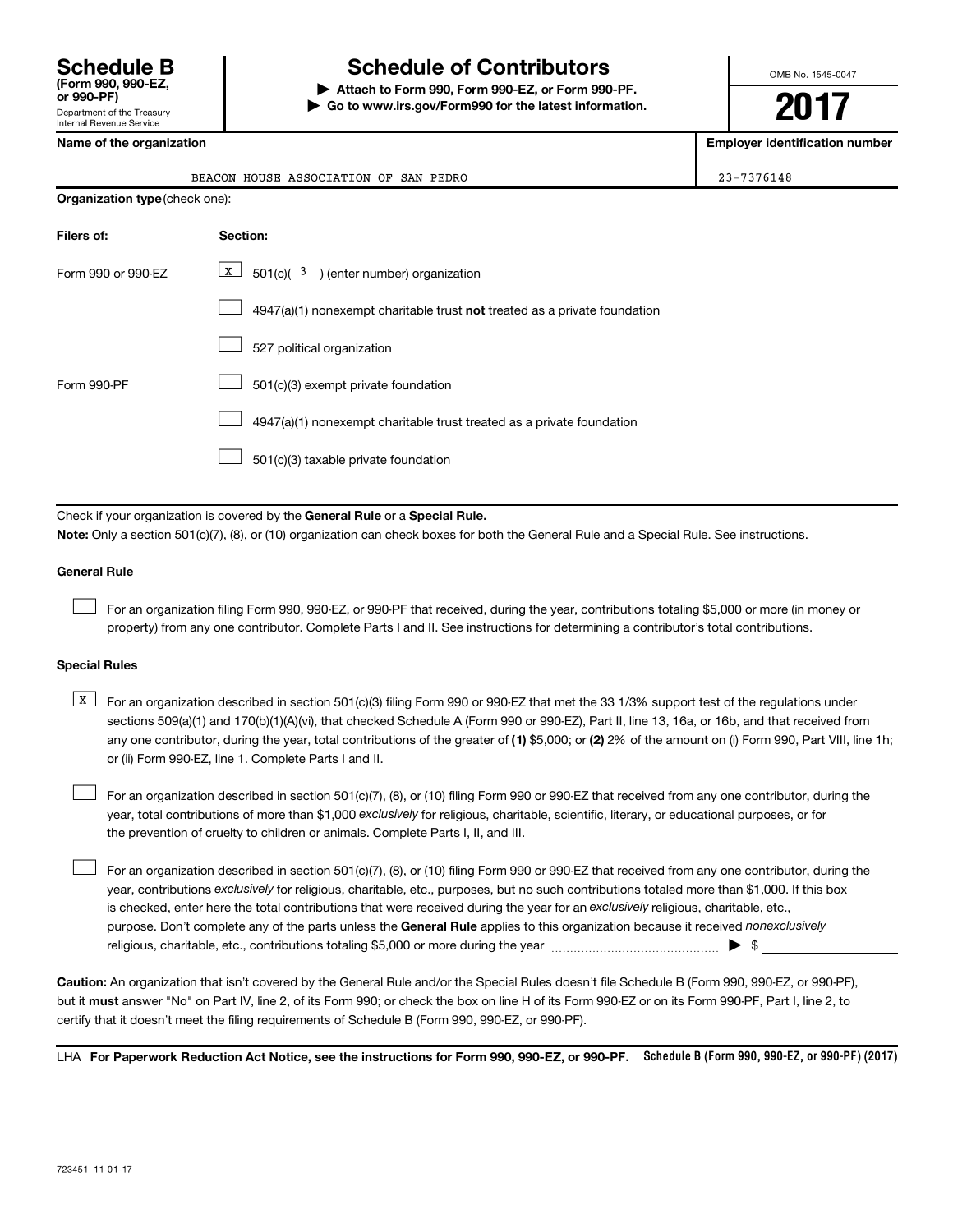#### Schedule B (Form 990, 990-EZ, or 990-PF) (2017)

|  | Name of organization |  |
|--|----------------------|--|
|  |                      |  |

**Name of organization Employer identification number** 

BEACON HOUSE ASSOCIATION OF SAN PEDRO 23-7376148

|            | Contributors (see instructions). Use duplicate copies of Part I if additional space is needed.                        |                                   |                                                                                                  |
|------------|-----------------------------------------------------------------------------------------------------------------------|-----------------------------------|--------------------------------------------------------------------------------------------------|
| (a)<br>No. | (b)<br>Name, address, and ZIP + 4                                                                                     | (c)<br><b>Total contributions</b> | (d)<br>Type of contribution                                                                      |
| 1          | SUBSTANCE ABUSE PREVENTION AND CONTROL<br>1000 SOUTH FREMONT AVENUE BUILDING A-9 EAST, 3RD FLR.<br>ALHAMBRA, CA 91803 | 513,198.<br>\$                    | $\mathbf{x}$<br>Person<br>Payroll<br>Noncash<br>(Complete Part II for<br>noncash contributions.) |
| (a)<br>No. | (b)<br>Name, address, and ZIP + 4                                                                                     | (c)<br><b>Total contributions</b> | (d)<br>Type of contribution                                                                      |
| 2          | SLAVE 2 NOTHING FOUNDATION<br>4199 CAMPUS DR FL 9TH<br>IRVINE, CA 92612                                               | 50,000.<br>\$                     | X<br>Person<br>Payroll<br>Noncash<br>(Complete Part II for<br>noncash contributions.)            |
| (a)<br>No. | (b)<br>Name, address, and ZIP + 4                                                                                     | (c)<br><b>Total contributions</b> | (d)<br>Type of contribution                                                                      |
|            |                                                                                                                       | \$                                | Person<br>Payroll<br>Noncash<br>(Complete Part II for<br>noncash contributions.)                 |
| (a)<br>No. | (b)<br>Name, address, and ZIP + 4                                                                                     | (c)<br><b>Total contributions</b> | (d)<br>Type of contribution                                                                      |
|            |                                                                                                                       | \$                                | Person<br>Payroll<br>Noncash<br>(Complete Part II for<br>noncash contributions.)                 |
| (a)<br>No. | (b)<br>Name, address, and ZIP + 4                                                                                     | (c)<br><b>Total contributions</b> | (d)<br>Type of contribution                                                                      |
|            |                                                                                                                       | \$                                | Person<br>Payroll<br>Noncash<br>(Complete Part II for<br>noncash contributions.)                 |
| (a)<br>No. | (b)<br>Name, address, and ZIP + 4                                                                                     | (c)<br><b>Total contributions</b> | (d)<br>Type of contribution                                                                      |
|            |                                                                                                                       | \$                                | Person<br>Payroll<br>Noncash<br>(Complete Part II for<br>noncash contributions.)                 |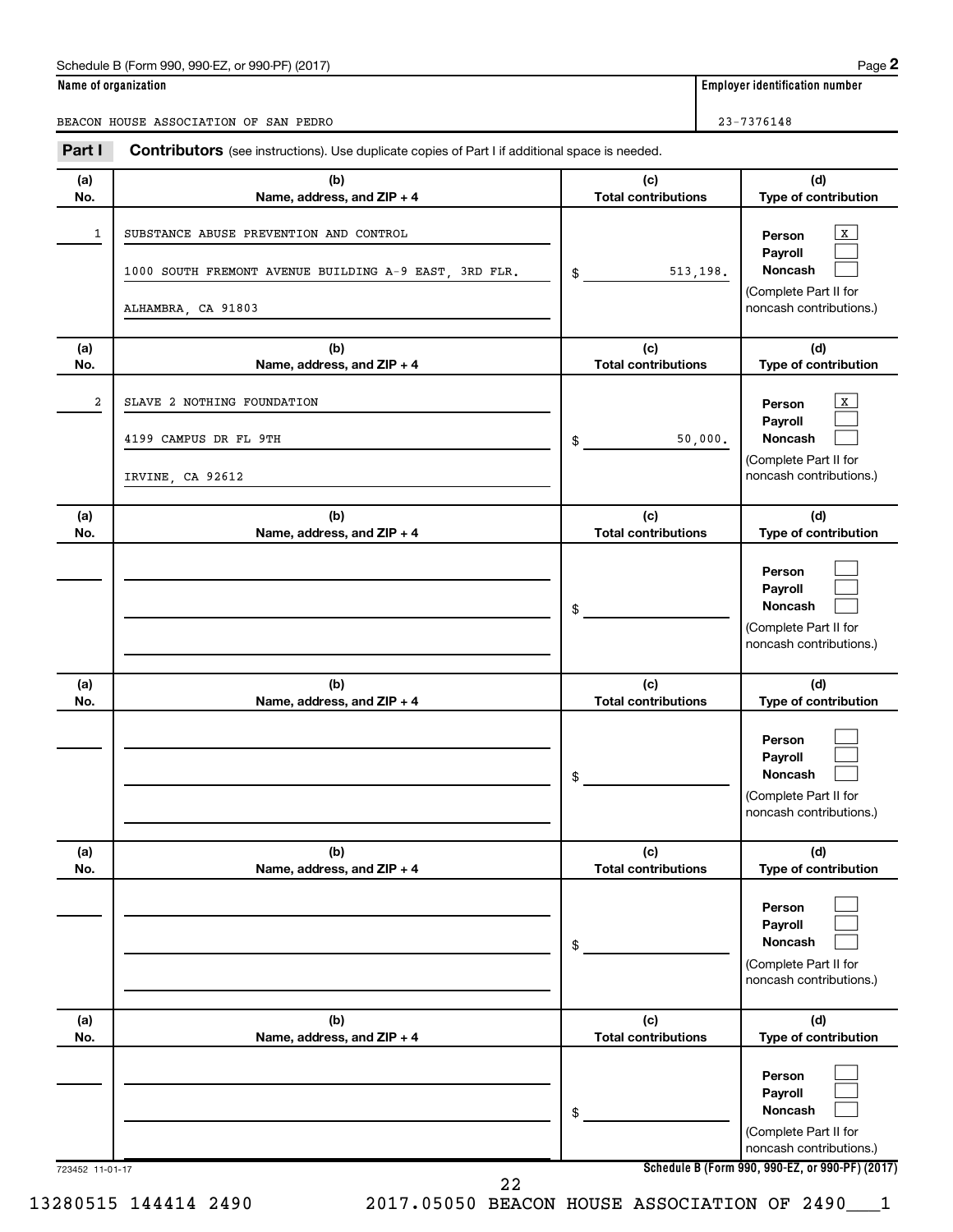#### **Name of organization Employer identification number** Schedule B (Form 990, 990-EZ, or 990-PF) (2017)

BEACON HOUSE ASSOCIATION OF SAN PEDRO 23-7376148

Part II Noncash Property (see instructions). Use duplicate copies of Part II if additional space is needed.

| No.<br>from<br>Part I        | (b)<br>Description of noncash property given | (c)<br>FMV (or estimate)<br>(See instructions.) | (d)<br>Date received |
|------------------------------|----------------------------------------------|-------------------------------------------------|----------------------|
|                              |                                              | \$                                              |                      |
| (a)<br>No.<br>from<br>Part I | (b)<br>Description of noncash property given | (c)<br>FMV (or estimate)<br>(See instructions.) | (d)<br>Date received |
|                              |                                              | $$^{\circ}$                                     |                      |
| (a)<br>No.<br>from<br>Part I | (b)<br>Description of noncash property given | (c)<br>FMV (or estimate)<br>(See instructions.) | (d)<br>Date received |
|                              |                                              | $\mathsf{S}$                                    |                      |
| (a)<br>No.<br>from<br>Part I | (b)<br>Description of noncash property given | (c)<br>FMV (or estimate)<br>(See instructions.) | (d)<br>Date received |
|                              |                                              | $\frac{1}{2}$                                   |                      |
| (a)<br>No.<br>from<br>Part I | (b)<br>Description of noncash property given | (c)<br>FMV (or estimate)<br>(See instructions.) | (d)<br>Date received |
|                              |                                              | \$                                              |                      |
| (a)<br>No.<br>from<br>Part I | (b)<br>Description of noncash property given | (c)<br>FMV (or estimate)<br>(See instructions.) | (d)<br>Date received |
|                              |                                              | \$                                              |                      |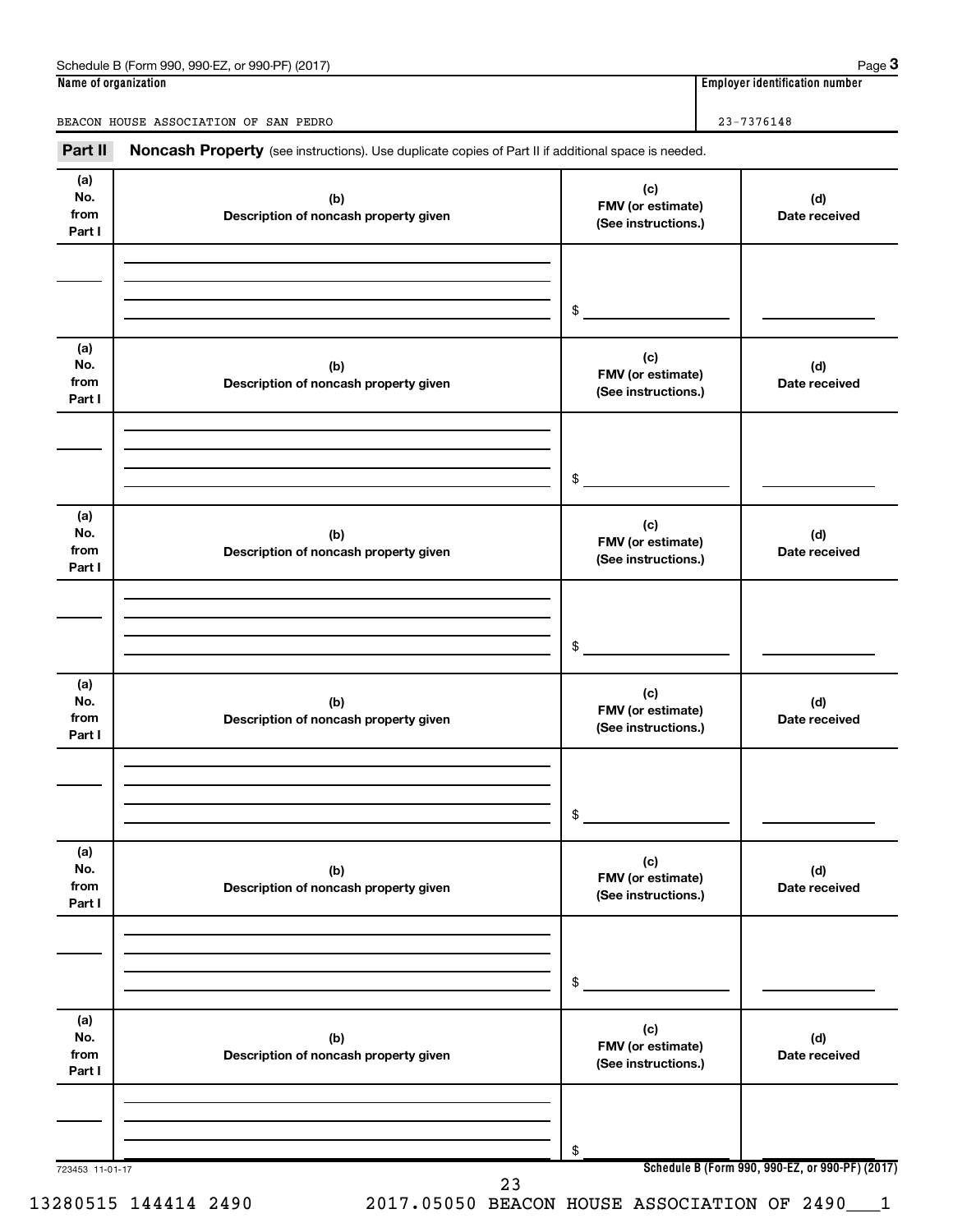| Part III                  | BEACON HOUSE ASSOCIATION OF SAN PEDRO<br>the year from any one contributor. Complete columns (a) through (e) and the following line entry. For organizations                                                                |                      | $23 - 7376148$<br>Exclusively religious, charitable, etc., contributions to organizations described in section 501(c)(7), (8), or (10) that total more than \$1,000 for |
|---------------------------|-----------------------------------------------------------------------------------------------------------------------------------------------------------------------------------------------------------------------------|----------------------|-------------------------------------------------------------------------------------------------------------------------------------------------------------------------|
|                           | completing Part III, enter the total of exclusively religious, charitable, etc., contributions of \$1,000 or less for the year. (Enter this info. once.)<br>Use duplicate copies of Part III if additional space is needed. |                      |                                                                                                                                                                         |
| (a) No.<br>from<br>Part I | (b) Purpose of gift                                                                                                                                                                                                         | (c) Use of gift      | (d) Description of how gift is held                                                                                                                                     |
|                           |                                                                                                                                                                                                                             | (e) Transfer of gift |                                                                                                                                                                         |
|                           | Transferee's name, address, and ZIP + 4                                                                                                                                                                                     |                      | Relationship of transferor to transferee                                                                                                                                |
| (a) No.<br>from<br>Part I | (b) Purpose of gift                                                                                                                                                                                                         | (c) Use of gift      | (d) Description of how gift is held                                                                                                                                     |
|                           | Transferee's name, address, and ZIP + 4                                                                                                                                                                                     | (e) Transfer of gift | Relationship of transferor to transferee                                                                                                                                |
| (a) No.                   |                                                                                                                                                                                                                             |                      |                                                                                                                                                                         |
| from<br>Part I            | (b) Purpose of gift                                                                                                                                                                                                         | (c) Use of gift      | (d) Description of how gift is held                                                                                                                                     |
|                           |                                                                                                                                                                                                                             | (e) Transfer of gift |                                                                                                                                                                         |
|                           | Transferee's name, address, and ZIP + 4                                                                                                                                                                                     |                      | Relationship of transferor to transferee                                                                                                                                |
| (a) No.<br>from<br>Part I | (b) Purpose of gift                                                                                                                                                                                                         | (c) Use of gift      | (d) Description of how gift is held                                                                                                                                     |
|                           |                                                                                                                                                                                                                             |                      |                                                                                                                                                                         |
|                           |                                                                                                                                                                                                                             | (e) Transfer of gift | Relationship of transferor to transferee                                                                                                                                |
|                           | Transferee's name, address, and ZIP + 4                                                                                                                                                                                     |                      |                                                                                                                                                                         |

13280515 144414 2490 2017.05050 BEACON HOUSE ASSOCIATION OF 2490\_\_\_1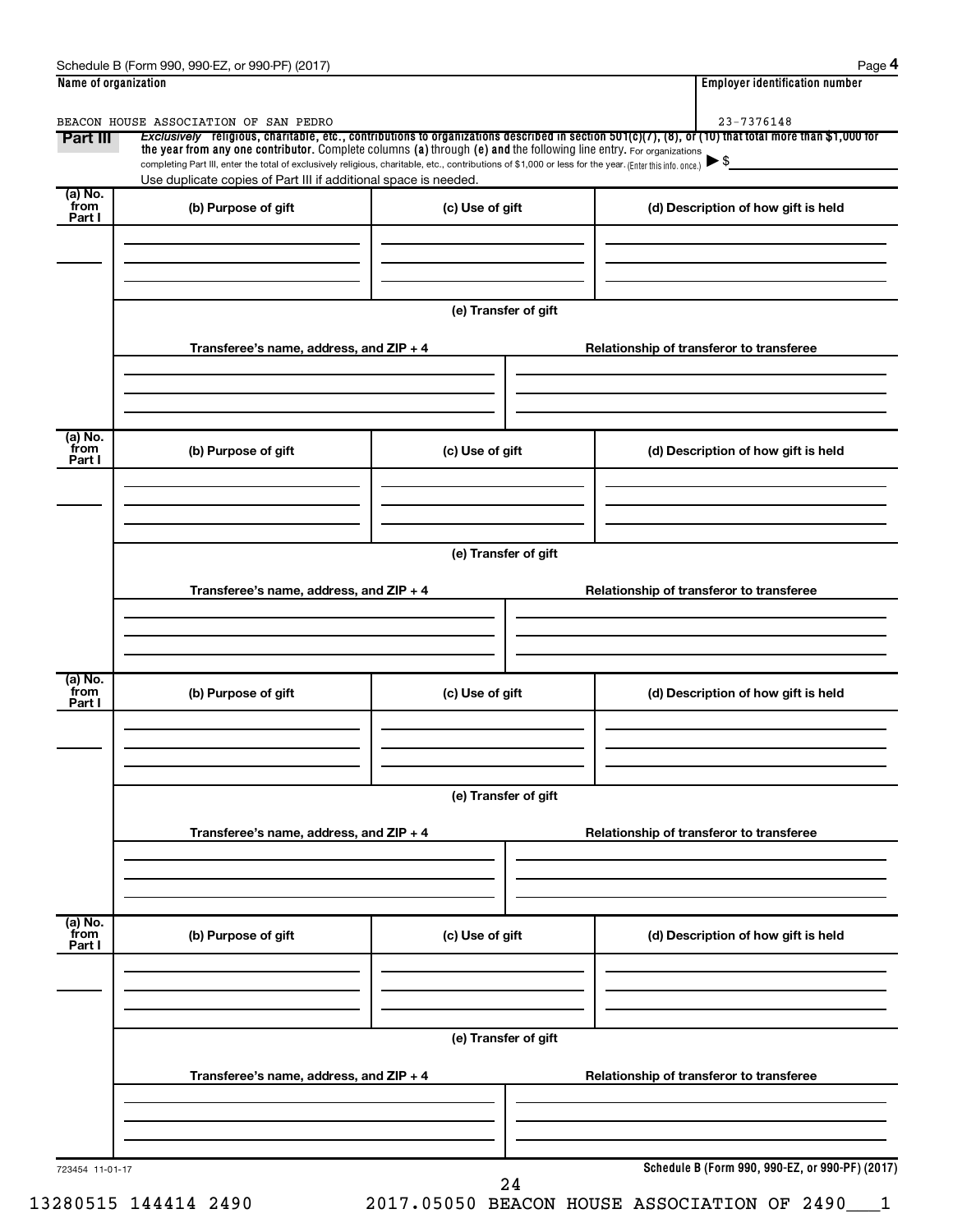| (Form 990) |  |
|------------|--|
|------------|--|

# **SCHEDULE D Supplemental Financial Statements**<br> **Form 990 2017**<br> **Part IV** line 6.7.8.9.10, 11a, 11b, 11d, 11d, 11d, 11d, 11d, 12a, 0r, 12b

**(Form 990) | Complete if the organization answered "Yes" on Form 990, Part IV, line 6, 7, 8, 9, 10, 11a, 11b, 11c, 11d, 11e, 11f, 12a, or 12b.**

**| Attach to Form 990. |Go to www.irs.gov/Form990 for instructions and the latest information.**



Department of the Treasury Internal Revenue Service

**Name of the organization Employer identification number** BEACON HOUSE ASSOCIATION OF SAN PEDRO 23-7376148

| Part I       | Organizations Maintaining Donor Advised Funds or Other Similar Funds or Accounts. Complete if the                                                         |                         |                                                    |
|--------------|-----------------------------------------------------------------------------------------------------------------------------------------------------------|-------------------------|----------------------------------------------------|
|              | organization answered "Yes" on Form 990, Part IV, line 6.                                                                                                 |                         |                                                    |
|              |                                                                                                                                                           | (a) Donor advised funds | (b) Funds and other accounts                       |
| 1            |                                                                                                                                                           |                         |                                                    |
| 2            | Aggregate value of contributions to (during year)                                                                                                         |                         |                                                    |
| З            | Aggregate value of grants from (during year)                                                                                                              |                         |                                                    |
| 4            |                                                                                                                                                           |                         |                                                    |
| 5            | Did the organization inform all donors and donor advisors in writing that the assets held in donor advised funds                                          |                         |                                                    |
|              |                                                                                                                                                           |                         | Yes<br>No                                          |
| 6            | Did the organization inform all grantees, donors, and donor advisors in writing that grant funds can be used only                                         |                         |                                                    |
|              | for charitable purposes and not for the benefit of the donor or donor advisor, or for any other purpose conferring                                        |                         |                                                    |
|              | impermissible private benefit?                                                                                                                            |                         | Yes<br>No                                          |
| Part II      | Conservation Easements. Complete if the organization answered "Yes" on Form 990, Part IV, line 7.                                                         |                         |                                                    |
| 1.           | Purpose(s) of conservation easements held by the organization (check all that apply).                                                                     |                         |                                                    |
|              | Preservation of land for public use (e.g., recreation or education)                                                                                       |                         | Preservation of a historically important land area |
|              | Protection of natural habitat                                                                                                                             |                         | Preservation of a certified historic structure     |
|              | Preservation of open space                                                                                                                                |                         |                                                    |
| 2            | Complete lines 2a through 2d if the organization held a qualified conservation contribution in the form of a conservation easement on the last            |                         |                                                    |
|              | day of the tax year.                                                                                                                                      |                         | Held at the End of the Tax Year                    |
|              |                                                                                                                                                           |                         | 2a                                                 |
|              | Total acreage restricted by conservation easements                                                                                                        |                         | 2b                                                 |
|              |                                                                                                                                                           |                         | 2c                                                 |
| d            | Number of conservation easements included in (c) acquired after 7/25/06, and not on a historic structure                                                  |                         |                                                    |
|              |                                                                                                                                                           |                         | 2d                                                 |
| 3            | Number of conservation easements modified, transferred, released, extinguished, or terminated by the organization during the tax                          |                         |                                                    |
|              | year                                                                                                                                                      |                         |                                                    |
| 4            | Number of states where property subject to conservation easement is located >                                                                             |                         |                                                    |
| 5            | Does the organization have a written policy regarding the periodic monitoring, inspection, handling of                                                    |                         |                                                    |
|              | violations, and enforcement of the conservation easements it holds?                                                                                       |                         | Yes<br><b>No</b>                                   |
| 6            | Staff and volunteer hours devoted to monitoring, inspecting, handling of violations, and enforcing conservation easements during the year                 |                         |                                                    |
|              |                                                                                                                                                           |                         |                                                    |
| 7            | Amount of expenses incurred in monitoring, inspecting, handling of violations, and enforcing conservation easements during the year                       |                         |                                                    |
|              | $\blacktriangleright$ \$                                                                                                                                  |                         |                                                    |
| 8            | Does each conservation easement reported on line 2(d) above satisfy the requirements of section 170(h)(4)(B)(i)                                           |                         |                                                    |
|              |                                                                                                                                                           |                         | <b>No</b><br>Yes                                   |
| 9            | In Part XIII, describe how the organization reports conservation easements in its revenue and expense statement, and balance sheet, and                   |                         |                                                    |
|              | include, if applicable, the text of the footnote to the organization's financial statements that describes the organization's accounting for              |                         |                                                    |
|              | conservation easements.<br>Organizations Maintaining Collections of Art, Historical Treasures, or Other Similar Assets.<br>Part III                       |                         |                                                    |
|              | Complete if the organization answered "Yes" on Form 990, Part IV, line 8.                                                                                 |                         |                                                    |
|              | 1a If the organization elected, as permitted under SFAS 116 (ASC 958), not to report in its revenue statement and balance sheet works of art,             |                         |                                                    |
|              | historical treasures, or other similar assets held for public exhibition, education, or research in furtherance of public service, provide, in Part XIII, |                         |                                                    |
|              | the text of the footnote to its financial statements that describes these items.                                                                          |                         |                                                    |
| b            | If the organization elected, as permitted under SFAS 116 (ASC 958), to report in its revenue statement and balance sheet works of art, historical         |                         |                                                    |
|              | treasures, or other similar assets held for public exhibition, education, or research in furtherance of public service, provide the following amounts     |                         |                                                    |
|              | relating to these items:                                                                                                                                  |                         |                                                    |
|              |                                                                                                                                                           |                         | - \$                                               |
|              | (ii) Assets included in Form 990, Part X                                                                                                                  |                         | $\blacktriangleright$ \$                           |
| $\mathbf{2}$ | If the organization received or held works of art, historical treasures, or other similar assets for financial gain, provide                              |                         |                                                    |
|              | the following amounts required to be reported under SFAS 116 (ASC 958) relating to these items:                                                           |                         |                                                    |
|              |                                                                                                                                                           |                         | -\$                                                |
|              |                                                                                                                                                           |                         | $\blacktriangleright$ s                            |
|              | LHA For Paperwork Reduction Act Notice, see the Instructions for Form 990.                                                                                |                         | Schedule D (Form 990) 2017                         |
|              | 732051 10-09-17                                                                                                                                           |                         |                                                    |

13280515 144414 2490 2017.05050 BEACON HOUSE ASSOCIATION OF 2490\_\_\_1 25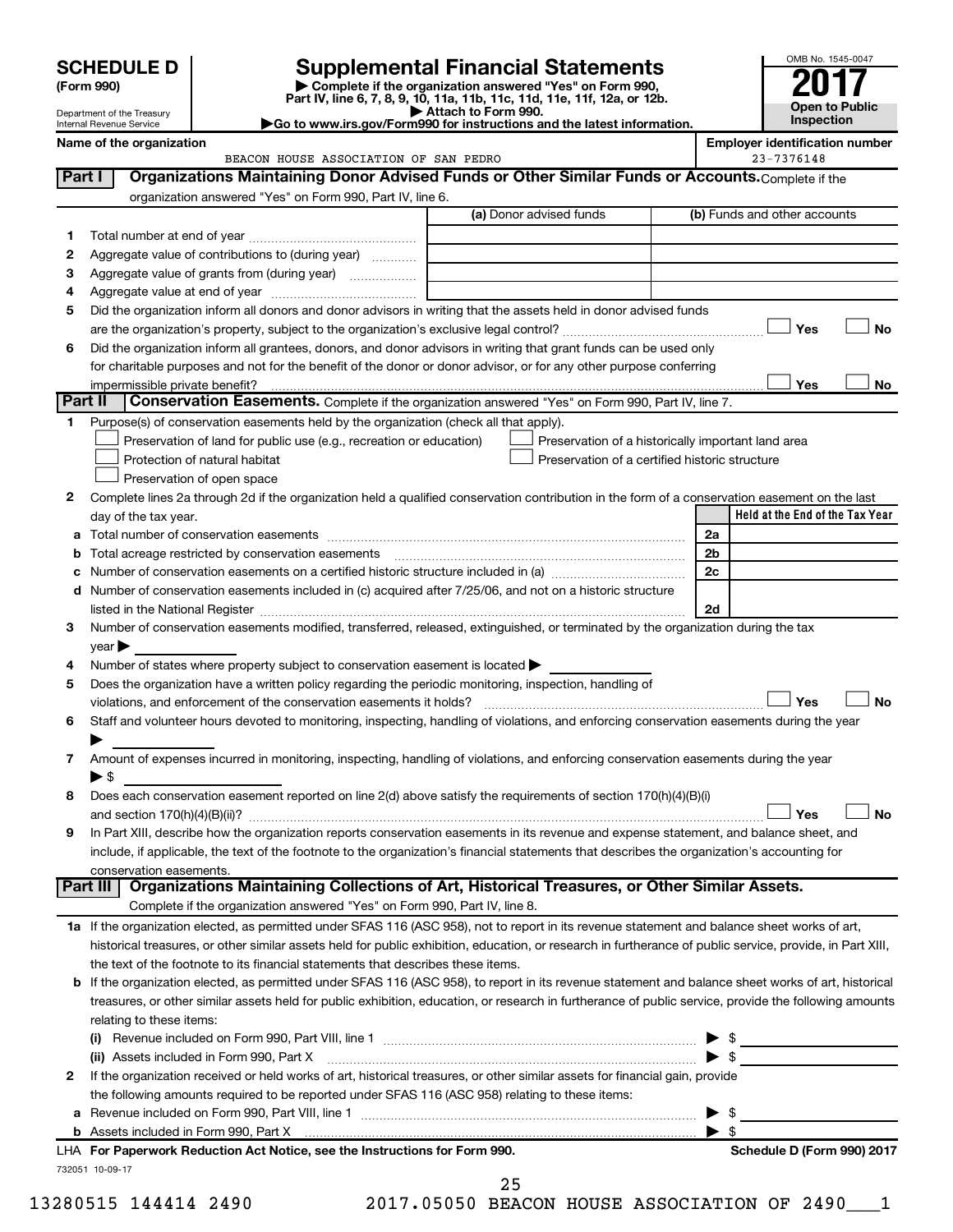| Part III<br>Organizations Maintaining Collections of Art, Historical Treasures, or Other Similar Assets (continued)<br>Using the organization's acquisition, accession, and other records, check any of the following that are a significant use of its collection items<br>З<br>(check all that apply):<br>Public exhibition<br>Loan or exchange programs<br>d<br>a<br>Other and the contract of the contract of the contract of the contract of the contract of the contract of the contract of the contract of the contract of the contract of the contract of the contract of the contract of the<br>Scholarly research<br>b<br>Preservation for future generations<br>с<br>Provide a description of the organization's collections and explain how they further the organization's exempt purpose in Part XIII.<br>4<br>During the year, did the organization solicit or receive donations of art, historical treasures, or other similar assets<br>5<br>Yes<br>No<br>Part IV<br><b>Escrow and Custodial Arrangements.</b> Complete if the organization answered "Yes" on Form 990, Part IV, line 9, or<br>reported an amount on Form 990, Part X, line 21.<br>1a Is the organization an agent, trustee, custodian or other intermediary for contributions or other assets not included<br>Yes<br>No<br>b If "Yes," explain the arrangement in Part XIII and complete the following table:<br>Amount<br>c Beginning balance measurements and the contract of the contract of the contract of the contract of the contract of the contract of the contract of the contract of the contract of the contract of the contract of the contr<br>1c<br>1d<br>e Distributions during the year measurement contained and all the contract of the contract of the set of the s<br>1e<br>1f<br>$X \mid Y$ es<br>2a Did the organization include an amount on Form 990, Part X, line 21, for escrow or custodial account liability?<br>No<br><b>b</b> If "Yes," explain the arrangement in Part XIII. Check here if the explanation has been provided on Part XIII<br>Endowment Funds. Complete if the organization answered "Yes" on Form 990, Part IV, line 10.<br>Part V<br>$(d)$ Three years back $\mid$ (e) Four years back<br>(c) Two years back<br>(a) Current year<br>(b) Prior year<br>1a Beginning of year balance<br>b<br>Net investment earnings, gains, and losses<br>e Other expenditures for facilities<br>End of year balance <i>manually contained</i><br>g<br>Provide the estimated percentage of the current year end balance (line 1g, column (a)) held as:<br>2<br>Board designated or quasi-endowment ><br>%<br>а<br><b>b</b> Permanent endowment $\blacktriangleright$<br>%<br>c Temporarily restricted endowment<br>%<br>The percentages on lines 2a, 2b, and 2c should equal 100%.<br>3a Are there endowment funds not in the possession of the organization that are held and administered for the organization<br>Yes<br>No<br>by:<br>3a(i)<br>(i)<br>3a(ii)<br>3b<br>Describe in Part XIII the intended uses of the organization's endowment funds.<br>4<br>Land, Buildings, and Equipment.<br><b>Part VI</b><br>Complete if the organization answered "Yes" on Form 990, Part IV, line 11a. See Form 990, Part X, line 10.<br>Description of property<br>(a) Cost or other<br>(b) Cost or other<br>(c) Accumulated<br>(d) Book value<br>basis (investment)<br>depreciation<br>basis (other)<br>677,000.<br>677,000.<br>2,513,657.<br>1,413,219.<br>1,100,438.<br>272,786.<br>425,582.<br>152,796.<br>37,897.<br>260,754,<br>222,857.<br>133,260.<br>133,260<br>Total. Add lines 1a through 1e. (Column (d) must equal Form 990, Part X, column (B), line 10c.)<br>2,534,162.<br>▶ | Schedule D (Form 990) 2017 | BEACON HOUSE ASSOCIATION OF SAN PEDRO |  |  | $23 - 7376148$ |  | Page 2 |
|---------------------------------------------------------------------------------------------------------------------------------------------------------------------------------------------------------------------------------------------------------------------------------------------------------------------------------------------------------------------------------------------------------------------------------------------------------------------------------------------------------------------------------------------------------------------------------------------------------------------------------------------------------------------------------------------------------------------------------------------------------------------------------------------------------------------------------------------------------------------------------------------------------------------------------------------------------------------------------------------------------------------------------------------------------------------------------------------------------------------------------------------------------------------------------------------------------------------------------------------------------------------------------------------------------------------------------------------------------------------------------------------------------------------------------------------------------------------------------------------------------------------------------------------------------------------------------------------------------------------------------------------------------------------------------------------------------------------------------------------------------------------------------------------------------------------------------------------------------------------------------------------------------------------------------------------------------------------------------------------------------------------------------------------------------------------------------------------------------------------------------------------------------------------------------------------------------------------------------------------------------------------------------------------------------------------------------------------------------------------------------------------------------------------------------------------------------------------------------------------------------------------------------------------------------------------------------------------------------------------------------------------------------------------------------------------------------------------------------------------------------------------------------------------------------------------------------------------------------------------------------------------------------------------------------------------------------------------------------------------------------------------------------------------------------------------------------------------------------------------------------------------------------------------------------------------------------------------------------------------------------------------------------------------------------------------------------------------------------------------------------------------------------------------------------------------------------------------------------------------------------------------------------------------------------------------------------------------------------------------------------------------------------------------------------------------------------|----------------------------|---------------------------------------|--|--|----------------|--|--------|
|                                                                                                                                                                                                                                                                                                                                                                                                                                                                                                                                                                                                                                                                                                                                                                                                                                                                                                                                                                                                                                                                                                                                                                                                                                                                                                                                                                                                                                                                                                                                                                                                                                                                                                                                                                                                                                                                                                                                                                                                                                                                                                                                                                                                                                                                                                                                                                                                                                                                                                                                                                                                                                                                                                                                                                                                                                                                                                                                                                                                                                                                                                                                                                                                                                                                                                                                                                                                                                                                                                                                                                                                                                                                                                         |                            |                                       |  |  |                |  |        |
|                                                                                                                                                                                                                                                                                                                                                                                                                                                                                                                                                                                                                                                                                                                                                                                                                                                                                                                                                                                                                                                                                                                                                                                                                                                                                                                                                                                                                                                                                                                                                                                                                                                                                                                                                                                                                                                                                                                                                                                                                                                                                                                                                                                                                                                                                                                                                                                                                                                                                                                                                                                                                                                                                                                                                                                                                                                                                                                                                                                                                                                                                                                                                                                                                                                                                                                                                                                                                                                                                                                                                                                                                                                                                                         |                            |                                       |  |  |                |  |        |
|                                                                                                                                                                                                                                                                                                                                                                                                                                                                                                                                                                                                                                                                                                                                                                                                                                                                                                                                                                                                                                                                                                                                                                                                                                                                                                                                                                                                                                                                                                                                                                                                                                                                                                                                                                                                                                                                                                                                                                                                                                                                                                                                                                                                                                                                                                                                                                                                                                                                                                                                                                                                                                                                                                                                                                                                                                                                                                                                                                                                                                                                                                                                                                                                                                                                                                                                                                                                                                                                                                                                                                                                                                                                                                         |                            |                                       |  |  |                |  |        |
|                                                                                                                                                                                                                                                                                                                                                                                                                                                                                                                                                                                                                                                                                                                                                                                                                                                                                                                                                                                                                                                                                                                                                                                                                                                                                                                                                                                                                                                                                                                                                                                                                                                                                                                                                                                                                                                                                                                                                                                                                                                                                                                                                                                                                                                                                                                                                                                                                                                                                                                                                                                                                                                                                                                                                                                                                                                                                                                                                                                                                                                                                                                                                                                                                                                                                                                                                                                                                                                                                                                                                                                                                                                                                                         |                            |                                       |  |  |                |  |        |
|                                                                                                                                                                                                                                                                                                                                                                                                                                                                                                                                                                                                                                                                                                                                                                                                                                                                                                                                                                                                                                                                                                                                                                                                                                                                                                                                                                                                                                                                                                                                                                                                                                                                                                                                                                                                                                                                                                                                                                                                                                                                                                                                                                                                                                                                                                                                                                                                                                                                                                                                                                                                                                                                                                                                                                                                                                                                                                                                                                                                                                                                                                                                                                                                                                                                                                                                                                                                                                                                                                                                                                                                                                                                                                         |                            |                                       |  |  |                |  |        |
|                                                                                                                                                                                                                                                                                                                                                                                                                                                                                                                                                                                                                                                                                                                                                                                                                                                                                                                                                                                                                                                                                                                                                                                                                                                                                                                                                                                                                                                                                                                                                                                                                                                                                                                                                                                                                                                                                                                                                                                                                                                                                                                                                                                                                                                                                                                                                                                                                                                                                                                                                                                                                                                                                                                                                                                                                                                                                                                                                                                                                                                                                                                                                                                                                                                                                                                                                                                                                                                                                                                                                                                                                                                                                                         |                            |                                       |  |  |                |  |        |
|                                                                                                                                                                                                                                                                                                                                                                                                                                                                                                                                                                                                                                                                                                                                                                                                                                                                                                                                                                                                                                                                                                                                                                                                                                                                                                                                                                                                                                                                                                                                                                                                                                                                                                                                                                                                                                                                                                                                                                                                                                                                                                                                                                                                                                                                                                                                                                                                                                                                                                                                                                                                                                                                                                                                                                                                                                                                                                                                                                                                                                                                                                                                                                                                                                                                                                                                                                                                                                                                                                                                                                                                                                                                                                         |                            |                                       |  |  |                |  |        |
|                                                                                                                                                                                                                                                                                                                                                                                                                                                                                                                                                                                                                                                                                                                                                                                                                                                                                                                                                                                                                                                                                                                                                                                                                                                                                                                                                                                                                                                                                                                                                                                                                                                                                                                                                                                                                                                                                                                                                                                                                                                                                                                                                                                                                                                                                                                                                                                                                                                                                                                                                                                                                                                                                                                                                                                                                                                                                                                                                                                                                                                                                                                                                                                                                                                                                                                                                                                                                                                                                                                                                                                                                                                                                                         |                            |                                       |  |  |                |  |        |
|                                                                                                                                                                                                                                                                                                                                                                                                                                                                                                                                                                                                                                                                                                                                                                                                                                                                                                                                                                                                                                                                                                                                                                                                                                                                                                                                                                                                                                                                                                                                                                                                                                                                                                                                                                                                                                                                                                                                                                                                                                                                                                                                                                                                                                                                                                                                                                                                                                                                                                                                                                                                                                                                                                                                                                                                                                                                                                                                                                                                                                                                                                                                                                                                                                                                                                                                                                                                                                                                                                                                                                                                                                                                                                         |                            |                                       |  |  |                |  |        |
|                                                                                                                                                                                                                                                                                                                                                                                                                                                                                                                                                                                                                                                                                                                                                                                                                                                                                                                                                                                                                                                                                                                                                                                                                                                                                                                                                                                                                                                                                                                                                                                                                                                                                                                                                                                                                                                                                                                                                                                                                                                                                                                                                                                                                                                                                                                                                                                                                                                                                                                                                                                                                                                                                                                                                                                                                                                                                                                                                                                                                                                                                                                                                                                                                                                                                                                                                                                                                                                                                                                                                                                                                                                                                                         |                            |                                       |  |  |                |  |        |
|                                                                                                                                                                                                                                                                                                                                                                                                                                                                                                                                                                                                                                                                                                                                                                                                                                                                                                                                                                                                                                                                                                                                                                                                                                                                                                                                                                                                                                                                                                                                                                                                                                                                                                                                                                                                                                                                                                                                                                                                                                                                                                                                                                                                                                                                                                                                                                                                                                                                                                                                                                                                                                                                                                                                                                                                                                                                                                                                                                                                                                                                                                                                                                                                                                                                                                                                                                                                                                                                                                                                                                                                                                                                                                         |                            |                                       |  |  |                |  |        |
|                                                                                                                                                                                                                                                                                                                                                                                                                                                                                                                                                                                                                                                                                                                                                                                                                                                                                                                                                                                                                                                                                                                                                                                                                                                                                                                                                                                                                                                                                                                                                                                                                                                                                                                                                                                                                                                                                                                                                                                                                                                                                                                                                                                                                                                                                                                                                                                                                                                                                                                                                                                                                                                                                                                                                                                                                                                                                                                                                                                                                                                                                                                                                                                                                                                                                                                                                                                                                                                                                                                                                                                                                                                                                                         |                            |                                       |  |  |                |  |        |
|                                                                                                                                                                                                                                                                                                                                                                                                                                                                                                                                                                                                                                                                                                                                                                                                                                                                                                                                                                                                                                                                                                                                                                                                                                                                                                                                                                                                                                                                                                                                                                                                                                                                                                                                                                                                                                                                                                                                                                                                                                                                                                                                                                                                                                                                                                                                                                                                                                                                                                                                                                                                                                                                                                                                                                                                                                                                                                                                                                                                                                                                                                                                                                                                                                                                                                                                                                                                                                                                                                                                                                                                                                                                                                         |                            |                                       |  |  |                |  |        |
|                                                                                                                                                                                                                                                                                                                                                                                                                                                                                                                                                                                                                                                                                                                                                                                                                                                                                                                                                                                                                                                                                                                                                                                                                                                                                                                                                                                                                                                                                                                                                                                                                                                                                                                                                                                                                                                                                                                                                                                                                                                                                                                                                                                                                                                                                                                                                                                                                                                                                                                                                                                                                                                                                                                                                                                                                                                                                                                                                                                                                                                                                                                                                                                                                                                                                                                                                                                                                                                                                                                                                                                                                                                                                                         |                            |                                       |  |  |                |  |        |
|                                                                                                                                                                                                                                                                                                                                                                                                                                                                                                                                                                                                                                                                                                                                                                                                                                                                                                                                                                                                                                                                                                                                                                                                                                                                                                                                                                                                                                                                                                                                                                                                                                                                                                                                                                                                                                                                                                                                                                                                                                                                                                                                                                                                                                                                                                                                                                                                                                                                                                                                                                                                                                                                                                                                                                                                                                                                                                                                                                                                                                                                                                                                                                                                                                                                                                                                                                                                                                                                                                                                                                                                                                                                                                         |                            |                                       |  |  |                |  |        |
|                                                                                                                                                                                                                                                                                                                                                                                                                                                                                                                                                                                                                                                                                                                                                                                                                                                                                                                                                                                                                                                                                                                                                                                                                                                                                                                                                                                                                                                                                                                                                                                                                                                                                                                                                                                                                                                                                                                                                                                                                                                                                                                                                                                                                                                                                                                                                                                                                                                                                                                                                                                                                                                                                                                                                                                                                                                                                                                                                                                                                                                                                                                                                                                                                                                                                                                                                                                                                                                                                                                                                                                                                                                                                                         |                            |                                       |  |  |                |  |        |
|                                                                                                                                                                                                                                                                                                                                                                                                                                                                                                                                                                                                                                                                                                                                                                                                                                                                                                                                                                                                                                                                                                                                                                                                                                                                                                                                                                                                                                                                                                                                                                                                                                                                                                                                                                                                                                                                                                                                                                                                                                                                                                                                                                                                                                                                                                                                                                                                                                                                                                                                                                                                                                                                                                                                                                                                                                                                                                                                                                                                                                                                                                                                                                                                                                                                                                                                                                                                                                                                                                                                                                                                                                                                                                         |                            |                                       |  |  |                |  |        |
|                                                                                                                                                                                                                                                                                                                                                                                                                                                                                                                                                                                                                                                                                                                                                                                                                                                                                                                                                                                                                                                                                                                                                                                                                                                                                                                                                                                                                                                                                                                                                                                                                                                                                                                                                                                                                                                                                                                                                                                                                                                                                                                                                                                                                                                                                                                                                                                                                                                                                                                                                                                                                                                                                                                                                                                                                                                                                                                                                                                                                                                                                                                                                                                                                                                                                                                                                                                                                                                                                                                                                                                                                                                                                                         |                            |                                       |  |  |                |  |        |
|                                                                                                                                                                                                                                                                                                                                                                                                                                                                                                                                                                                                                                                                                                                                                                                                                                                                                                                                                                                                                                                                                                                                                                                                                                                                                                                                                                                                                                                                                                                                                                                                                                                                                                                                                                                                                                                                                                                                                                                                                                                                                                                                                                                                                                                                                                                                                                                                                                                                                                                                                                                                                                                                                                                                                                                                                                                                                                                                                                                                                                                                                                                                                                                                                                                                                                                                                                                                                                                                                                                                                                                                                                                                                                         |                            |                                       |  |  |                |  |        |
|                                                                                                                                                                                                                                                                                                                                                                                                                                                                                                                                                                                                                                                                                                                                                                                                                                                                                                                                                                                                                                                                                                                                                                                                                                                                                                                                                                                                                                                                                                                                                                                                                                                                                                                                                                                                                                                                                                                                                                                                                                                                                                                                                                                                                                                                                                                                                                                                                                                                                                                                                                                                                                                                                                                                                                                                                                                                                                                                                                                                                                                                                                                                                                                                                                                                                                                                                                                                                                                                                                                                                                                                                                                                                                         |                            |                                       |  |  |                |  |        |
|                                                                                                                                                                                                                                                                                                                                                                                                                                                                                                                                                                                                                                                                                                                                                                                                                                                                                                                                                                                                                                                                                                                                                                                                                                                                                                                                                                                                                                                                                                                                                                                                                                                                                                                                                                                                                                                                                                                                                                                                                                                                                                                                                                                                                                                                                                                                                                                                                                                                                                                                                                                                                                                                                                                                                                                                                                                                                                                                                                                                                                                                                                                                                                                                                                                                                                                                                                                                                                                                                                                                                                                                                                                                                                         |                            |                                       |  |  |                |  |        |
|                                                                                                                                                                                                                                                                                                                                                                                                                                                                                                                                                                                                                                                                                                                                                                                                                                                                                                                                                                                                                                                                                                                                                                                                                                                                                                                                                                                                                                                                                                                                                                                                                                                                                                                                                                                                                                                                                                                                                                                                                                                                                                                                                                                                                                                                                                                                                                                                                                                                                                                                                                                                                                                                                                                                                                                                                                                                                                                                                                                                                                                                                                                                                                                                                                                                                                                                                                                                                                                                                                                                                                                                                                                                                                         |                            |                                       |  |  |                |  |        |
|                                                                                                                                                                                                                                                                                                                                                                                                                                                                                                                                                                                                                                                                                                                                                                                                                                                                                                                                                                                                                                                                                                                                                                                                                                                                                                                                                                                                                                                                                                                                                                                                                                                                                                                                                                                                                                                                                                                                                                                                                                                                                                                                                                                                                                                                                                                                                                                                                                                                                                                                                                                                                                                                                                                                                                                                                                                                                                                                                                                                                                                                                                                                                                                                                                                                                                                                                                                                                                                                                                                                                                                                                                                                                                         |                            |                                       |  |  |                |  |        |
|                                                                                                                                                                                                                                                                                                                                                                                                                                                                                                                                                                                                                                                                                                                                                                                                                                                                                                                                                                                                                                                                                                                                                                                                                                                                                                                                                                                                                                                                                                                                                                                                                                                                                                                                                                                                                                                                                                                                                                                                                                                                                                                                                                                                                                                                                                                                                                                                                                                                                                                                                                                                                                                                                                                                                                                                                                                                                                                                                                                                                                                                                                                                                                                                                                                                                                                                                                                                                                                                                                                                                                                                                                                                                                         |                            |                                       |  |  |                |  |        |
|                                                                                                                                                                                                                                                                                                                                                                                                                                                                                                                                                                                                                                                                                                                                                                                                                                                                                                                                                                                                                                                                                                                                                                                                                                                                                                                                                                                                                                                                                                                                                                                                                                                                                                                                                                                                                                                                                                                                                                                                                                                                                                                                                                                                                                                                                                                                                                                                                                                                                                                                                                                                                                                                                                                                                                                                                                                                                                                                                                                                                                                                                                                                                                                                                                                                                                                                                                                                                                                                                                                                                                                                                                                                                                         |                            |                                       |  |  |                |  |        |
|                                                                                                                                                                                                                                                                                                                                                                                                                                                                                                                                                                                                                                                                                                                                                                                                                                                                                                                                                                                                                                                                                                                                                                                                                                                                                                                                                                                                                                                                                                                                                                                                                                                                                                                                                                                                                                                                                                                                                                                                                                                                                                                                                                                                                                                                                                                                                                                                                                                                                                                                                                                                                                                                                                                                                                                                                                                                                                                                                                                                                                                                                                                                                                                                                                                                                                                                                                                                                                                                                                                                                                                                                                                                                                         |                            |                                       |  |  |                |  |        |
|                                                                                                                                                                                                                                                                                                                                                                                                                                                                                                                                                                                                                                                                                                                                                                                                                                                                                                                                                                                                                                                                                                                                                                                                                                                                                                                                                                                                                                                                                                                                                                                                                                                                                                                                                                                                                                                                                                                                                                                                                                                                                                                                                                                                                                                                                                                                                                                                                                                                                                                                                                                                                                                                                                                                                                                                                                                                                                                                                                                                                                                                                                                                                                                                                                                                                                                                                                                                                                                                                                                                                                                                                                                                                                         |                            |                                       |  |  |                |  |        |
|                                                                                                                                                                                                                                                                                                                                                                                                                                                                                                                                                                                                                                                                                                                                                                                                                                                                                                                                                                                                                                                                                                                                                                                                                                                                                                                                                                                                                                                                                                                                                                                                                                                                                                                                                                                                                                                                                                                                                                                                                                                                                                                                                                                                                                                                                                                                                                                                                                                                                                                                                                                                                                                                                                                                                                                                                                                                                                                                                                                                                                                                                                                                                                                                                                                                                                                                                                                                                                                                                                                                                                                                                                                                                                         |                            |                                       |  |  |                |  |        |
|                                                                                                                                                                                                                                                                                                                                                                                                                                                                                                                                                                                                                                                                                                                                                                                                                                                                                                                                                                                                                                                                                                                                                                                                                                                                                                                                                                                                                                                                                                                                                                                                                                                                                                                                                                                                                                                                                                                                                                                                                                                                                                                                                                                                                                                                                                                                                                                                                                                                                                                                                                                                                                                                                                                                                                                                                                                                                                                                                                                                                                                                                                                                                                                                                                                                                                                                                                                                                                                                                                                                                                                                                                                                                                         |                            |                                       |  |  |                |  |        |
|                                                                                                                                                                                                                                                                                                                                                                                                                                                                                                                                                                                                                                                                                                                                                                                                                                                                                                                                                                                                                                                                                                                                                                                                                                                                                                                                                                                                                                                                                                                                                                                                                                                                                                                                                                                                                                                                                                                                                                                                                                                                                                                                                                                                                                                                                                                                                                                                                                                                                                                                                                                                                                                                                                                                                                                                                                                                                                                                                                                                                                                                                                                                                                                                                                                                                                                                                                                                                                                                                                                                                                                                                                                                                                         |                            |                                       |  |  |                |  |        |
|                                                                                                                                                                                                                                                                                                                                                                                                                                                                                                                                                                                                                                                                                                                                                                                                                                                                                                                                                                                                                                                                                                                                                                                                                                                                                                                                                                                                                                                                                                                                                                                                                                                                                                                                                                                                                                                                                                                                                                                                                                                                                                                                                                                                                                                                                                                                                                                                                                                                                                                                                                                                                                                                                                                                                                                                                                                                                                                                                                                                                                                                                                                                                                                                                                                                                                                                                                                                                                                                                                                                                                                                                                                                                                         |                            |                                       |  |  |                |  |        |
|                                                                                                                                                                                                                                                                                                                                                                                                                                                                                                                                                                                                                                                                                                                                                                                                                                                                                                                                                                                                                                                                                                                                                                                                                                                                                                                                                                                                                                                                                                                                                                                                                                                                                                                                                                                                                                                                                                                                                                                                                                                                                                                                                                                                                                                                                                                                                                                                                                                                                                                                                                                                                                                                                                                                                                                                                                                                                                                                                                                                                                                                                                                                                                                                                                                                                                                                                                                                                                                                                                                                                                                                                                                                                                         |                            |                                       |  |  |                |  |        |
|                                                                                                                                                                                                                                                                                                                                                                                                                                                                                                                                                                                                                                                                                                                                                                                                                                                                                                                                                                                                                                                                                                                                                                                                                                                                                                                                                                                                                                                                                                                                                                                                                                                                                                                                                                                                                                                                                                                                                                                                                                                                                                                                                                                                                                                                                                                                                                                                                                                                                                                                                                                                                                                                                                                                                                                                                                                                                                                                                                                                                                                                                                                                                                                                                                                                                                                                                                                                                                                                                                                                                                                                                                                                                                         |                            |                                       |  |  |                |  |        |
|                                                                                                                                                                                                                                                                                                                                                                                                                                                                                                                                                                                                                                                                                                                                                                                                                                                                                                                                                                                                                                                                                                                                                                                                                                                                                                                                                                                                                                                                                                                                                                                                                                                                                                                                                                                                                                                                                                                                                                                                                                                                                                                                                                                                                                                                                                                                                                                                                                                                                                                                                                                                                                                                                                                                                                                                                                                                                                                                                                                                                                                                                                                                                                                                                                                                                                                                                                                                                                                                                                                                                                                                                                                                                                         |                            |                                       |  |  |                |  |        |
|                                                                                                                                                                                                                                                                                                                                                                                                                                                                                                                                                                                                                                                                                                                                                                                                                                                                                                                                                                                                                                                                                                                                                                                                                                                                                                                                                                                                                                                                                                                                                                                                                                                                                                                                                                                                                                                                                                                                                                                                                                                                                                                                                                                                                                                                                                                                                                                                                                                                                                                                                                                                                                                                                                                                                                                                                                                                                                                                                                                                                                                                                                                                                                                                                                                                                                                                                                                                                                                                                                                                                                                                                                                                                                         |                            |                                       |  |  |                |  |        |
|                                                                                                                                                                                                                                                                                                                                                                                                                                                                                                                                                                                                                                                                                                                                                                                                                                                                                                                                                                                                                                                                                                                                                                                                                                                                                                                                                                                                                                                                                                                                                                                                                                                                                                                                                                                                                                                                                                                                                                                                                                                                                                                                                                                                                                                                                                                                                                                                                                                                                                                                                                                                                                                                                                                                                                                                                                                                                                                                                                                                                                                                                                                                                                                                                                                                                                                                                                                                                                                                                                                                                                                                                                                                                                         |                            |                                       |  |  |                |  |        |
|                                                                                                                                                                                                                                                                                                                                                                                                                                                                                                                                                                                                                                                                                                                                                                                                                                                                                                                                                                                                                                                                                                                                                                                                                                                                                                                                                                                                                                                                                                                                                                                                                                                                                                                                                                                                                                                                                                                                                                                                                                                                                                                                                                                                                                                                                                                                                                                                                                                                                                                                                                                                                                                                                                                                                                                                                                                                                                                                                                                                                                                                                                                                                                                                                                                                                                                                                                                                                                                                                                                                                                                                                                                                                                         |                            |                                       |  |  |                |  |        |
|                                                                                                                                                                                                                                                                                                                                                                                                                                                                                                                                                                                                                                                                                                                                                                                                                                                                                                                                                                                                                                                                                                                                                                                                                                                                                                                                                                                                                                                                                                                                                                                                                                                                                                                                                                                                                                                                                                                                                                                                                                                                                                                                                                                                                                                                                                                                                                                                                                                                                                                                                                                                                                                                                                                                                                                                                                                                                                                                                                                                                                                                                                                                                                                                                                                                                                                                                                                                                                                                                                                                                                                                                                                                                                         |                            |                                       |  |  |                |  |        |
|                                                                                                                                                                                                                                                                                                                                                                                                                                                                                                                                                                                                                                                                                                                                                                                                                                                                                                                                                                                                                                                                                                                                                                                                                                                                                                                                                                                                                                                                                                                                                                                                                                                                                                                                                                                                                                                                                                                                                                                                                                                                                                                                                                                                                                                                                                                                                                                                                                                                                                                                                                                                                                                                                                                                                                                                                                                                                                                                                                                                                                                                                                                                                                                                                                                                                                                                                                                                                                                                                                                                                                                                                                                                                                         |                            |                                       |  |  |                |  |        |
|                                                                                                                                                                                                                                                                                                                                                                                                                                                                                                                                                                                                                                                                                                                                                                                                                                                                                                                                                                                                                                                                                                                                                                                                                                                                                                                                                                                                                                                                                                                                                                                                                                                                                                                                                                                                                                                                                                                                                                                                                                                                                                                                                                                                                                                                                                                                                                                                                                                                                                                                                                                                                                                                                                                                                                                                                                                                                                                                                                                                                                                                                                                                                                                                                                                                                                                                                                                                                                                                                                                                                                                                                                                                                                         |                            |                                       |  |  |                |  |        |
|                                                                                                                                                                                                                                                                                                                                                                                                                                                                                                                                                                                                                                                                                                                                                                                                                                                                                                                                                                                                                                                                                                                                                                                                                                                                                                                                                                                                                                                                                                                                                                                                                                                                                                                                                                                                                                                                                                                                                                                                                                                                                                                                                                                                                                                                                                                                                                                                                                                                                                                                                                                                                                                                                                                                                                                                                                                                                                                                                                                                                                                                                                                                                                                                                                                                                                                                                                                                                                                                                                                                                                                                                                                                                                         |                            |                                       |  |  |                |  |        |
|                                                                                                                                                                                                                                                                                                                                                                                                                                                                                                                                                                                                                                                                                                                                                                                                                                                                                                                                                                                                                                                                                                                                                                                                                                                                                                                                                                                                                                                                                                                                                                                                                                                                                                                                                                                                                                                                                                                                                                                                                                                                                                                                                                                                                                                                                                                                                                                                                                                                                                                                                                                                                                                                                                                                                                                                                                                                                                                                                                                                                                                                                                                                                                                                                                                                                                                                                                                                                                                                                                                                                                                                                                                                                                         |                            |                                       |  |  |                |  |        |
|                                                                                                                                                                                                                                                                                                                                                                                                                                                                                                                                                                                                                                                                                                                                                                                                                                                                                                                                                                                                                                                                                                                                                                                                                                                                                                                                                                                                                                                                                                                                                                                                                                                                                                                                                                                                                                                                                                                                                                                                                                                                                                                                                                                                                                                                                                                                                                                                                                                                                                                                                                                                                                                                                                                                                                                                                                                                                                                                                                                                                                                                                                                                                                                                                                                                                                                                                                                                                                                                                                                                                                                                                                                                                                         |                            |                                       |  |  |                |  |        |
|                                                                                                                                                                                                                                                                                                                                                                                                                                                                                                                                                                                                                                                                                                                                                                                                                                                                                                                                                                                                                                                                                                                                                                                                                                                                                                                                                                                                                                                                                                                                                                                                                                                                                                                                                                                                                                                                                                                                                                                                                                                                                                                                                                                                                                                                                                                                                                                                                                                                                                                                                                                                                                                                                                                                                                                                                                                                                                                                                                                                                                                                                                                                                                                                                                                                                                                                                                                                                                                                                                                                                                                                                                                                                                         |                            |                                       |  |  |                |  |        |
|                                                                                                                                                                                                                                                                                                                                                                                                                                                                                                                                                                                                                                                                                                                                                                                                                                                                                                                                                                                                                                                                                                                                                                                                                                                                                                                                                                                                                                                                                                                                                                                                                                                                                                                                                                                                                                                                                                                                                                                                                                                                                                                                                                                                                                                                                                                                                                                                                                                                                                                                                                                                                                                                                                                                                                                                                                                                                                                                                                                                                                                                                                                                                                                                                                                                                                                                                                                                                                                                                                                                                                                                                                                                                                         |                            |                                       |  |  |                |  |        |
|                                                                                                                                                                                                                                                                                                                                                                                                                                                                                                                                                                                                                                                                                                                                                                                                                                                                                                                                                                                                                                                                                                                                                                                                                                                                                                                                                                                                                                                                                                                                                                                                                                                                                                                                                                                                                                                                                                                                                                                                                                                                                                                                                                                                                                                                                                                                                                                                                                                                                                                                                                                                                                                                                                                                                                                                                                                                                                                                                                                                                                                                                                                                                                                                                                                                                                                                                                                                                                                                                                                                                                                                                                                                                                         |                            |                                       |  |  |                |  |        |
|                                                                                                                                                                                                                                                                                                                                                                                                                                                                                                                                                                                                                                                                                                                                                                                                                                                                                                                                                                                                                                                                                                                                                                                                                                                                                                                                                                                                                                                                                                                                                                                                                                                                                                                                                                                                                                                                                                                                                                                                                                                                                                                                                                                                                                                                                                                                                                                                                                                                                                                                                                                                                                                                                                                                                                                                                                                                                                                                                                                                                                                                                                                                                                                                                                                                                                                                                                                                                                                                                                                                                                                                                                                                                                         |                            |                                       |  |  |                |  |        |
|                                                                                                                                                                                                                                                                                                                                                                                                                                                                                                                                                                                                                                                                                                                                                                                                                                                                                                                                                                                                                                                                                                                                                                                                                                                                                                                                                                                                                                                                                                                                                                                                                                                                                                                                                                                                                                                                                                                                                                                                                                                                                                                                                                                                                                                                                                                                                                                                                                                                                                                                                                                                                                                                                                                                                                                                                                                                                                                                                                                                                                                                                                                                                                                                                                                                                                                                                                                                                                                                                                                                                                                                                                                                                                         |                            |                                       |  |  |                |  |        |
|                                                                                                                                                                                                                                                                                                                                                                                                                                                                                                                                                                                                                                                                                                                                                                                                                                                                                                                                                                                                                                                                                                                                                                                                                                                                                                                                                                                                                                                                                                                                                                                                                                                                                                                                                                                                                                                                                                                                                                                                                                                                                                                                                                                                                                                                                                                                                                                                                                                                                                                                                                                                                                                                                                                                                                                                                                                                                                                                                                                                                                                                                                                                                                                                                                                                                                                                                                                                                                                                                                                                                                                                                                                                                                         |                            |                                       |  |  |                |  |        |
|                                                                                                                                                                                                                                                                                                                                                                                                                                                                                                                                                                                                                                                                                                                                                                                                                                                                                                                                                                                                                                                                                                                                                                                                                                                                                                                                                                                                                                                                                                                                                                                                                                                                                                                                                                                                                                                                                                                                                                                                                                                                                                                                                                                                                                                                                                                                                                                                                                                                                                                                                                                                                                                                                                                                                                                                                                                                                                                                                                                                                                                                                                                                                                                                                                                                                                                                                                                                                                                                                                                                                                                                                                                                                                         |                            |                                       |  |  |                |  |        |

**Schedule D (Form 990) 2017**

732052 10-09-17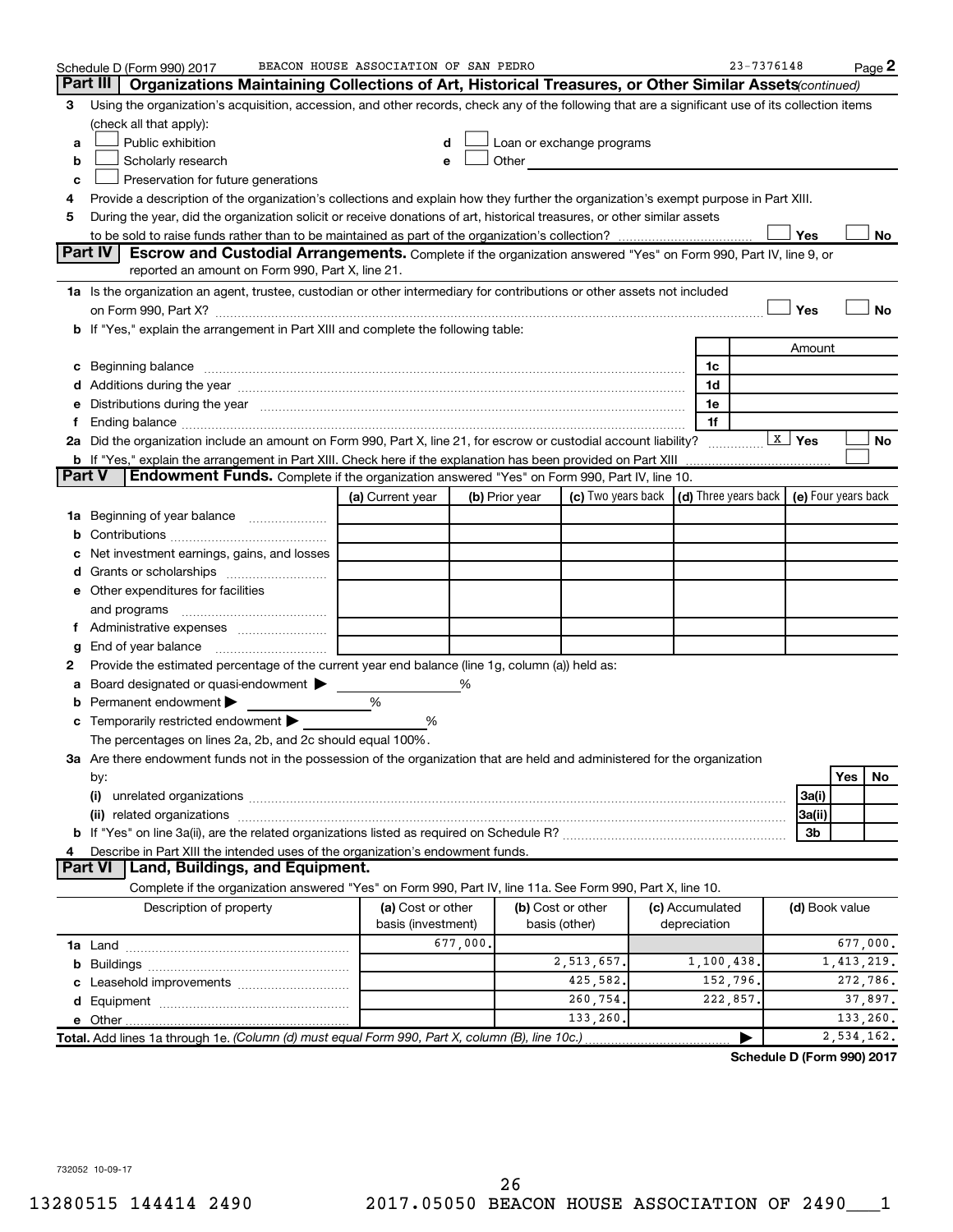| Schedule D (Form 990) 2017     | BEACON HOUSE ASSOCIATION OF SAN PEDRO                                                                             |                 |                                                           |                |
|--------------------------------|-------------------------------------------------------------------------------------------------------------------|-----------------|-----------------------------------------------------------|----------------|
|                                | Part VII Investments - Other Securities.                                                                          |                 |                                                           |                |
|                                | Complete if the organization answered "Yes" on Form 990, Part IV, line 11b. See Form 990, Part X, line 12.        |                 |                                                           |                |
|                                | (a) Description of security or category (including name of security)                                              | (b) Book value  | (c) Method of valuation: Cost or end-of-year market value |                |
|                                |                                                                                                                   |                 |                                                           |                |
|                                |                                                                                                                   |                 |                                                           |                |
| $(3)$ Other                    |                                                                                                                   |                 |                                                           |                |
| (A)                            |                                                                                                                   |                 |                                                           |                |
| (B)                            |                                                                                                                   |                 |                                                           |                |
| (C)                            |                                                                                                                   |                 |                                                           |                |
| (D)                            |                                                                                                                   |                 |                                                           |                |
| (E)                            |                                                                                                                   |                 |                                                           |                |
| (F)                            |                                                                                                                   |                 |                                                           |                |
|                                |                                                                                                                   |                 |                                                           |                |
| (G)                            |                                                                                                                   |                 |                                                           |                |
| (H)                            |                                                                                                                   |                 |                                                           |                |
|                                | Total. (Col. (b) must equal Form 990, Part X, col. (B) line 12.)                                                  |                 |                                                           |                |
|                                | Part VIII Investments - Program Related.                                                                          |                 |                                                           |                |
|                                | Complete if the organization answered "Yes" on Form 990, Part IV, line 11c. See Form 990, Part X, line 13.        |                 |                                                           |                |
|                                | (a) Description of investment                                                                                     | (b) Book value  | (c) Method of valuation: Cost or end-of-year market value |                |
| (1)                            |                                                                                                                   |                 |                                                           |                |
| (2)                            |                                                                                                                   |                 |                                                           |                |
| (3)                            |                                                                                                                   |                 |                                                           |                |
| (4)                            |                                                                                                                   |                 |                                                           |                |
| (5)                            |                                                                                                                   |                 |                                                           |                |
| (6)                            |                                                                                                                   |                 |                                                           |                |
|                                |                                                                                                                   |                 |                                                           |                |
|                                |                                                                                                                   |                 |                                                           |                |
| (7)                            |                                                                                                                   |                 |                                                           |                |
| (8)                            |                                                                                                                   |                 |                                                           |                |
| (9)                            |                                                                                                                   |                 |                                                           |                |
|                                | Total. (Col. (b) must equal Form 990, Part X, col. (B) line 13.)                                                  |                 |                                                           |                |
|                                | <b>Other Assets.</b>                                                                                              |                 |                                                           |                |
|                                | Complete if the organization answered "Yes" on Form 990, Part IV, line 11d. See Form 990, Part X, line 15.        |                 |                                                           |                |
|                                |                                                                                                                   | (a) Description |                                                           | (b) Book value |
| (1)                            | BOND FUNDS HELD BY TRUSTEE                                                                                        |                 |                                                           | 227,424.       |
| (2)                            | BOND ISSUANCE COSTS, NET                                                                                          |                 |                                                           | 19,244.        |
| (3) DEPOSITS                   |                                                                                                                   |                 |                                                           | 9,674.         |
|                                |                                                                                                                   |                 |                                                           | 55,397.        |
|                                | (4) FUNDS HELD FOR RESIDENTS                                                                                      |                 |                                                           |                |
| (5)                            |                                                                                                                   |                 |                                                           |                |
| (6)                            |                                                                                                                   |                 |                                                           |                |
| (7)                            |                                                                                                                   |                 |                                                           |                |
| (8)                            |                                                                                                                   |                 |                                                           |                |
| (9)                            |                                                                                                                   |                 |                                                           |                |
|                                | Total. (Column (b) must equal Form 990, Part X, col. (B) line 15.)                                                |                 |                                                           | 311,739.       |
|                                | <b>Other Liabilities.</b>                                                                                         |                 |                                                           |                |
|                                | Complete if the organization answered "Yes" on Form 990, Part IV, line 11e or 11f. See Form 990, Part X, line 25. |                 |                                                           |                |
|                                | (a) Description of liability                                                                                      |                 | (b) Book value                                            |                |
| (1)                            | Federal income taxes                                                                                              |                 |                                                           |                |
| (2)                            | FUNDS HELD FOR RESIDENTS                                                                                          |                 | 55,397.                                                   |                |
| (3)                            |                                                                                                                   |                 |                                                           |                |
|                                |                                                                                                                   |                 |                                                           |                |
| (4)                            |                                                                                                                   |                 |                                                           |                |
| (5)                            |                                                                                                                   |                 |                                                           |                |
| (6)                            |                                                                                                                   |                 |                                                           |                |
| (7)                            |                                                                                                                   |                 |                                                           |                |
| Part IX<br>Part X<br>1.<br>(8) |                                                                                                                   |                 |                                                           |                |
| (9)                            | Total. (Column (b) must equal Form 990, Part X, col. (B) line 25.)                                                |                 | 55,397                                                    |                |

organization's liability for uncertain tax positions under FIN 48 (ASC 740). Check here if the text of the footnote has been provided in Part XIII  $\boxed{\mathrm{x}}$ 

#### **Schedule D (Form 990) 2017**

732053 10-09-17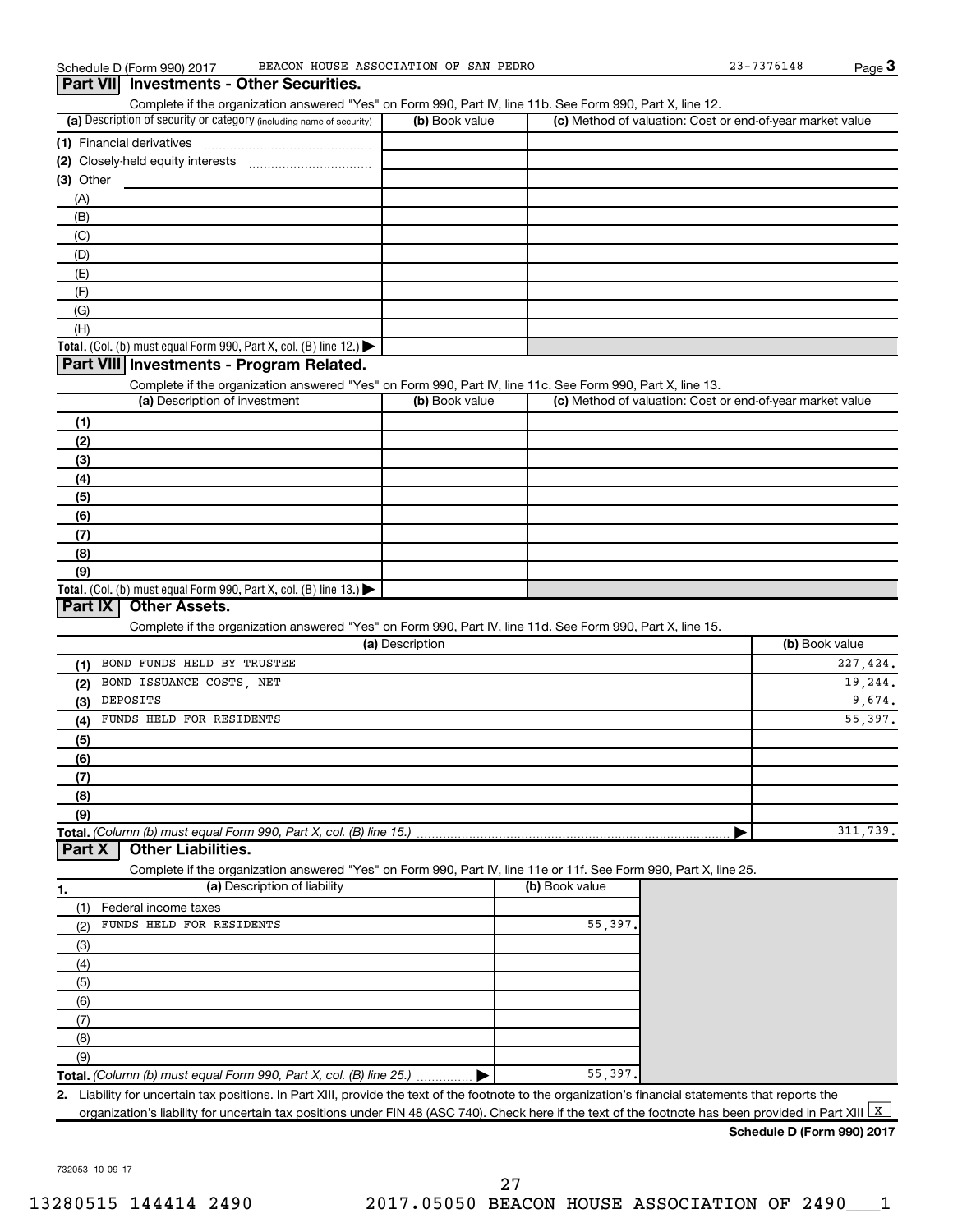|    | $23 - 7376148$<br>BEACON HOUSE ASSOCIATION OF SAN PEDRO<br>Schedule D (Form 990) 2017                                                                                                                                              |                |            |              | Page 4     |
|----|------------------------------------------------------------------------------------------------------------------------------------------------------------------------------------------------------------------------------------|----------------|------------|--------------|------------|
|    | Reconciliation of Revenue per Audited Financial Statements With Revenue per Return.<br> Part XI                                                                                                                                    |                |            |              |            |
|    | Complete if the organization answered "Yes" on Form 990, Part IV, line 12a.                                                                                                                                                        |                |            |              |            |
| 1  |                                                                                                                                                                                                                                    |                |            | $\mathbf{1}$ | 1,872,635. |
| 2  | Amounts included on line 1 but not on Form 990, Part VIII, line 12:                                                                                                                                                                |                |            |              |            |
| a  | Net unrealized gains (losses) on investments [11] matter contracts and the unrealized gains (losses) on investments                                                                                                                | 2a             |            |              |            |
|    |                                                                                                                                                                                                                                    | 2 <sub>b</sub> |            |              |            |
| с  |                                                                                                                                                                                                                                    | 2 <sub>c</sub> |            |              |            |
| d  |                                                                                                                                                                                                                                    | 2d             |            |              |            |
| е  | Add lines 2a through 2d                                                                                                                                                                                                            |                |            | 2е           | 0.         |
| з  |                                                                                                                                                                                                                                    |                |            | 3            | 1,872,635. |
| 4  | Amounts included on Form 990, Part VIII, line 12, but not on line 1:                                                                                                                                                               |                |            |              |            |
| a  | Investment expenses not included on Form 990, Part VIII, line 7b [11] [11] Investment expenses not included on Form 990, Part VIII, line 7b                                                                                        | 4a l           |            |              |            |
|    |                                                                                                                                                                                                                                    | 4 <sub>b</sub> | $-85,506.$ |              |            |
|    | c Add lines 4a and 4b                                                                                                                                                                                                              |                |            | 4c           | $-85,506.$ |
| 5  |                                                                                                                                                                                                                                    |                |            | 5            | 1,787,129. |
|    | Part XII   Reconciliation of Expenses per Audited Financial Statements With Expenses per Return.                                                                                                                                   |                |            |              |            |
|    | Complete if the organization answered "Yes" on Form 990, Part IV, line 12a.                                                                                                                                                        |                |            |              |            |
| 1  |                                                                                                                                                                                                                                    |                |            | $\mathbf{1}$ | 1,841,503. |
| 2  | Amounts included on line 1 but not on Form 990, Part IX, line 25:                                                                                                                                                                  |                |            |              |            |
| a  |                                                                                                                                                                                                                                    | 2a             |            |              |            |
| b  |                                                                                                                                                                                                                                    | 2 <sub>b</sub> |            |              |            |
| c  | Other losses                                                                                                                                                                                                                       | 2c             |            |              |            |
| d  |                                                                                                                                                                                                                                    | 2d             | 85,506.    |              |            |
| е  | Add lines 2a through 2d <b>contained a contained a contained a contained a</b> contained a contained a contained a contained a contact a contact a contact a contact a contact a contact a contact a contact a contact a contact a |                |            | 2e           | 85,506.    |
| 3  |                                                                                                                                                                                                                                    |                |            | 3            | 1,755,997. |
| 4  | Amounts included on Form 990, Part IX, line 25, but not on line 1:                                                                                                                                                                 |                |            |              |            |
| a  |                                                                                                                                                                                                                                    | 4a             |            |              |            |
| b  | Other (Describe in Part XIII.) [100] [100] [100] [100] [100] [100] [100] [100] [100] [100] [100] [100] [100] [                                                                                                                     | 4 <sub>b</sub> |            |              |            |
| c  | Add lines 4a and 4b                                                                                                                                                                                                                |                |            | 4c           | 0.         |
| 5. |                                                                                                                                                                                                                                    |                |            | 5            | 1,755,997. |
|    | Part XIII Supplemental Information.                                                                                                                                                                                                |                |            |              |            |
|    | Drougle the descriptions required for Dart II, lines 2, 5, and 0; Dart III, lines 1e and 4; Dart IV, lines 1b and 2b; Dart V, line 4; Dart V, line 2; Dart VI                                                                      |                |            |              |            |

Provide the descriptions required for Part II, lines 3, 5, and 9; Part III, lines 1a and 4; Part IV, lines 1b and 2b; Part V, line 4; Part X, line 2; Part XI, lines 2d and 4b; and Part XII, lines 2d and 4b. Also complete this part to provide any additional information.

PART X, LINE 2:

THE ASSOCIATION HAS RECEIVED TAX-EXEMPT STATUS FROM THE INTERNAL REVENUE

SERVICE AND CALIFORNIA FRANCHISE TAX BOARD UNDER SECTION 501(C)(3) OF THE

INTERNAL REVENUE CODE AND UNDER REVENUE AND TAXATION CODE SECTION 23701D,

RESPECTIVELY.

SINCE THE ASSOCIATION IS EXEMPT FROM FEDERAL AND STATE INCOME TAX

LIABILITY, NO PROVISION IS MADE FOR CURRENT OR DEFERRED INCOME TAXES. THE

ASSOCIATION USES THE SAME ACCOUNTING METHODS FOR TAX AND FINANCIAL

REPORTING. MANAGEMENT HAS CONSIDERED ITS TAX POSITIONS AND BELIEVES THAT

ALL OF THE POSITIONS TAKEN IN ITS FEDERAL AND STATE EXEMPT ORGANIZATION

RETURNS ARE MORE LIKELY THAN NOT TO BE SUSTAINED UPON EXAMINATION. THE

732054 10-09-17

13280515 144414 2490 2017.05050 BEACON HOUSE ASSOCIATION OF 2490\_\_\_1 28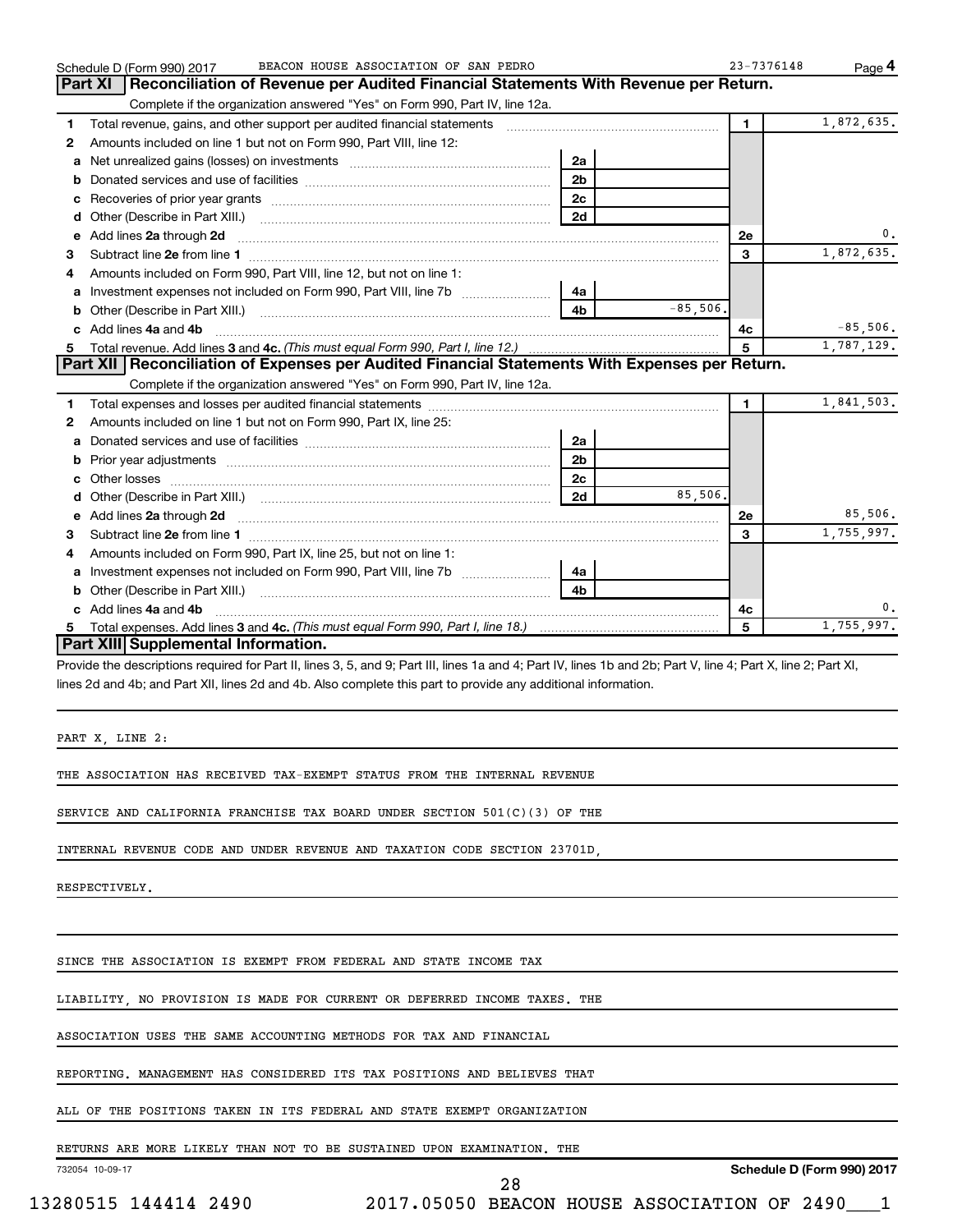| BEACON HOUSE ASSOCIATION OF SAN PEDRO                                                               | $23 - 7376148$<br>Page 5   |
|-----------------------------------------------------------------------------------------------------|----------------------------|
| Schedule D (Form 990) 2017 BEACON HOUSE AS<br><b>Part XIII Supplemental Information</b> (continued) |                            |
| ASSOCIATION'S RETURNS ARE SUBJECT TO EXAMINATION BY FEDERAL AND STATE                               |                            |
| TAXING AUTHORITIES, GENERALLY FOR THREE YEARS AND FOUR YEARS,                                       |                            |
| RESPECTIVELY, AFTER THEY ARE FILED.                                                                 |                            |
|                                                                                                     |                            |
| PART XI, LINE 4B - OTHER ADJUSTMENTS:                                                               |                            |
| COST OF GOODS SOLD: THRIFT STORE                                                                    | $-85,506.$                 |
|                                                                                                     |                            |
| PART XII, LINE 2D - OTHER ADJUSTMENTS:                                                              |                            |
| COST OF GOODS SOLD: THRIFT SHOP                                                                     | 85,506.                    |
|                                                                                                     |                            |
|                                                                                                     |                            |
|                                                                                                     |                            |
|                                                                                                     |                            |
|                                                                                                     |                            |
|                                                                                                     |                            |
|                                                                                                     |                            |
|                                                                                                     |                            |
|                                                                                                     |                            |
|                                                                                                     |                            |
|                                                                                                     |                            |
|                                                                                                     |                            |
|                                                                                                     |                            |
|                                                                                                     |                            |
|                                                                                                     |                            |
|                                                                                                     |                            |
|                                                                                                     |                            |
|                                                                                                     |                            |
|                                                                                                     | Schedule D (Form 990) 2017 |
| 732055 10-09-17                                                                                     |                            |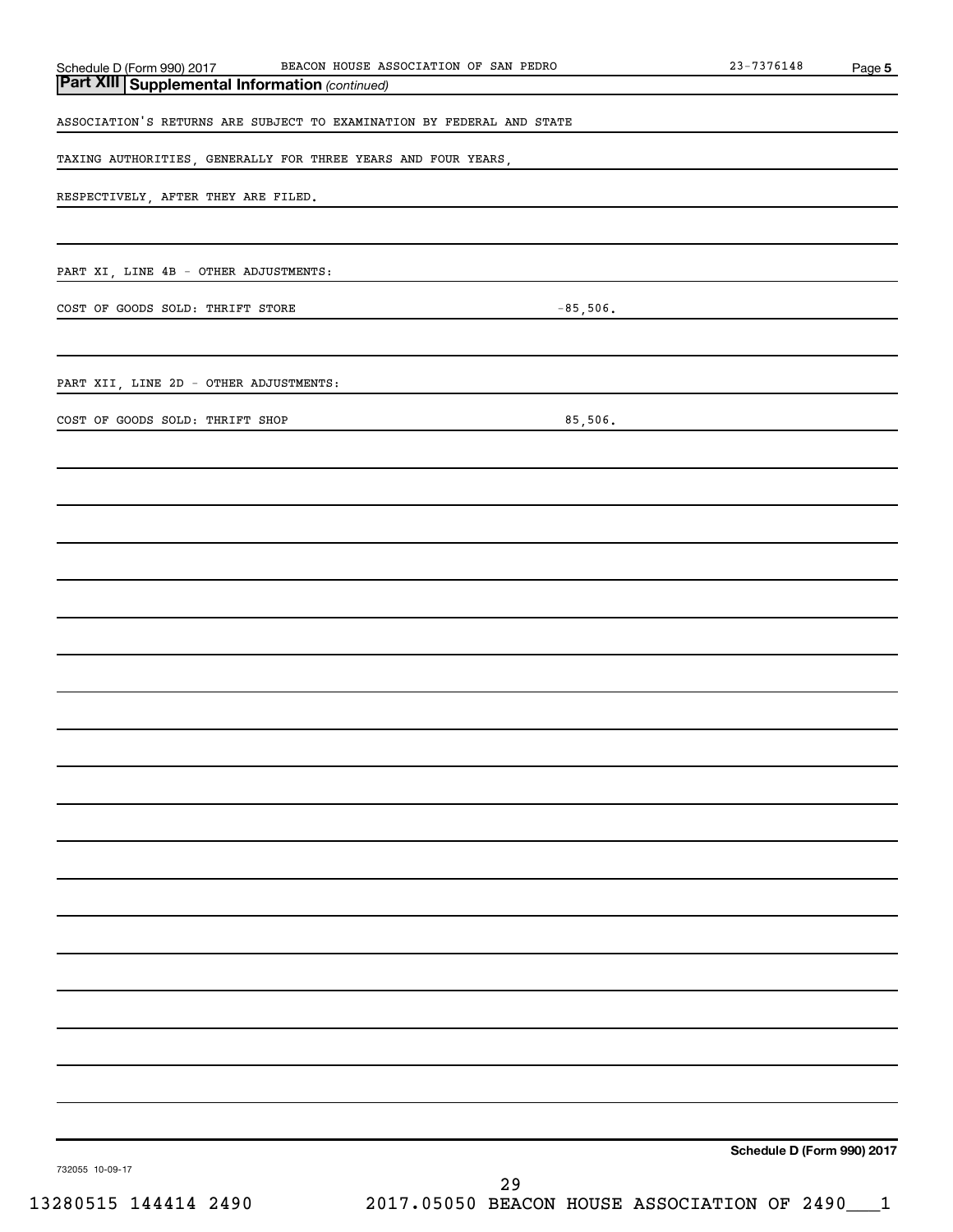| <b>SCHEDULE G</b><br>(Form 990 or 990-EZ)<br>Department of the Treasury<br>Internal Revenue Service                                           | <b>Supplemental Information Regarding Fundraising or Gaming Activities</b><br>Complete if the organization answered "Yes" on Form 990, Part IV, line 17, 18, or 19, or if the | OMB No. 1545-0047<br><b>Open to Public</b><br>Inspection                                                                                                                                                                                                                                                                                                                                                                                                                                                                                           |                                                                            |     |                                                                            |  |                                                                            |                                                         |
|-----------------------------------------------------------------------------------------------------------------------------------------------|-------------------------------------------------------------------------------------------------------------------------------------------------------------------------------|----------------------------------------------------------------------------------------------------------------------------------------------------------------------------------------------------------------------------------------------------------------------------------------------------------------------------------------------------------------------------------------------------------------------------------------------------------------------------------------------------------------------------------------------------|----------------------------------------------------------------------------|-----|----------------------------------------------------------------------------|--|----------------------------------------------------------------------------|---------------------------------------------------------|
| Name of the organization                                                                                                                      |                                                                                                                                                                               | $\triangleright$ Go to www.irs.gov/Form990 for the latest instructions.<br>BEACON HOUSE ASSOCIATION OF SAN PEDRO                                                                                                                                                                                                                                                                                                                                                                                                                                   |                                                                            |     |                                                                            |  | 23-7376148                                                                 | <b>Employer identification number</b>                   |
| Part I                                                                                                                                        |                                                                                                                                                                               | Fundraising Activities. Complete if the organization answered "Yes" on Form 990, Part IV, line 17. Form 990-EZ filers are not                                                                                                                                                                                                                                                                                                                                                                                                                      |                                                                            |     |                                                                            |  |                                                                            |                                                         |
| Mail solicitations<br>a<br>b<br>Phone solicitations<br>c<br>In-person solicitations<br>d<br>compensated at least \$5,000 by the organization. | required to complete this part.<br>Internet and email solicitations                                                                                                           | 1 Indicate whether the organization raised funds through any of the following activities. Check all that apply.<br>e<br>f<br>Special fundraising events<br>g<br>2 a Did the organization have a written or oral agreement with any individual (including officers, directors, trustees, or<br>key employees listed in Form 990, Part VII) or entity in connection with professional fundraising services?<br>b If "Yes," list the 10 highest paid individuals or entities (fundraisers) pursuant to agreements under which the fundraiser is to be |                                                                            |     | Solicitation of non-government grants<br>Solicitation of government grants |  | Yes                                                                        | <b>No</b>                                               |
| (i) Name and address of individual<br>or entity (fundraiser)                                                                                  |                                                                                                                                                                               | (ii) Activity                                                                                                                                                                                                                                                                                                                                                                                                                                                                                                                                      | (iii) Did<br>fundraiser<br>have custody<br>or control of<br>contributions? |     | (iv) Gross receipts<br>from activity                                       |  | (v) Amount paid<br>to (or retained by)<br>fundraiser<br>listed in col. (i) | (vi) Amount paid<br>to (or retained by)<br>organization |
|                                                                                                                                               |                                                                                                                                                                               |                                                                                                                                                                                                                                                                                                                                                                                                                                                                                                                                                    | Yes                                                                        | No. |                                                                            |  |                                                                            |                                                         |
|                                                                                                                                               |                                                                                                                                                                               |                                                                                                                                                                                                                                                                                                                                                                                                                                                                                                                                                    |                                                                            |     |                                                                            |  |                                                                            |                                                         |
|                                                                                                                                               |                                                                                                                                                                               |                                                                                                                                                                                                                                                                                                                                                                                                                                                                                                                                                    |                                                                            |     |                                                                            |  |                                                                            |                                                         |
|                                                                                                                                               |                                                                                                                                                                               |                                                                                                                                                                                                                                                                                                                                                                                                                                                                                                                                                    |                                                                            |     |                                                                            |  |                                                                            |                                                         |
|                                                                                                                                               |                                                                                                                                                                               |                                                                                                                                                                                                                                                                                                                                                                                                                                                                                                                                                    |                                                                            |     |                                                                            |  |                                                                            |                                                         |
|                                                                                                                                               |                                                                                                                                                                               |                                                                                                                                                                                                                                                                                                                                                                                                                                                                                                                                                    |                                                                            |     |                                                                            |  |                                                                            |                                                         |
|                                                                                                                                               |                                                                                                                                                                               |                                                                                                                                                                                                                                                                                                                                                                                                                                                                                                                                                    |                                                                            |     |                                                                            |  |                                                                            |                                                         |
|                                                                                                                                               |                                                                                                                                                                               |                                                                                                                                                                                                                                                                                                                                                                                                                                                                                                                                                    |                                                                            |     |                                                                            |  |                                                                            |                                                         |
|                                                                                                                                               |                                                                                                                                                                               |                                                                                                                                                                                                                                                                                                                                                                                                                                                                                                                                                    |                                                                            |     |                                                                            |  |                                                                            |                                                         |
|                                                                                                                                               |                                                                                                                                                                               |                                                                                                                                                                                                                                                                                                                                                                                                                                                                                                                                                    |                                                                            |     |                                                                            |  |                                                                            |                                                         |
| Total                                                                                                                                         |                                                                                                                                                                               |                                                                                                                                                                                                                                                                                                                                                                                                                                                                                                                                                    |                                                                            |     |                                                                            |  |                                                                            |                                                         |
| or licensing.                                                                                                                                 |                                                                                                                                                                               | 3 List all states in which the organization is registered or licensed to solicit contributions or has been notified it is exempt from registration                                                                                                                                                                                                                                                                                                                                                                                                 |                                                                            |     |                                                                            |  |                                                                            |                                                         |
|                                                                                                                                               |                                                                                                                                                                               |                                                                                                                                                                                                                                                                                                                                                                                                                                                                                                                                                    |                                                                            |     |                                                                            |  |                                                                            |                                                         |
|                                                                                                                                               |                                                                                                                                                                               |                                                                                                                                                                                                                                                                                                                                                                                                                                                                                                                                                    |                                                                            |     |                                                                            |  |                                                                            |                                                         |
|                                                                                                                                               |                                                                                                                                                                               |                                                                                                                                                                                                                                                                                                                                                                                                                                                                                                                                                    |                                                                            |     |                                                                            |  |                                                                            |                                                         |
|                                                                                                                                               |                                                                                                                                                                               |                                                                                                                                                                                                                                                                                                                                                                                                                                                                                                                                                    |                                                                            |     |                                                                            |  |                                                                            |                                                         |
|                                                                                                                                               |                                                                                                                                                                               |                                                                                                                                                                                                                                                                                                                                                                                                                                                                                                                                                    |                                                                            |     |                                                                            |  |                                                                            |                                                         |
|                                                                                                                                               |                                                                                                                                                                               |                                                                                                                                                                                                                                                                                                                                                                                                                                                                                                                                                    |                                                                            |     |                                                                            |  |                                                                            |                                                         |
|                                                                                                                                               |                                                                                                                                                                               |                                                                                                                                                                                                                                                                                                                                                                                                                                                                                                                                                    |                                                                            |     |                                                                            |  |                                                                            |                                                         |

**For Paperwork Reduction Act Notice, see the Instructions for Form 990 or 990-EZ. Schedule G (Form 990 or 990-EZ) 2017** LHA

732081 09-13-17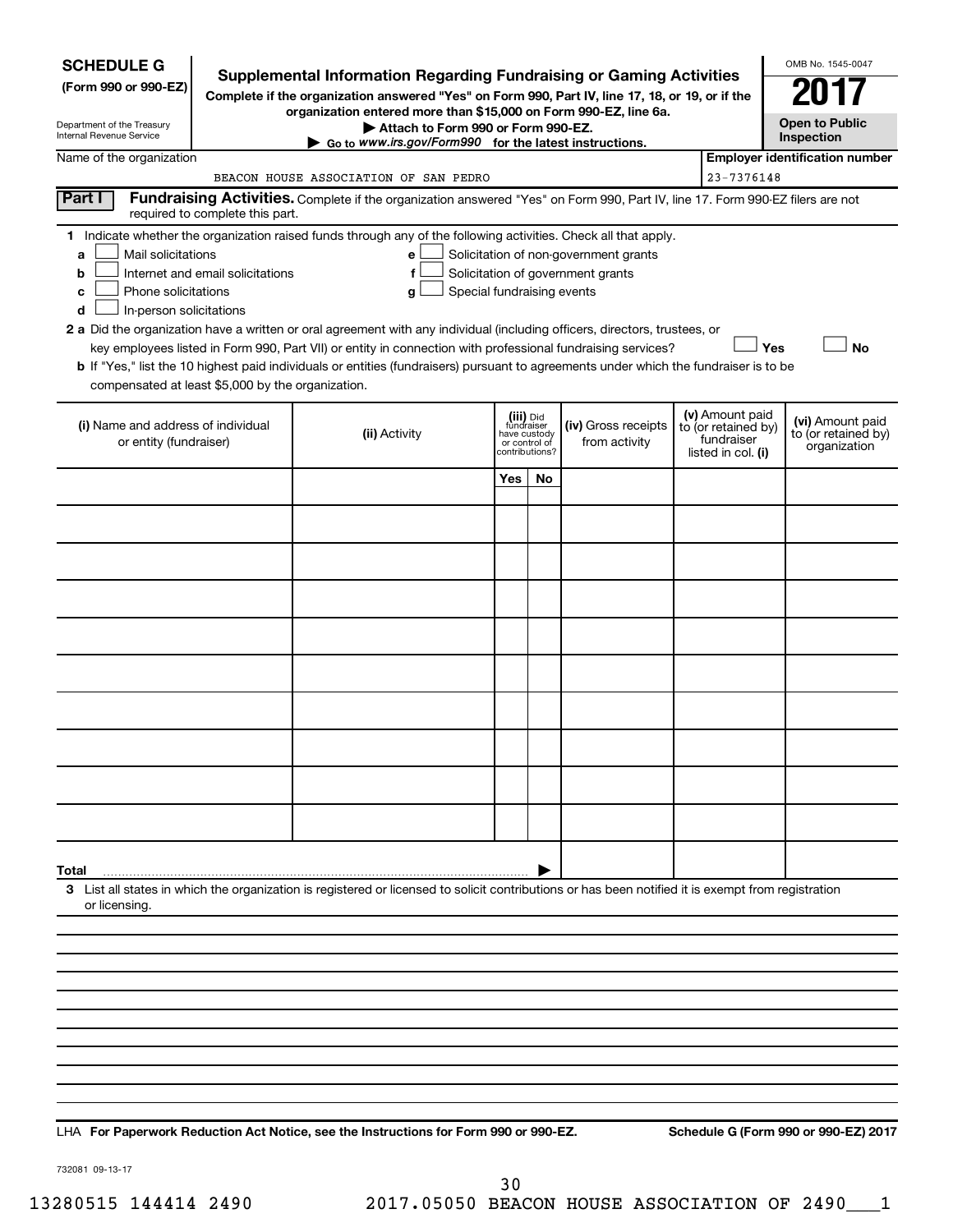|  |  | Schedule G (Form 990 or 990-EZ) 2017 BEACON HOUSE ASSOCIATION OF SAN PEDRO |  |  | $-7376148$ | Page |  |
|--|--|----------------------------------------------------------------------------|--|--|------------|------|--|
|--|--|----------------------------------------------------------------------------|--|--|------------|------|--|

**2**  $23 - 7376148$ 

Part II | Fundraising Events. Complete if the organization answered "Yes" on Form 990, Part IV, line 18, or reported more than \$15,000 of fundraising event contributions and gross income on Form 990-EZ, lines 1 and 6b. List events with gross receipts greater than \$5,000.

|                        |    |                                                                                                          | (a) Event $#1$ | $(b)$ Event #2          | (c) Other events | (d) Total events                                    |
|------------------------|----|----------------------------------------------------------------------------------------------------------|----------------|-------------------------|------------------|-----------------------------------------------------|
|                        |    |                                                                                                          |                |                         |                  | (add col. (a) through                               |
|                        |    |                                                                                                          | AWARDS DINNER  | GOLF TOURNAMENT         | 5                |                                                     |
|                        |    |                                                                                                          | (event type)   | (event type)            | (total number)   | col. (c)                                            |
|                        |    |                                                                                                          |                |                         |                  |                                                     |
| Revenue                | 1. |                                                                                                          | 103, 134.      | 77,342.                 | 24,993.          | 205,469.                                            |
|                        |    |                                                                                                          |                |                         |                  |                                                     |
|                        |    |                                                                                                          | 91, 134.       | 52,942.                 | 24,993.          | 169,069.                                            |
|                        |    |                                                                                                          |                |                         |                  |                                                     |
|                        | 3  | Gross income (line 1 minus line 2)                                                                       | 12,000.        | 24,400.                 |                  | 36,400.                                             |
|                        |    |                                                                                                          |                |                         |                  |                                                     |
|                        |    |                                                                                                          |                |                         |                  |                                                     |
|                        |    |                                                                                                          |                |                         |                  |                                                     |
|                        | 5  |                                                                                                          |                |                         |                  |                                                     |
| <b>Direct Expenses</b> |    |                                                                                                          |                |                         |                  |                                                     |
|                        | 6  |                                                                                                          | 2,430.         | 11,000.                 | 4,049.           | 17,479.                                             |
|                        |    |                                                                                                          |                |                         |                  |                                                     |
|                        | 7  |                                                                                                          | 4,787.         | 12,378.                 | 1,485.           | 18,650.                                             |
|                        |    |                                                                                                          |                |                         |                  |                                                     |
|                        | 8  |                                                                                                          |                |                         |                  |                                                     |
|                        | 9  |                                                                                                          | 13,548.        | 3,256.                  | 24.965.          | 41,769.                                             |
|                        | 10 |                                                                                                          |                |                         |                  | 77,898.                                             |
| Part III               |    |                                                                                                          |                |                         |                  | $-41.498.$                                          |
|                        |    | Gaming. Complete if the organization answered "Yes" on Form 990, Part IV, line 19, or reported more than |                |                         |                  |                                                     |
|                        |    | \$15,000 on Form 990-EZ, line 6a.                                                                        |                | (b) Pull tabs/instant   |                  |                                                     |
|                        |    |                                                                                                          | (a) Bingo      | bingo/progressive bingo | (c) Other gaming | (d) Total gaming (add<br>col. (a) through col. (c)) |
| Revenue                |    |                                                                                                          |                |                         |                  |                                                     |
|                        |    |                                                                                                          |                |                         |                  |                                                     |
|                        |    |                                                                                                          |                |                         |                  |                                                     |
|                        |    |                                                                                                          |                |                         |                  |                                                     |
|                        |    |                                                                                                          |                |                         |                  |                                                     |
| Direct Expenses        |    |                                                                                                          |                |                         |                  |                                                     |
|                        | 3  |                                                                                                          |                |                         |                  |                                                     |
|                        |    |                                                                                                          |                |                         |                  |                                                     |
|                        |    |                                                                                                          |                |                         |                  |                                                     |

**9** Enter the state(s) in which the organization conducts gaming activities:

**8** Net gaming income summary. Subtract line 7 from line 1, column (d)

**7** Direct expense summary. Add lines 2 through 5 in column (d)

**6** Volunteer labor ~~~~~~~~~~~~~

**5** Other direct expenses

| a Is the organization licensed to conduct gaming activities in each of these states? | Yes | No |
|--------------------------------------------------------------------------------------|-----|----|
| <b>b</b> If "No," explain:                                                           |     |    |

**Yes Yes Yes No No No**

 $|\Box$  Yes  $\qquad \%$   $|\Box$  Yes  $\qquad \%$   $|\Box$  $|\Box$  No  $|\Box$  No  $|\Box$ 

% % %

|

~~~~~~~~~~~~~~~~~~~~~~~~ |

**10 a** Were any of the organization's gaming licenses revoked, suspended, or terminated during the tax year? ~~~~~~~~~ **b** If "Yes," explain:  $\Box$  Yes

732082 09-13-17

**Schedule G (Form 990 or 990-EZ) 2017**

 $\Box$  No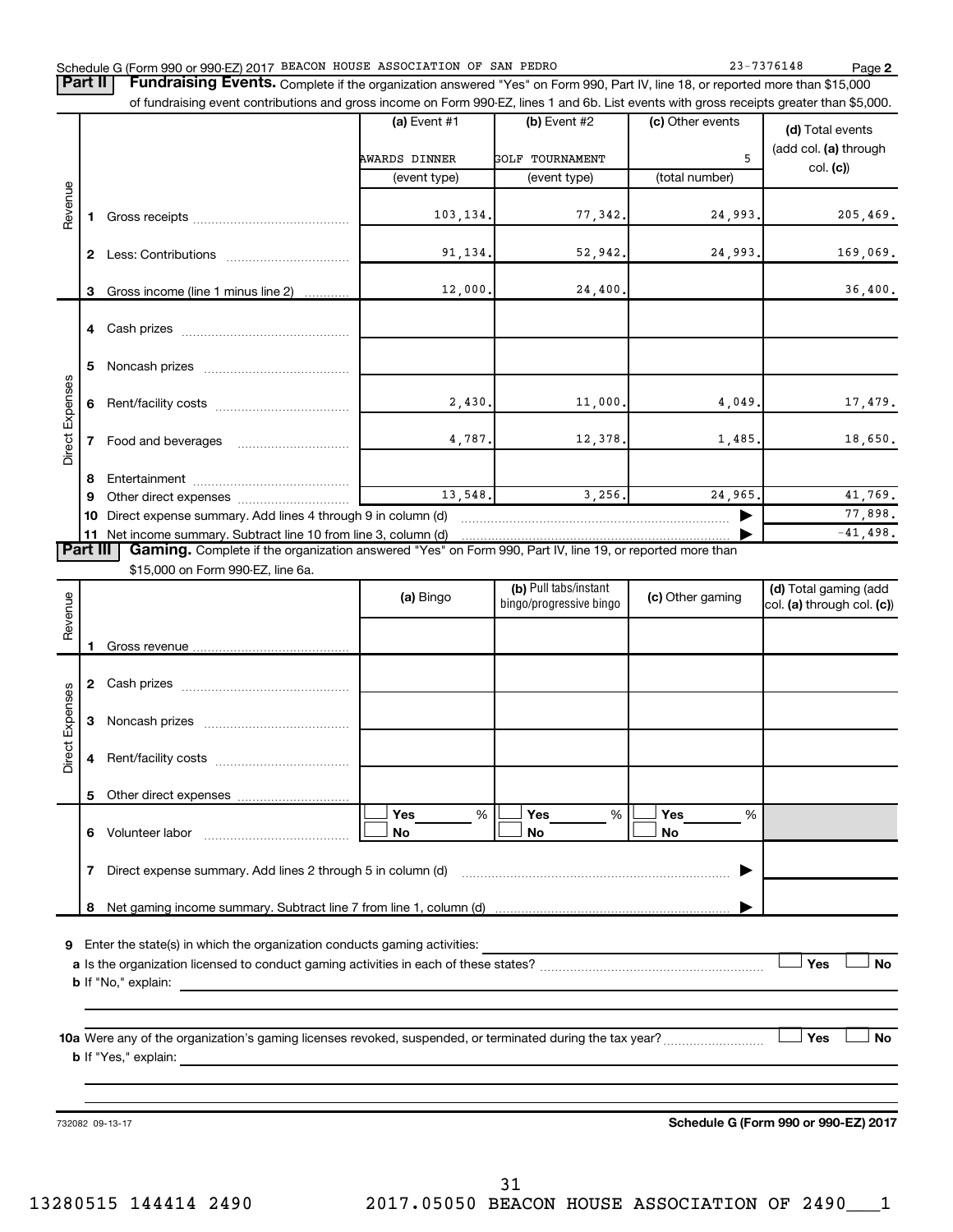|    | Schedule G (Form 990 or 990-EZ) 2017 BEACON HOUSE ASSOCIATION OF SAN PEDRO                                                                                                                                                                 | $23 - 7376148$                       |     | Page 3               |
|----|--------------------------------------------------------------------------------------------------------------------------------------------------------------------------------------------------------------------------------------------|--------------------------------------|-----|----------------------|
|    |                                                                                                                                                                                                                                            |                                      | Yes | No                   |
|    | 12 Is the organization a grantor, beneficiary or trustee of a trust, or a member of a partnership or other entity formed                                                                                                                   |                                      | Yes | No                   |
|    | 13 Indicate the percentage of gaming activity conducted in:                                                                                                                                                                                |                                      |     |                      |
|    |                                                                                                                                                                                                                                            | 13a                                  |     | %                    |
|    | <b>b</b> An outside facility <i>www.communicality www.communicality.communicality www.communicality www.communicality www.communicality www.communicality www.communicality www.communicality.com</i>                                      | 13 <sub>b</sub>                      |     | %                    |
|    | 14 Enter the name and address of the person who prepares the organization's gaming/special events books and records:                                                                                                                       |                                      |     |                      |
|    | Name $\blacktriangleright$<br><u> 1989 - Johann Barbara, martin amerikan basal dan berasal dan berasal dalam basal dan berasal dan berasal dan</u>                                                                                         |                                      |     |                      |
|    |                                                                                                                                                                                                                                            |                                      |     |                      |
|    | 15a Does the organization have a contract with a third party from whom the organization receives gaming revenue?                                                                                                                           |                                      | Yes | <b>No</b>            |
|    | of gaming revenue retained by the third party $\triangleright$ \$                                                                                                                                                                          |                                      |     |                      |
|    | c If "Yes," enter name and address of the third party:                                                                                                                                                                                     |                                      |     |                      |
|    | Name $\blacktriangleright$ $\blacksquare$                                                                                                                                                                                                  |                                      |     |                      |
|    |                                                                                                                                                                                                                                            |                                      |     |                      |
| 16 | Gaming manager information:                                                                                                                                                                                                                |                                      |     |                      |
|    | Name $\blacktriangleright$<br><u> 1980 - Johann Barbara, martin amerikan basal dan berasal dan berasal dalam basal dan berasal dan berasal dan</u>                                                                                         |                                      |     |                      |
|    | Gaming manager compensation > \$                                                                                                                                                                                                           |                                      |     |                      |
|    | Description of services provided states and the contract of the contract of the contract of the contract of the contract of the contract of the contract of the contract of the contract of the contract of the contract of th             |                                      |     |                      |
|    |                                                                                                                                                                                                                                            |                                      |     |                      |
|    | Director/officer<br>Employee<br>Independent contractor                                                                                                                                                                                     |                                      |     |                      |
|    | <b>17</b> Mandatory distributions:                                                                                                                                                                                                         |                                      |     |                      |
|    | a Is the organization required under state law to make charitable distributions from the gaming proceeds to                                                                                                                                |                                      |     |                      |
|    | retain the state gaming license?                                                                                                                                                                                                           |                                      |     | $\Box$ Yes $\Box$ No |
|    | <b>b</b> Enter the amount of distributions required under state law to be distributed to other exempt organizations or spent in the                                                                                                        |                                      |     |                      |
|    | organization's own exempt activities during the tax year $\triangleright$ \$<br><b>Part IV</b>                                                                                                                                             |                                      |     |                      |
|    | Supplemental Information. Provide the explanations required by Part I, line 2b, columns (iii) and (v); and Part III, lines 9, 9b, 10b, 15b,<br>15c, 16, and 17b, as applicable. Also provide any additional information. See instructions. |                                      |     |                      |
|    |                                                                                                                                                                                                                                            |                                      |     |                      |
|    |                                                                                                                                                                                                                                            |                                      |     |                      |
|    |                                                                                                                                                                                                                                            |                                      |     |                      |
|    |                                                                                                                                                                                                                                            |                                      |     |                      |
|    |                                                                                                                                                                                                                                            |                                      |     |                      |
|    |                                                                                                                                                                                                                                            |                                      |     |                      |
|    |                                                                                                                                                                                                                                            |                                      |     |                      |
|    |                                                                                                                                                                                                                                            |                                      |     |                      |
|    |                                                                                                                                                                                                                                            |                                      |     |                      |
|    | 732083 09-13-17<br>32                                                                                                                                                                                                                      | Schedule G (Form 990 or 990-EZ) 2017 |     |                      |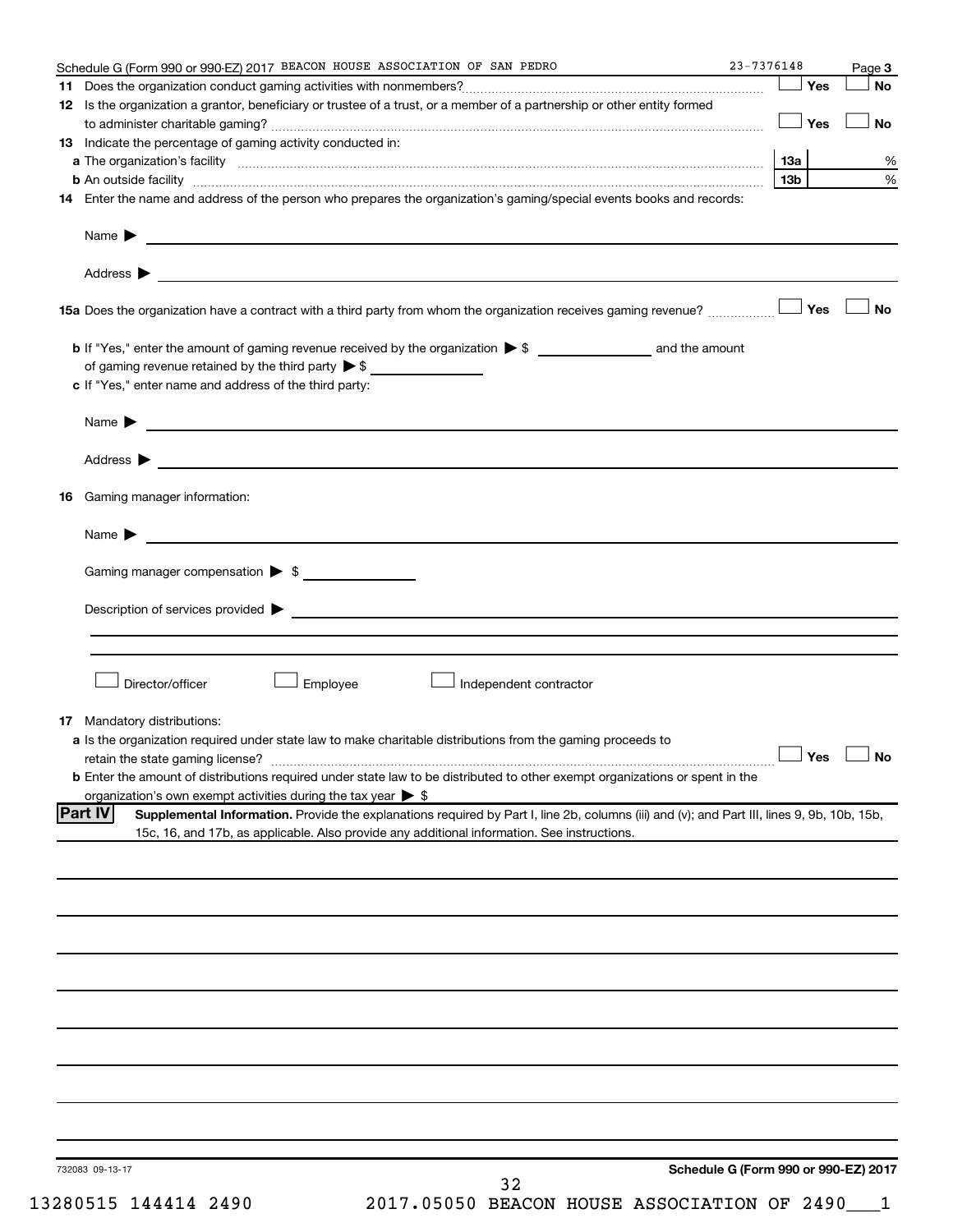|                                                                                                 | BEACON HOUSE ASSOCIATION OF SAN PEDRO | $23 - 7376148$ | Page |
|-------------------------------------------------------------------------------------------------|---------------------------------------|----------------|------|
| Schedule G (Form 990 or 990-EZ) BEACON HOUSE AS<br>Part IV Supplemental Information (continued) |                                       |                |      |
|                                                                                                 |                                       |                |      |
|                                                                                                 |                                       |                |      |
|                                                                                                 |                                       |                |      |
|                                                                                                 |                                       |                |      |
|                                                                                                 |                                       |                |      |
|                                                                                                 |                                       |                |      |
|                                                                                                 |                                       |                |      |
|                                                                                                 |                                       |                |      |
|                                                                                                 |                                       |                |      |
|                                                                                                 |                                       |                |      |
|                                                                                                 |                                       |                |      |
|                                                                                                 |                                       |                |      |
|                                                                                                 |                                       |                |      |
|                                                                                                 |                                       |                |      |
|                                                                                                 |                                       |                |      |
|                                                                                                 |                                       |                |      |
|                                                                                                 |                                       |                |      |
|                                                                                                 |                                       |                |      |
|                                                                                                 |                                       |                |      |
|                                                                                                 |                                       |                |      |
|                                                                                                 |                                       |                |      |
|                                                                                                 |                                       |                |      |
|                                                                                                 |                                       |                |      |
|                                                                                                 |                                       |                |      |
|                                                                                                 |                                       |                |      |
|                                                                                                 |                                       |                |      |
|                                                                                                 |                                       |                |      |
|                                                                                                 |                                       |                |      |
|                                                                                                 |                                       |                |      |
|                                                                                                 |                                       |                |      |
|                                                                                                 |                                       |                |      |
|                                                                                                 |                                       |                |      |
|                                                                                                 |                                       |                |      |
|                                                                                                 |                                       |                |      |

**Schedule G (Form 990 or 990-EZ)**

732084 04-01-17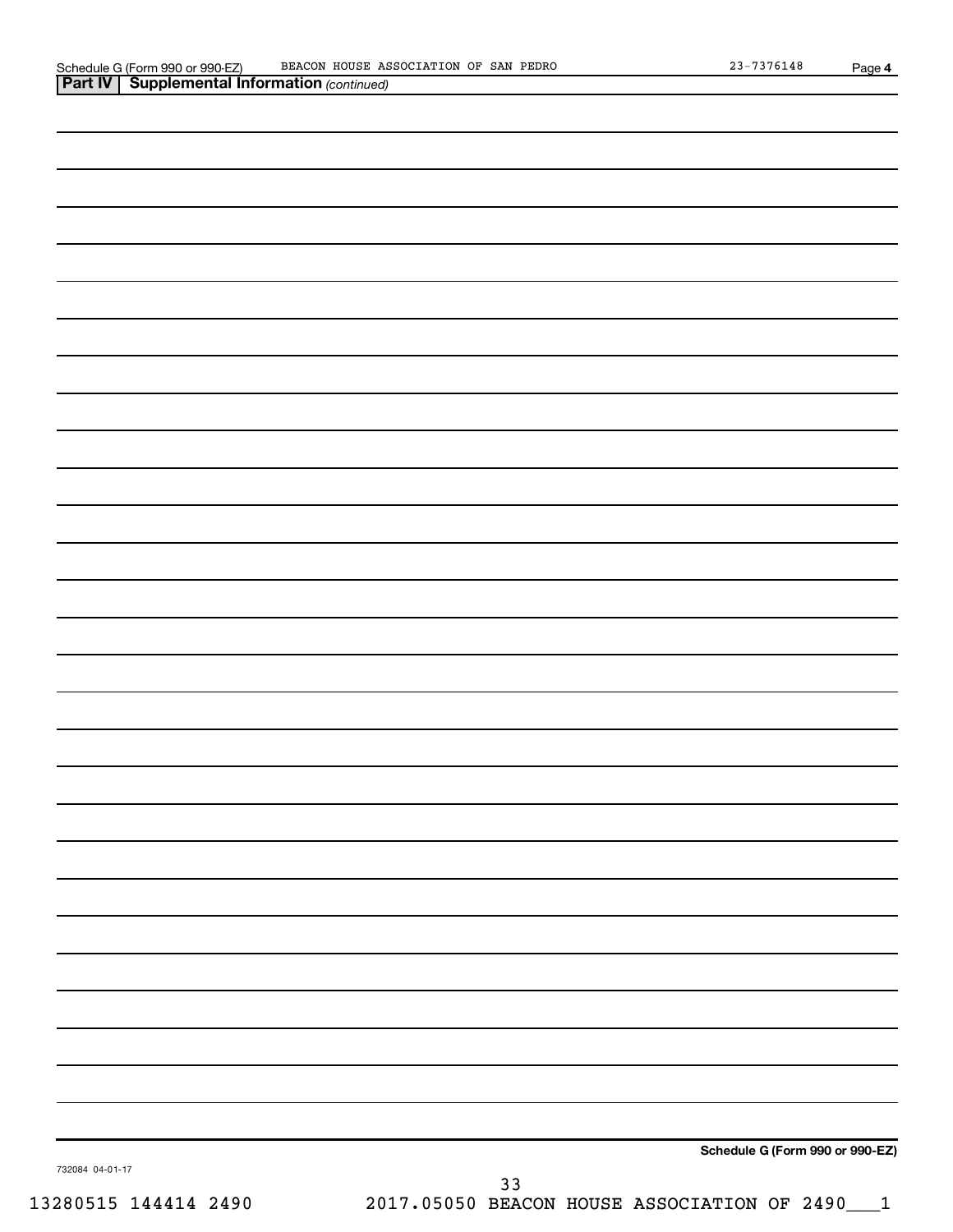| (Form 990)   | <b>SCHEDULE K</b><br>Department of the Treasury<br>Internal Revenue Service                            |                                          |               |                 | <b>Supplemental Information on Tax-Exempt Bonds</b><br>Complete if the organization answered "Yes" on Form 990, Part IV, line 24a. Provide descriptions,<br>explanations, and any additional information in Part VI.<br>▶ Attach to Form 990. ▶ Go to www.irs.gov/Form990 for instructions and the latest information. |            |                                     |                           |            |                                         |                                       | OMB No. 1545-0047<br>2017<br><b>Open to Public</b><br><b>Inspection</b> |     |    |
|--------------|--------------------------------------------------------------------------------------------------------|------------------------------------------|---------------|-----------------|------------------------------------------------------------------------------------------------------------------------------------------------------------------------------------------------------------------------------------------------------------------------------------------------------------------------|------------|-------------------------------------|---------------------------|------------|-----------------------------------------|---------------------------------------|-------------------------------------------------------------------------|-----|----|
|              | Name of the organization                                                                               |                                          |               |                 |                                                                                                                                                                                                                                                                                                                        |            |                                     |                           |            |                                         | <b>Employer identification number</b> |                                                                         |     |    |
|              | BEACON HOUSE ASSOCIATION OF SAN PEDRO                                                                  |                                          |               |                 |                                                                                                                                                                                                                                                                                                                        |            |                                     |                           | 23-7376148 |                                         |                                       |                                                                         |     |    |
| Part I       | <b>Bond Issues</b>                                                                                     | SEE PART VI FOR COLUMN (F) CONTINUATIONS |               |                 |                                                                                                                                                                                                                                                                                                                        |            |                                     |                           |            |                                         |                                       |                                                                         |     |    |
|              | (a) Issuer name                                                                                        | (b) Issuer EIN                           | $(c)$ CUSIP # | (d) Date issued | (e) Issue price                                                                                                                                                                                                                                                                                                        |            | (f) Description of purpose          |                           |            | (g) Defeased (h) On behalf<br>of issuer |                                       | (i) Pooled<br>financing                                                 |     |    |
|              |                                                                                                        |                                          |               |                 |                                                                                                                                                                                                                                                                                                                        |            |                                     |                           |            |                                         |                                       |                                                                         |     |    |
|              | CALIFORNIA HEALTH FACILITIES                                                                           |                                          |               |                 |                                                                                                                                                                                                                                                                                                                        |            |                                     | INSURED REFUNDING REVENUE | Yes        | No                                      | Yes                                   | No                                                                      | Yes | No |
|              | A FINANCING AUTHORITY                                                                                  | 52-1643828                               | 13033LQH3     | 09/29/11        |                                                                                                                                                                                                                                                                                                                        |            | 1,505,000, BOND TO RETIRE 1993 CERT |                           |            | x                                       | x                                     |                                                                         |     | x  |
|              |                                                                                                        |                                          |               |                 |                                                                                                                                                                                                                                                                                                                        |            |                                     |                           |            |                                         |                                       |                                                                         |     |    |
| В            |                                                                                                        |                                          |               |                 |                                                                                                                                                                                                                                                                                                                        |            |                                     |                           |            |                                         |                                       |                                                                         |     |    |
|              |                                                                                                        |                                          |               |                 |                                                                                                                                                                                                                                                                                                                        |            |                                     |                           |            |                                         |                                       |                                                                         |     |    |
| C            |                                                                                                        |                                          |               |                 |                                                                                                                                                                                                                                                                                                                        |            |                                     |                           |            |                                         |                                       |                                                                         |     |    |
|              |                                                                                                        |                                          |               |                 |                                                                                                                                                                                                                                                                                                                        |            |                                     |                           |            |                                         |                                       |                                                                         |     |    |
| D            |                                                                                                        |                                          |               |                 |                                                                                                                                                                                                                                                                                                                        |            |                                     |                           |            |                                         |                                       |                                                                         |     |    |
| Part II      | <b>Proceeds</b>                                                                                        |                                          |               |                 |                                                                                                                                                                                                                                                                                                                        |            |                                     |                           |            |                                         |                                       |                                                                         |     |    |
|              |                                                                                                        |                                          |               | A               |                                                                                                                                                                                                                                                                                                                        |            | в                                   | D                         |            |                                         |                                       |                                                                         |     |    |
|              |                                                                                                        |                                          |               |                 | 675,000                                                                                                                                                                                                                                                                                                                |            |                                     |                           |            |                                         |                                       |                                                                         |     |    |
| $\mathbf{2}$ |                                                                                                        |                                          |               |                 |                                                                                                                                                                                                                                                                                                                        |            |                                     |                           |            |                                         |                                       |                                                                         |     |    |
| 3            |                                                                                                        |                                          |               |                 | 1,505,000                                                                                                                                                                                                                                                                                                              |            |                                     |                           |            |                                         |                                       |                                                                         |     |    |
| 4            |                                                                                                        |                                          |               |                 | 150,846.                                                                                                                                                                                                                                                                                                               |            |                                     |                           |            |                                         |                                       |                                                                         |     |    |
| 5            |                                                                                                        |                                          |               |                 |                                                                                                                                                                                                                                                                                                                        |            |                                     |                           |            |                                         |                                       |                                                                         |     |    |
| 6            | Proceeds in refunding escrows                                                                          |                                          |               |                 |                                                                                                                                                                                                                                                                                                                        |            |                                     |                           |            |                                         |                                       |                                                                         |     |    |
| 7            | Issuance costs from proceeds                                                                           |                                          |               |                 | 86,000                                                                                                                                                                                                                                                                                                                 |            |                                     |                           |            |                                         |                                       |                                                                         |     |    |
| 8            | Credit enhancement from proceeds                                                                       |                                          |               |                 |                                                                                                                                                                                                                                                                                                                        |            |                                     |                           |            |                                         |                                       |                                                                         |     |    |
| 9            |                                                                                                        |                                          |               |                 |                                                                                                                                                                                                                                                                                                                        |            |                                     |                           |            |                                         |                                       |                                                                         |     |    |
| 10           |                                                                                                        |                                          |               |                 |                                                                                                                                                                                                                                                                                                                        |            |                                     |                           |            |                                         |                                       |                                                                         |     |    |
| 11           | Other spent proceeds                                                                                   |                                          |               |                 | 1,268,500                                                                                                                                                                                                                                                                                                              |            |                                     |                           |            |                                         |                                       |                                                                         |     |    |
| 12           | Other unspent proceeds                                                                                 |                                          |               |                 |                                                                                                                                                                                                                                                                                                                        |            |                                     |                           |            |                                         |                                       |                                                                         |     |    |
| 13           | Year of substantial completion                                                                         |                                          |               | Yes             | No                                                                                                                                                                                                                                                                                                                     | Yes        | No                                  | Yes                       | No         |                                         | Yes                                   |                                                                         | No  |    |
| 14           | Were the bonds issued as part of a current refunding issue?                                            |                                          |               | X               |                                                                                                                                                                                                                                                                                                                        |            |                                     |                           |            |                                         |                                       |                                                                         |     |    |
| 15           |                                                                                                        |                                          |               |                 | X                                                                                                                                                                                                                                                                                                                      |            |                                     |                           |            |                                         |                                       |                                                                         |     |    |
| 16           | Has the final allocation of proceeds been made?                                                        |                                          |               | X               |                                                                                                                                                                                                                                                                                                                        |            |                                     |                           |            |                                         |                                       |                                                                         |     |    |
| 17           | Does the organization maintain adequate books and records to support the final allocation of proceeds? |                                          |               | X               |                                                                                                                                                                                                                                                                                                                        |            |                                     |                           |            |                                         |                                       |                                                                         |     |    |
|              | Part III Private Business Use                                                                          |                                          |               |                 |                                                                                                                                                                                                                                                                                                                        |            |                                     |                           |            |                                         |                                       |                                                                         |     |    |
|              |                                                                                                        |                                          |               | A               |                                                                                                                                                                                                                                                                                                                        |            | B                                   | $\mathbf C$               |            |                                         |                                       | D                                                                       |     |    |
| 1.           | Was the organization a partner in a partnership, or a member of an LLC,                                |                                          |               | Yes             | No                                                                                                                                                                                                                                                                                                                     | <b>Yes</b> | No                                  | Yes                       | No         |                                         | Yes                                   |                                                                         | No  |    |
|              |                                                                                                        |                                          |               |                 |                                                                                                                                                                                                                                                                                                                        |            |                                     |                           |            |                                         |                                       |                                                                         |     |    |
|              | 2 Are there any lease arrangements that may result in private business use of                          |                                          |               |                 |                                                                                                                                                                                                                                                                                                                        |            |                                     |                           |            |                                         |                                       |                                                                         |     |    |
|              |                                                                                                        |                                          |               |                 |                                                                                                                                                                                                                                                                                                                        |            |                                     |                           |            |                                         |                                       |                                                                         |     |    |
|              | 732121 10-18-17 LHA For Paperwork Reduction Act Notice, see the Instructions for Form 990. 34          |                                          |               |                 |                                                                                                                                                                                                                                                                                                                        |            |                                     |                           |            |                                         | Schedule K (Form 990) 2017            |                                                                         |     |    |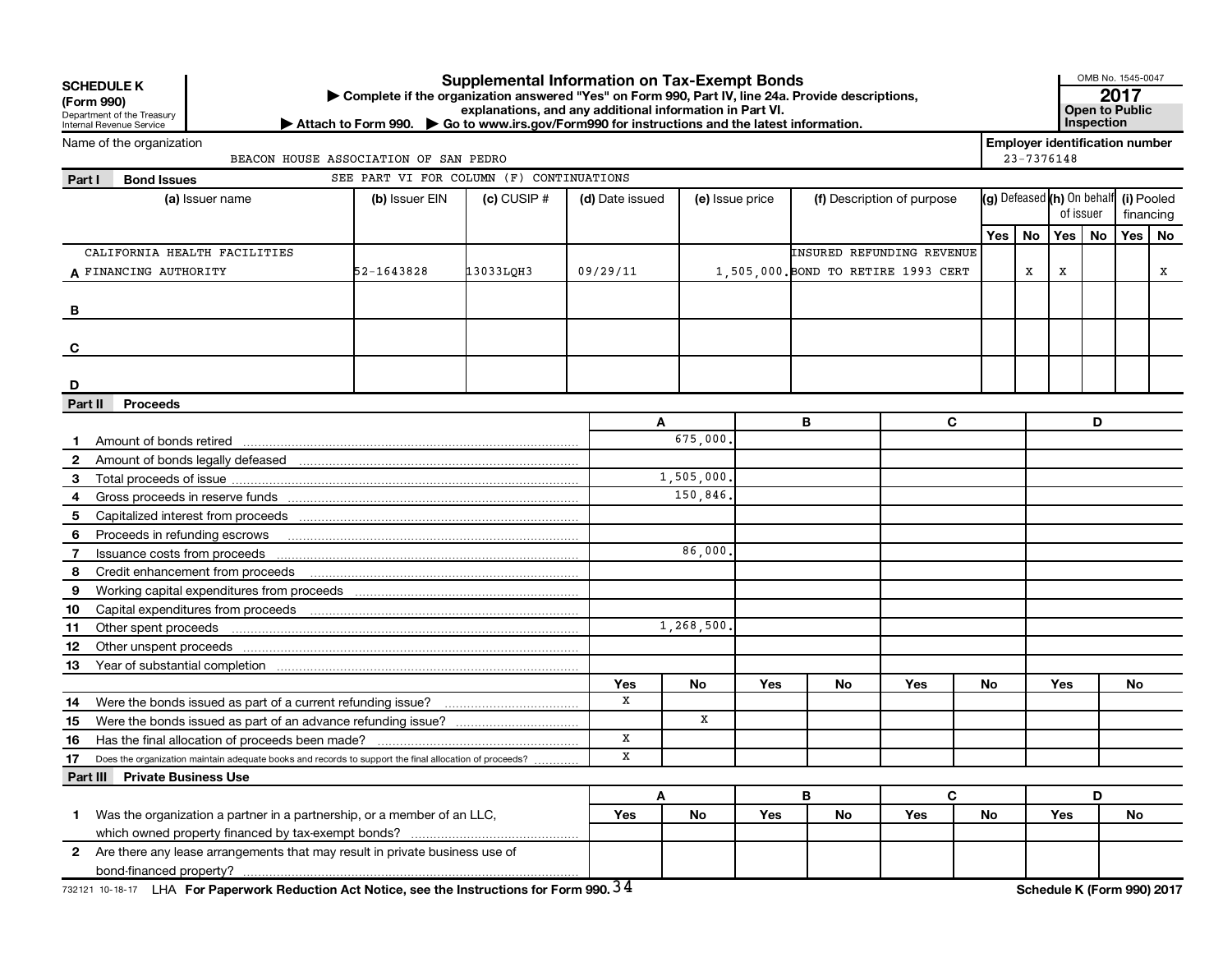Schedule K (Form 990) 2017 Page BEACON HOUSE ASSOCIATION OF SAN PEDRO 23-7376148

|                | <b>Part III</b> Private Business Use (Continued)                                                       |            |              |            |           |     |    |     |    |
|----------------|--------------------------------------------------------------------------------------------------------|------------|--------------|------------|-----------|-----|----|-----|----|
|                |                                                                                                        |            | A            |            | B         |     | C  | D   |    |
|                | 3a Are there any management or service contracts that may result in private                            | Yes        | <b>No</b>    | Yes        | <b>No</b> | Yes | No | Yes | No |
|                |                                                                                                        |            |              |            |           |     |    |     |    |
|                | b If "Yes" to line 3a, does the organization routinely engage bond counsel or other outside            |            |              |            |           |     |    |     |    |
|                | counsel to review any management or service contracts relating to the financed property?               |            |              |            |           |     |    |     |    |
|                | c Are there any research agreements that may result in private business use of bond-financed property? |            |              |            |           |     |    |     |    |
|                | d If "Yes" to line 3c, does the organization routinely engage bond counsel or other outside            |            |              |            |           |     |    |     |    |
|                | counsel to review any research agreements relating to the financed property?                           |            |              |            |           |     |    |     |    |
| 4              | Enter the percentage of financed property used in a private business use by                            |            |              |            |           |     |    |     |    |
|                | entities other than a section 501(c)(3) organization or a state or local government $\ldots$ .         |            | %            |            | %         |     | %  |     | %  |
| 5              | Enter the percentage of financed property used in a private business use as a result of                |            |              |            |           |     |    |     |    |
|                | unrelated trade or business activity carried on by your organization, another                          |            |              |            |           |     |    |     |    |
|                |                                                                                                        |            | %            |            | %         |     | %  |     | %  |
| 6              |                                                                                                        |            | %            |            | %         |     | %  |     | %  |
| $\overline{7}$ |                                                                                                        |            |              |            |           |     |    |     |    |
|                | 8a Has there been a sale or disposition of any of the bond-financed property to a non-                 |            |              |            |           |     |    |     |    |
|                | governmental person other than a 501(c)(3) organization since the bonds were issued?                   |            |              |            |           |     |    |     |    |
|                | <b>b</b> If "Yes" to line 8a, enter the percentage of bond-financed property sold or disposed          |            |              |            |           |     |    |     |    |
|                |                                                                                                        |            | %            |            | %         |     | %  |     | %  |
|                | c If "Yes" to line 8a, was any remedial action taken pursuant to Regulations sections                  |            |              |            |           |     |    |     |    |
|                |                                                                                                        |            |              |            |           |     |    |     |    |
|                | 9 Has the organization established written procedures to ensure that all nonqualified                  |            |              |            |           |     |    |     |    |
|                | bonds of the issue are remediated in accordance with the requirements under                            |            |              |            |           |     |    |     |    |
|                | Regulations sections 1.141-12 and 1.145-2?                                                             |            |              |            |           |     |    |     |    |
|                | Part IV Arbitrage                                                                                      |            |              |            |           |     |    |     |    |
|                |                                                                                                        |            | A            |            | B         |     | C  | D   |    |
| 1              | Has the issuer filed Form 8038-T, Arbitrage Rebate, Yield Reduction and                                | <b>Yes</b> | No           | <b>Yes</b> | No        | Yes | No | Yes | No |
|                |                                                                                                        |            | $\mathbf{x}$ |            |           |     |    |     |    |
|                |                                                                                                        |            |              |            |           |     |    |     |    |
|                |                                                                                                        |            | x            |            |           |     |    |     |    |
|                |                                                                                                        |            | X            |            |           |     |    |     |    |
|                |                                                                                                        |            | $\mathbf x$  |            |           |     |    |     |    |
|                | If "Yes" to line 2c, provide in Part VI the date the rebate computation was                            |            |              |            |           |     |    |     |    |
|                | performed                                                                                              |            |              |            |           |     |    |     |    |
|                |                                                                                                        |            | X            |            |           |     |    |     |    |
|                | 4a Has the organization or the governmental issuer entered into a qualified                            |            |              |            |           |     |    |     |    |
|                |                                                                                                        |            | X            |            |           |     |    |     |    |
|                |                                                                                                        |            |              |            |           |     |    |     |    |
|                |                                                                                                        |            |              |            |           |     |    |     |    |
|                |                                                                                                        |            |              |            |           |     |    |     |    |
|                | e Was the hedge terminated?                                                                            |            |              |            |           |     |    |     |    |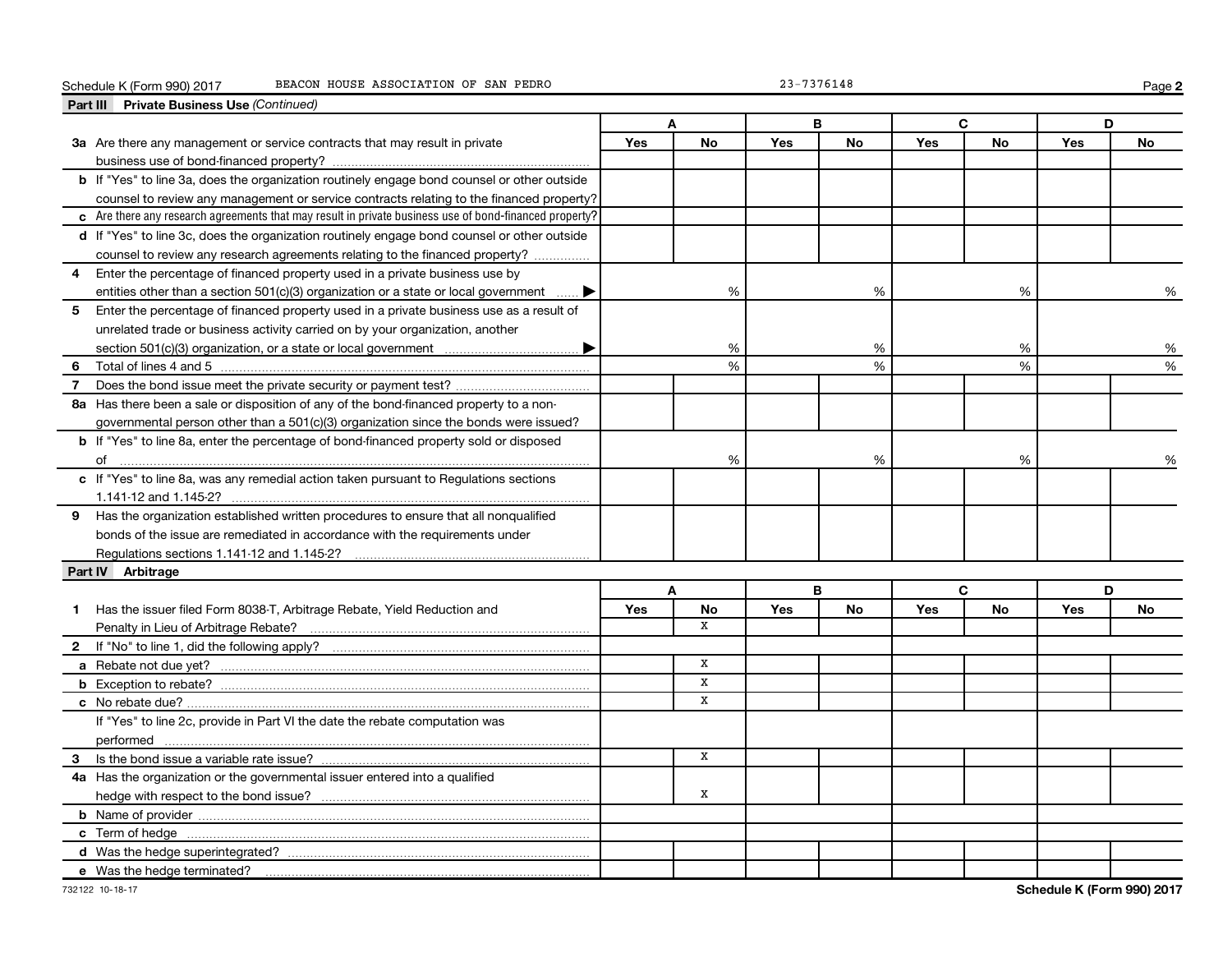#### Schedule K (Form 990) 2017 BEACON HOUSE ASSOCIATION OF SAN PEDRO 23-7376148 23-7376148

| Part IV Arbitrage (Continued)                                                                                               |     |           |            |           |     |    |     |    |
|-----------------------------------------------------------------------------------------------------------------------------|-----|-----------|------------|-----------|-----|----|-----|----|
|                                                                                                                             |     | Α         |            | в         | C   |    |     | D  |
|                                                                                                                             | Yes | No        | Yes        | No        | Yes | No | Yes | No |
| 5a Were gross proceeds invested in a guaranteed investment contract (GIC)?                                                  |     | x         |            |           |     |    |     |    |
|                                                                                                                             |     |           |            |           |     |    |     |    |
|                                                                                                                             |     |           |            |           |     |    |     |    |
| d Was the regulatory safe harbor for establishing the fair market value of the GIC satisfied?                               |     |           |            |           |     |    |     |    |
| 6 Were any gross proceeds invested beyond an available temporary period?                                                    |     | X         |            |           |     |    |     |    |
| Has the organization established written procedures to monitor the requirements of<br>7 <sup>7</sup>                        |     |           |            |           |     |    |     |    |
|                                                                                                                             |     | x         |            |           |     |    |     |    |
| Part V Procedures To Undertake Corrective Action                                                                            |     |           |            |           |     |    |     |    |
|                                                                                                                             | A   |           | B          |           | C   |    |     | D  |
|                                                                                                                             | Yes | <b>No</b> | <b>Yes</b> | <b>No</b> | Yes | No | Yes | No |
| Has the organization established written procedures to ensure that violations of                                            |     |           |            |           |     |    |     |    |
| federal tax requirements are timely identified and corrected through the voluntary                                          |     |           |            |           |     |    |     |    |
| closing agreement program if self-remediation isn't available under applicable                                              |     |           |            |           |     |    |     |    |
|                                                                                                                             |     | x         |            |           |     |    |     |    |
| Part VI Supplemental Information. Provide additional information for responses to questions on Schedule K. See instructions |     |           |            |           |     |    |     |    |
| SCHEDULE K, PART I, BOND ISSUES:                                                                                            |     |           |            |           |     |    |     |    |
| (A) ISSUER NAME: CALIFORNIA HEALTH FACILITIES FINANCING AUTHORITY                                                           |     |           |            |           |     |    |     |    |
| (F) DESCRIPTION OF PURPOSE:                                                                                                 |     |           |            |           |     |    |     |    |
| INSURED REFUNDING REVENUE BOND TO RETIRE 1993 CERTIFICATES OF PARTICIPATION                                                 |     |           |            |           |     |    |     |    |
|                                                                                                                             |     |           |            |           |     |    |     |    |
| SCHEDULE K PART 1 SECTION F                                                                                                 |     |           |            |           |     |    |     |    |
| THE PURPOSE OF 1993 CERTIFICATES OF PARTICIPATION WAS TO ACQUIRE AND                                                        |     |           |            |           |     |    |     |    |
| RENOVATE SEVERAL OF THE ORGANIZATION'S FACILITIES, PURCHASE CAPITAL                                                         |     |           |            |           |     |    |     |    |
| EQUIPMENT FOR USE IN THE FACILITIES, AND REFINANCE SIX OUTSTANDING                                                          |     |           |            |           |     |    |     |    |
| CONVENTIONAL LOANS INCURRED TO PURCHASE AND RENOVATE FACILITIES, ALL OF                                                     |     |           |            |           |     |    |     |    |
| WHICH ARE USED IN CONNECTION WITH ITS PROGRAMS FOR ALCOHOL RECOVERY AND                                                     |     |           |            |           |     |    |     |    |
| TREATMENT. THE CURRENT TAX EXEMPT BOND REPORTED WAS SECURED TO                                                              |     |           |            |           |     |    |     |    |
| REFINANCE THE OUTSTANDING BALANCE FROM THE 1993 BOND ISSUED.                                                                |     |           |            |           |     |    |     |    |
|                                                                                                                             |     |           |            |           |     |    |     |    |
|                                                                                                                             |     |           |            |           |     |    |     |    |
|                                                                                                                             |     |           |            |           |     |    |     |    |
|                                                                                                                             |     |           |            |           |     |    |     |    |
|                                                                                                                             |     |           |            |           |     |    |     |    |
|                                                                                                                             |     |           |            |           |     |    |     |    |
|                                                                                                                             |     |           |            |           |     |    |     |    |
|                                                                                                                             |     |           |            |           |     |    |     |    |
|                                                                                                                             |     |           |            |           |     |    |     |    |
|                                                                                                                             |     |           |            |           |     |    |     |    |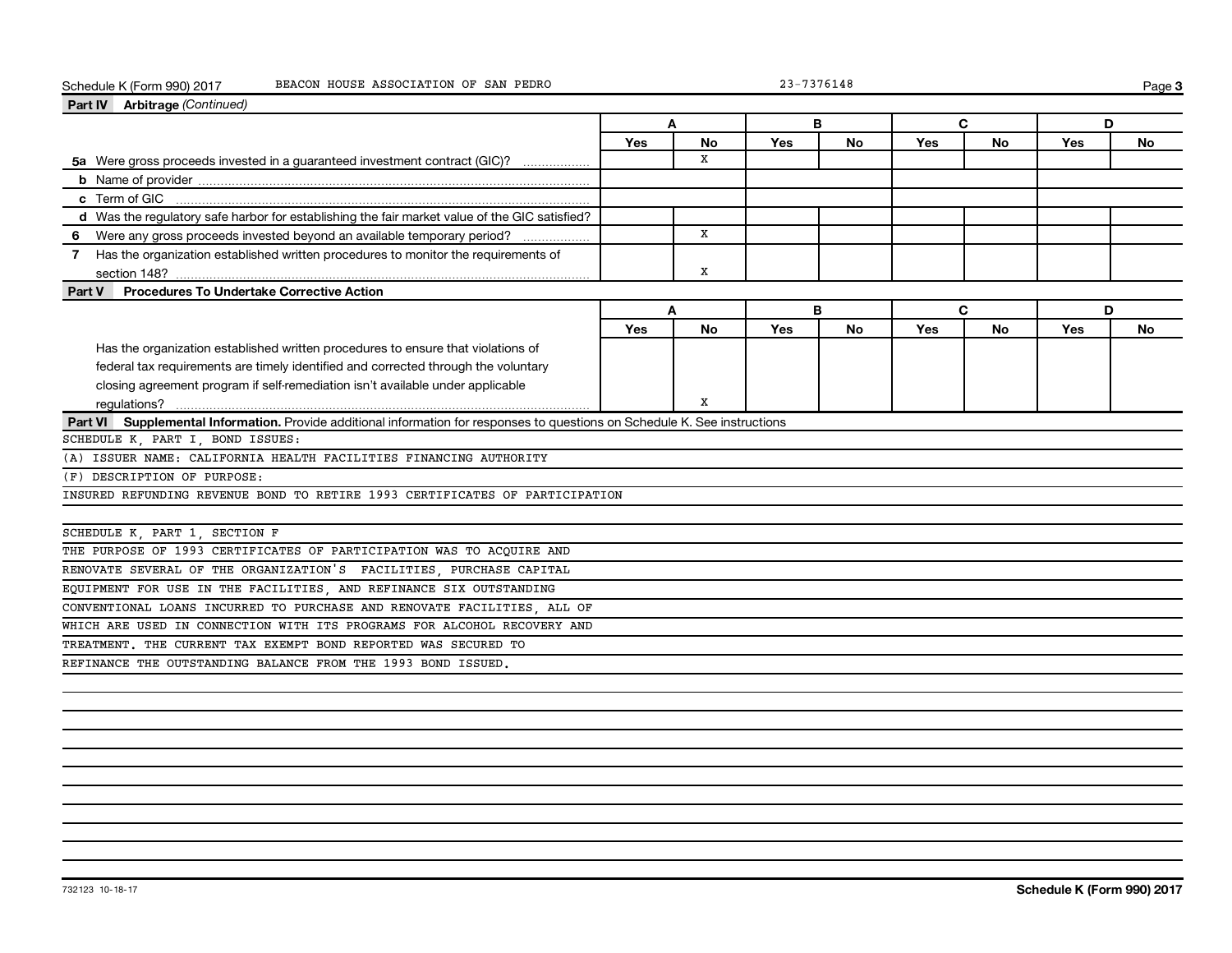**(Form 990 or 990-EZ)**

Department of the Treasury Internal Revenue Service Name of the organization

## **SCHEDULE O Supplemental Information to Form 990 or 990-EZ 2017**

**Complete to provide information for responses to specific questions on Form 990 or 990-EZ or to provide any additional information. | Attach to Form 990 or 990-EZ. | Go to www.irs.gov/Form990 for the latest information.**



**Employer identification number** BEACON HOUSE ASSOCIATION OF SAN PEDRO 23-7376148

FORM 990, PART III, LINE 4A, PROGRAM SERVICE ACCOMPLISHMENTS:

COMMUNICATION, TEAMWORK, LEADERSHIP, WORK ETHICS, HONESTY, HUMILITY,

GRATITUDE, CHARACTER DEVELOPMENT, ESTEEM BUILDING AND SOCIAL

CONNECTEDNESS. THE ASSOCIATION INTERVENES ON DYSFUNCTIONAL AND

DESTRUCTIVE ATTITUDES AND BEHAVIORS THROUGH INDIVIDUAL AND GROUP

COUNSELING, PEER TO PEER MENTORING, ACCOUNTABILITY GROUP, PEER GROUP,

RESIDENT COUNCIL MEETINGS, 12-STEP RECOVERY MEETINGS, 12-STEP RECOVERY

LITERATURE GROUP STUDY 12-STEP WORK AND CLASSES IN RELAPSE PREVENTION

ANGER MANAGEMENT, PARENTING AND RE-PARENTING TECHNIQUES AND LEADERSHIP

SKILLS. THE ASSOCIATION'S GOALS ARE TO PREPARE THE MEN TO ESTABLISH AND

SUSTAIN SOBRIETY, STABLE HOUSING, EMPLOYMENT, LEGAL COMPLIANCE AND

HEALTHY FAMILY AND SOCIAL CONNECTEDNESS, THUS ENHANCING THEIR OVERALL

QUALITY OF LIFE.

FORM 990, PART III, LINE 4B, PROGRAM SERVICE ACCOMPLISHMENTS:

DISCOUNTED PRICE. PROCEEDS FROM SALES OF THE DONATED MERCHANDISE ARE

USED TO SUPPORT THE ASSOCIATION.

FORM 990, PART VI, SECTION B, LINE 11B:

THE FORM 990 IS REVIEWED BY THE BOARD OF DIRECTORS AND THE MANAGING

DIRECTOR BEFORE IT IS FILED WITH THE IRS.

FORM 990, PART VI, SECTION B, LINE 12C:

EACH BOARD MEMBER AND OFFICER COMPLETES AN ANNUAL CONFLICT OF INTEREST

DISCLOSURE FORM, WHICH IS REVIEWED BY THE PRESIDENT OF THE BOARD OF

#### DIRECTORS.

732211 09-07-17 LHA For Paperwork Reduction Act Notice, see the Instructions for Form 990 or 990-EZ. Schedule O (Form 990 or 990-EZ) (2017)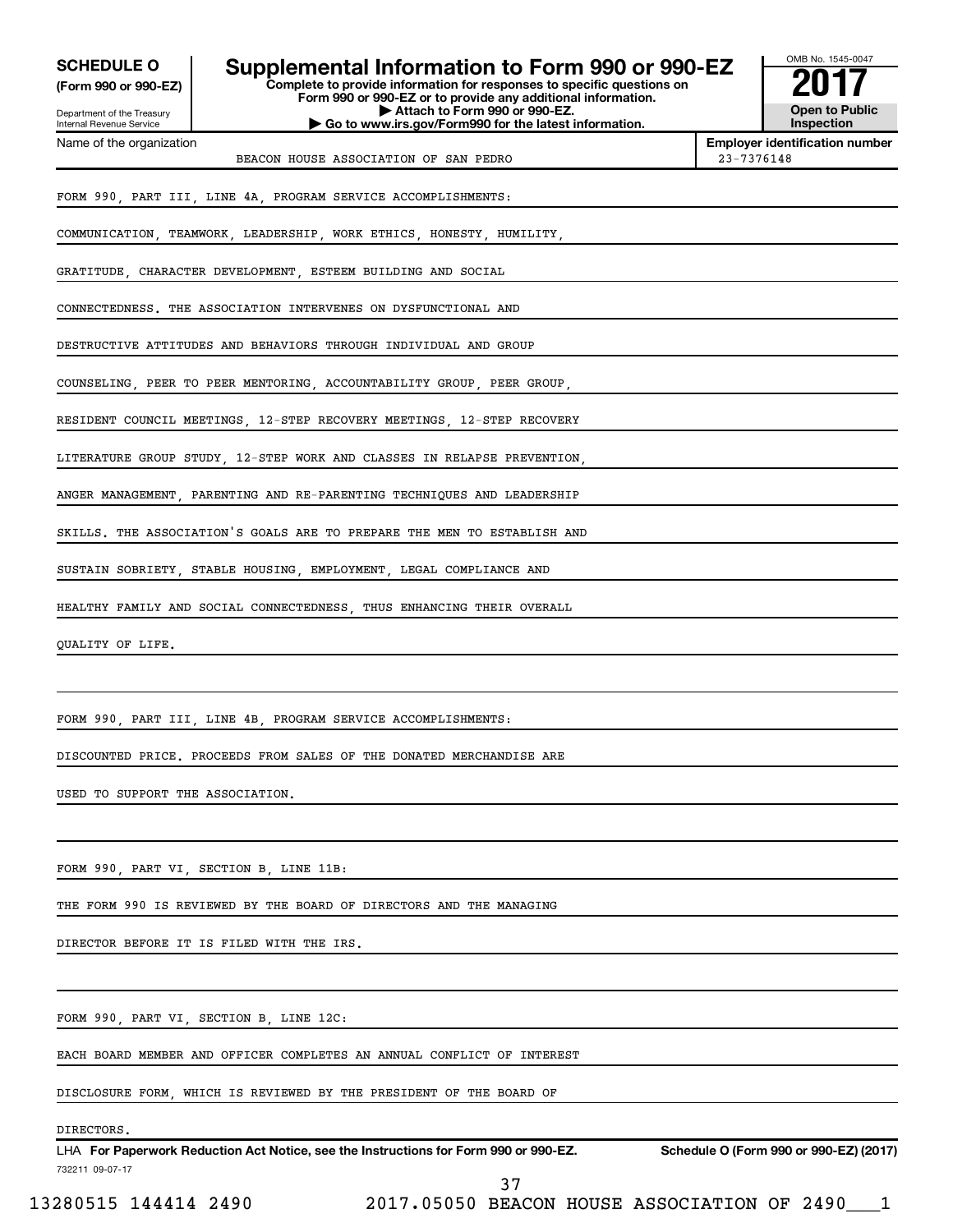| Schedule O (Form 990 or 990-EZ) (2017) | Page |  |
|----------------------------------------|------|--|
|                                        |      |  |

#### Name of the organization

BEACON HOUSE ASSOCIATION OF SAN PEDRO 23-7376148

**2 Employer identification number**

FORM 990, PART VI, SECTION B, LINE 15A:

THE EXECUTIVE DIRECTOR'S COMPENSATION WAS INDEPENDENTLY DETERMINED AND

APPROVED BY THE BOARD OF DIRECTORS AT A SPECIAL MEETING, BASED ON A SALARY

SURVEY OF LOCAL AND COMPARABLE NONPROFIT ORGANIZATIONS, AND ESTABLISHED IN

AN EMPLOYMENT CONTRACT.

FORM 990, PART VI, SECTION C, LINE 19:

THE ORGANIZATION WILL PROVIDE ACCESS TO THE PAST THREE YEARS OF ITS FORM

990, AUDITED FINANCIAL STATEMENTS AND GOVERNING DOCUMENTS TO ANYONE WHO

REQUESTS IT.

FORM 990, PART XII, LINE 2C:

THERE IS NOT A SEPERATE AUDIT COMMITTEE. THE FINANCE COMMITTEE

RECOMENDS TO THE BOARD ON THE HIRING AND FIRING OF THE INDEPENDENT CPA.

THE ANNUAL AUDIT REPORT IS PRESENTED TO THE FINANCIAL COMMITTEE, AS

WELL AS THE FULL BOARD OF DIRECTORS FOR REVIEW AND APPROVAL.

732212 09-07-17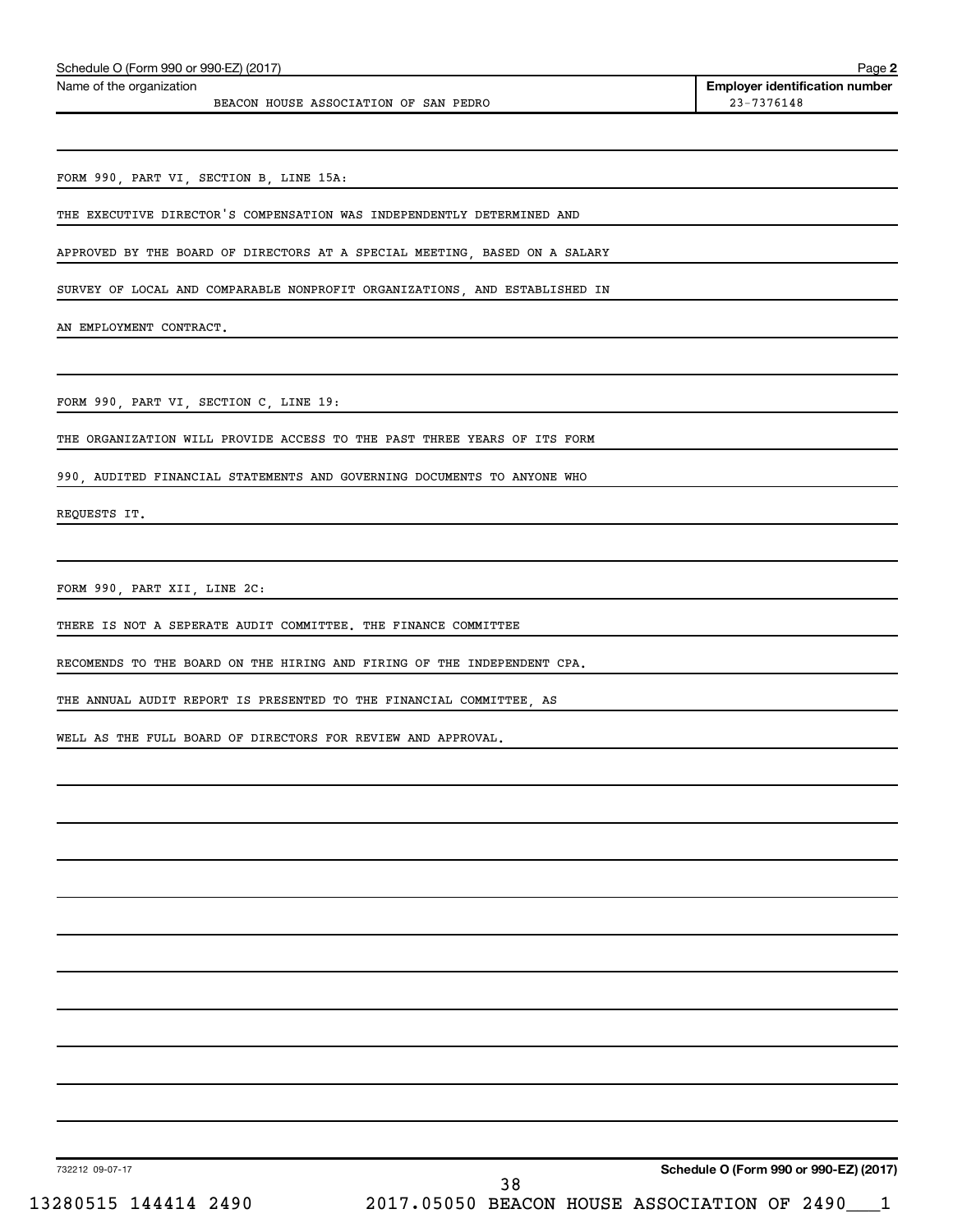### TAXABLE YEAR **California Exempt Organization California Exempt Organization 2017 Annual Information Return 199**

|                      | 07/01/2017<br>Calendar Year 2017 or fiscal year beginning (mm/dd/yyyy)                                                                                                                                                                           | , and ending (mm/dd/yyyy)                                                                                                                                                                                                            |                               | 06/30/2018                              |
|----------------------|--------------------------------------------------------------------------------------------------------------------------------------------------------------------------------------------------------------------------------------------------|--------------------------------------------------------------------------------------------------------------------------------------------------------------------------------------------------------------------------------------|-------------------------------|-----------------------------------------|
|                      | Corporation/Organization name                                                                                                                                                                                                                    |                                                                                                                                                                                                                                      | California corporation number |                                         |
|                      |                                                                                                                                                                                                                                                  |                                                                                                                                                                                                                                      |                               |                                         |
|                      | BEACON HOUSE ASSOCIATION OF SAN PEDRO                                                                                                                                                                                                            |                                                                                                                                                                                                                                      | 0714393                       |                                         |
|                      | Additional information. See instructions.                                                                                                                                                                                                        |                                                                                                                                                                                                                                      | <b>FEIN</b>                   |                                         |
|                      |                                                                                                                                                                                                                                                  |                                                                                                                                                                                                                                      | $23 - 7376148$<br>PMB no.     |                                         |
|                      | Street address (suite or room)                                                                                                                                                                                                                   |                                                                                                                                                                                                                                      |                               |                                         |
| P.O. BOX 328<br>City |                                                                                                                                                                                                                                                  |                                                                                                                                                                                                                                      | ZIP code<br>State             |                                         |
| SAN PEDRO            |                                                                                                                                                                                                                                                  |                                                                                                                                                                                                                                      | 90733<br>CA                   |                                         |
| Foreign country name | Foreign province/state/county                                                                                                                                                                                                                    |                                                                                                                                                                                                                                      | Foreign postal code           |                                         |
|                      |                                                                                                                                                                                                                                                  |                                                                                                                                                                                                                                      |                               |                                         |
| A                    | Yes $\boxed{\mathbf{x}}$ No                                                                                                                                                                                                                      | J If exempt under R&TC Section 23701d, has the organization                                                                                                                                                                          |                               |                                         |
| B                    | $\vert x \vert$<br>Yes<br>No                                                                                                                                                                                                                     |                                                                                                                                                                                                                                      |                               | Yes $\boxed{x}$ No                      |
| C                    | Yes $\overline{\mathbf{x}}$<br>No I                                                                                                                                                                                                              | K Is the organization exempt under R&TC Section 23701g? $\bullet$                                                                                                                                                                    |                               | Yes $x \mid w$                          |
| D                    | Final Information Return?                                                                                                                                                                                                                        | If "Yes," enter the gross receipts from nonmember sources \$                                                                                                                                                                         |                               |                                         |
|                      | Surrendered (Withdrawn)   Merged/Reorganized<br>Dissolved                                                                                                                                                                                        | L If organization is exempt under R&TC Section 23701d                                                                                                                                                                                |                               |                                         |
|                      | Enter date: (mm/dd/yyyy)                                                                                                                                                                                                                         | and meets the filing fee exception, check box. No filing                                                                                                                                                                             |                               |                                         |
| Е                    | Check accounting method: (1) $\Box$ Cash (2) $\Box$ Accrual (3) $\Box$<br>Other                                                                                                                                                                  |                                                                                                                                                                                                                                      |                               | $\bullet$   X                           |
| F                    |                                                                                                                                                                                                                                                  | M Is the organization a Limited Liability Company?                                                                                                                                                                                   |                               | Yes $\boxed{\mathbf{x}}$ No             |
|                      | $(4)$ X Other 990 series                                                                                                                                                                                                                         | N Did the organization file Form 100 or Form 109 to                                                                                                                                                                                  |                               |                                         |
| G                    | Is this a group filing? See instructions $\Box$<br>Yes $x$ No                                                                                                                                                                                    |                                                                                                                                                                                                                                      |                               | Yes $x$ No                              |
| н                    | Yes<br>$\vert x \vert$<br>No<br>Is this organization in a group exemption                                                                                                                                                                        | <b>0</b> Is the organization under audit by the IRS or has the                                                                                                                                                                       |                               |                                         |
|                      | If "Yes," what is the parent's name?                                                                                                                                                                                                             |                                                                                                                                                                                                                                      |                               | Yes $\boxed{\mathbf{x}}$                |
|                      |                                                                                                                                                                                                                                                  |                                                                                                                                                                                                                                      |                               | $\vert x \vert$<br>Yes<br>No            |
| $\mathbf{I}$         | Did the organization have any changes to its guidelines                                                                                                                                                                                          | Date filed with IRS <u>contract and the set of the set of the set of the set of the set of the set of the set of the set of the set of the set of the set of the set of the set of the set of the set of the set of the set of t</u> |                               |                                         |
| Part I               | not reported to the FTB? See instructions <b>EXALGE ASS</b><br>Yes $\boxed{\mathbf{x}}$ No<br>Complete Part I unless not required to file this form. See General Information B and C.                                                            |                                                                                                                                                                                                                                      |                               |                                         |
|                      | 1                                                                                                                                                                                                                                                |                                                                                                                                                                                                                                      |                               | 1<br>988,296.00                         |
|                      | $\overline{2}$<br>Gross dues and assessments from members and affiliates [111] [11] contains and a filiates [11] contains and a filiates [11] contains and a filial mass of the state of the state of the state of the state of the state of the |                                                                                                                                                                                                                                      |                               | $\overline{2}$<br>00                    |
|                      |                                                                                                                                                                                                                                                  |                                                                                                                                                                                                                                      |                               | 3<br>962,237.00                         |
| Receipts             | Gross contributions, gifts, grants, and similar amounts received Foton CTMT 1 Consistence in the Total gross receipts for filing requirement test. Add line 1 through line 3.<br>This line must be completed. If the result is le<br>4           |                                                                                                                                                                                                                                      |                               | $\overline{\mathbf{A}}$<br>1,950,533.00 |
| and                  | 5                                                                                                                                                                                                                                                | $5 \vert$                                                                                                                                                                                                                            | 85,506.00                     |                                         |
| Revenues             | 6                                                                                                                                                                                                                                                | $\overline{\phantom{a}}$ 6                                                                                                                                                                                                           | 00                            |                                         |
|                      | Total costs. Add line 5 and line 6<br>7                                                                                                                                                                                                          |                                                                                                                                                                                                                                      |                               | 7<br>85,506.00                          |
|                      | 8                                                                                                                                                                                                                                                |                                                                                                                                                                                                                                      |                               | 8<br>1,865,027.00                       |
| Expenses             | Total expenses and disbursements. From Side 2, Part II, line 18<br>9                                                                                                                                                                             |                                                                                                                                                                                                                                      |                               | 9<br>1,833,895.00                       |
|                      | 10                                                                                                                                                                                                                                               |                                                                                                                                                                                                                                      |                               | 10<br>31, 132.00                        |
|                      | Total payments<br>11                                                                                                                                                                                                                             |                                                                                                                                                                                                                                      |                               | 11<br>00                                |
|                      | 12                                                                                                                                                                                                                                               |                                                                                                                                                                                                                                      |                               | 12<br>00                                |
|                      | 13                                                                                                                                                                                                                                               |                                                                                                                                                                                                                                      |                               | 13<br>00                                |
| <b>Filing Fee</b>    | Use tax balance. If line 12 is more than line 11, subtract line 11 from line 12<br>14                                                                                                                                                            |                                                                                                                                                                                                                                      |                               | 14<br>00                                |
|                      | Filing fee \$10 or \$25. See General Information F<br>15                                                                                                                                                                                         |                                                                                                                                                                                                                                      |                               | 15<br>N/A<br>00                         |
|                      | Penalties and Interest. See General Information J<br>16                                                                                                                                                                                          |                                                                                                                                                                                                                                      |                               | 16<br>00<br>17                          |
|                      | 17<br>The penalties of perjury, I declare that Thave examined this return, including accompanying schedules and statements, and to the best of my knowledge and belief,<br>It is true, correct, and complete. Declaration of preparer (          |                                                                                                                                                                                                                                      |                               | 00                                      |
| Sign                 |                                                                                                                                                                                                                                                  | Title                                                                                                                                                                                                                                | Date                          | • Telephone                             |
| Here                 | Signature<br>of officer                                                                                                                                                                                                                          | EXECUTIVE DIRECTOR                                                                                                                                                                                                                   |                               | $310 - 514 - 4937$                      |
|                      |                                                                                                                                                                                                                                                  | Date                                                                                                                                                                                                                                 | Check if                      | $\bullet$ PTIN                          |
|                      | Preparer's<br>signature                                                                                                                                                                                                                          |                                                                                                                                                                                                                                      | self-employed                 | P00401346                               |
| Paid                 | Firm's name                                                                                                                                                                                                                                      |                                                                                                                                                                                                                                      |                               | $\bullet$ FEIN                          |
| Preparer's           | (or yours,<br>YH ADVISORS, INC.<br>if self-                                                                                                                                                                                                      |                                                                                                                                                                                                                                      |                               | 45-3269313                              |
| Use Only             | 7755 CENTER AVENUE, SUITE 1225<br>employed)                                                                                                                                                                                                      |                                                                                                                                                                                                                                      |                               | <b>• Telephone</b>                      |
|                      | and address<br>HUNTINGTON BEACH, CA 92647                                                                                                                                                                                                        |                                                                                                                                                                                                                                      |                               | (310)982-2603                           |
|                      |                                                                                                                                                                                                                                                  |                                                                                                                                                                                                                                      |                               | Yes<br>No                               |

022 3651174

п

**Side 1** Form 199 2017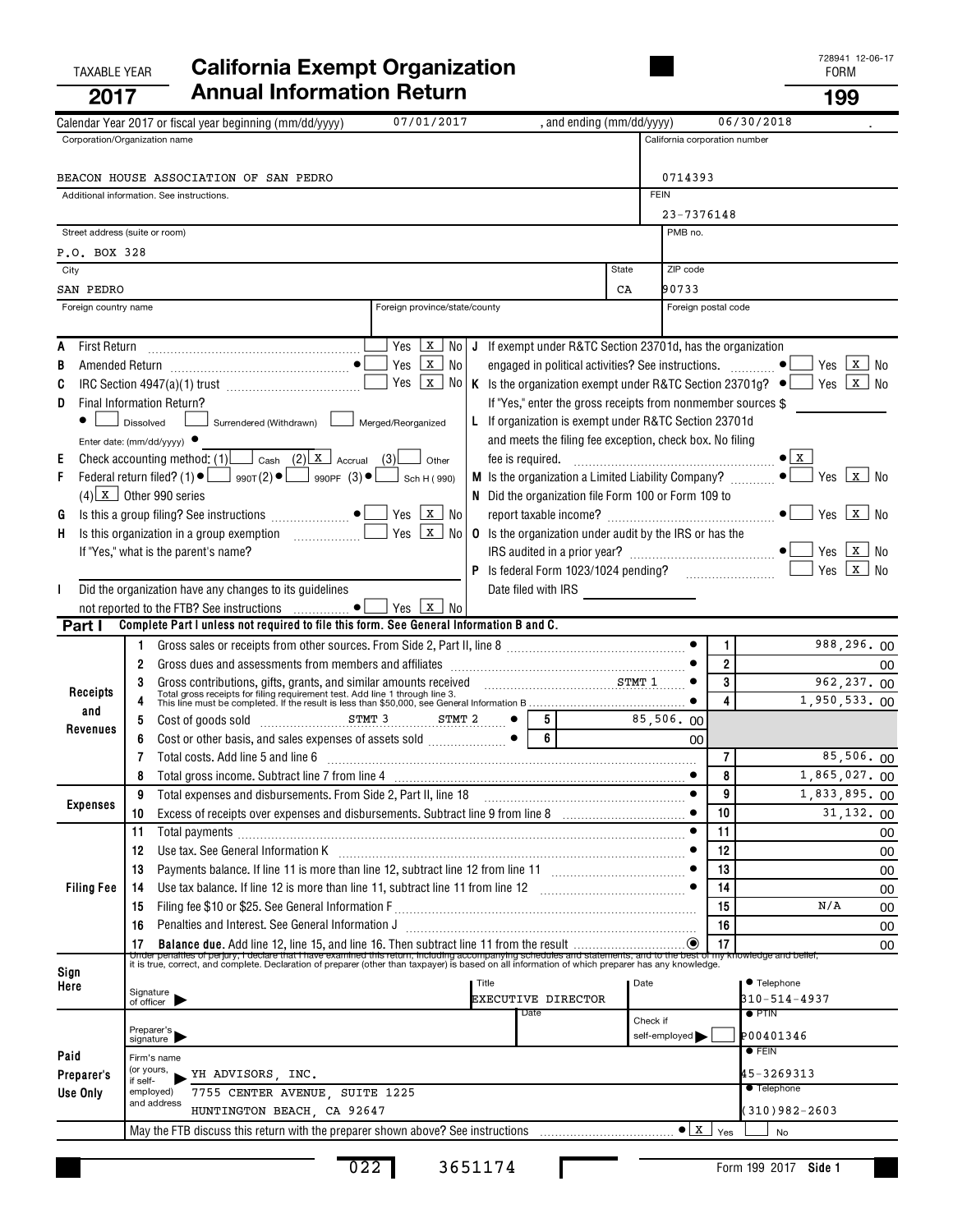#### **Organizations with gross receipts of more than \$50,000 and private foundations regardless of Part II amount of gross receipts - complete Part II or furnish substitute information.**

|                   |              | Gross sales or receipts from all business activities. See instructions [11] contains the sales or receipts from all business activities. See instructions [11] [12] contains an except of the sales of the sales of the sales        |                        |                           |     |    | 149,640.00          |
|-------------------|--------------|--------------------------------------------------------------------------------------------------------------------------------------------------------------------------------------------------------------------------------------|------------------------|---------------------------|-----|----|---------------------|
|                   | $\mathbf{2}$ |                                                                                                                                                                                                                                      |                        |                           |     |    | 4,744.00            |
|                   | З.           | Dividends                                                                                                                                                                                                                            |                        |                           |     |    | 00                  |
| Receipts          |              | 4 Gross rents                                                                                                                                                                                                                        |                        |                           |     |    | 3,759.00            |
| from              | 5.           | Gross royalties <i>communical contract contract and all algorithmic contract and algorithmic contract and algorithmic contract and algorithmic contract and algorithmic contract and algorithmic contract and algorithmic contra</i> |                        |                           |     |    | 00                  |
| Other             |              | 6 Gross amount received from sale of assets (See Instructions) [10] Case Case and Case of Assets (See Instructions)                                                                                                                  |                        |                           |     |    | 00                  |
| <b>Sources</b>    | 7            | Other income                                                                                                                                                                                                                         | <b>SEE STATEMENT 4</b> |                           |     |    | 830,153.00          |
|                   |              | Total gross sales or receipts from other sources. Add line 1 through line 7. Enter here and on Side 1, Part I, line 1                                                                                                                |                        |                           |     |    | 988,296.00          |
|                   |              |                                                                                                                                                                                                                                      |                        |                           |     | 9  | 00                  |
|                   | 10           |                                                                                                                                                                                                                                      |                        |                           |     | 10 | 00                  |
|                   | 11           | Compensation of officers, directors, and trustees Material SEE STATEMENT 5                                                                                                                                                           |                        |                           |     | 11 | 90, 350, 00         |
|                   | 12           |                                                                                                                                                                                                                                      |                        |                           |     | 12 | 361,639.00          |
| <b>Expenses</b>   |              |                                                                                                                                                                                                                                      |                        |                           |     | 13 | 30,463,00           |
| and               |              |                                                                                                                                                                                                                                      |                        |                           |     | 14 | 35,683.00           |
| Disburse-         |              |                                                                                                                                                                                                                                      |                        |                           |     | 15 | 152,348.00          |
| ments             |              |                                                                                                                                                                                                                                      |                        |                           |     | 16 | 125,545.00          |
|                   | 17           | Other Expenses and Disbursements Material According SEE STATEMENT 6                                                                                                                                                                  |                        |                           |     | 17 | 1,037,867.00        |
|                   | 18           | <b>Total</b> expenses and disbursements. Add line 9 through line 17. Enter here and on Side 1, Part I, line 9                                                                                                                        |                        |                           |     | 18 | 1,833,895.00        |
| <b>Schedule L</b> |              | <b>Balance Sheet</b>                                                                                                                                                                                                                 |                        | Beginning of taxable year |     |    | End of taxable year |
| Assets            |              |                                                                                                                                                                                                                                      | (a)                    | (b)                       | (c) |    | (d)                 |
| 1 Cash            |              |                                                                                                                                                                                                                                      |                        | 1,238,967.                |     |    | 306,836.            |
|                   |              |                                                                                                                                                                                                                                      |                        |                           |     |    |                     |

|                                                                                                                                                                                                                                                                                                                                                                                                                                                                                                                                 |                  | 1, 238, 967. |              |           | 306,836.     |
|---------------------------------------------------------------------------------------------------------------------------------------------------------------------------------------------------------------------------------------------------------------------------------------------------------------------------------------------------------------------------------------------------------------------------------------------------------------------------------------------------------------------------------|------------------|--------------|--------------|-----------|--------------|
|                                                                                                                                                                                                                                                                                                                                                                                                                                                                                                                                 |                  | 390,988.     |              | $\bullet$ | 98,891.      |
|                                                                                                                                                                                                                                                                                                                                                                                                                                                                                                                                 |                  |              |              | $\bullet$ |              |
|                                                                                                                                                                                                                                                                                                                                                                                                                                                                                                                                 |                  |              |              |           |              |
| 5 Federal and state government obligations                                                                                                                                                                                                                                                                                                                                                                                                                                                                                      |                  |              |              | $\bullet$ |              |
| 6 Investments in other bonds                                                                                                                                                                                                                                                                                                                                                                                                                                                                                                    |                  |              |              |           |              |
| 7 Investments in stock  STMT 7                                                                                                                                                                                                                                                                                                                                                                                                                                                                                                  |                  |              |              | ٠         | 1,109,400.   |
| 8 Mortgage loans                                                                                                                                                                                                                                                                                                                                                                                                                                                                                                                |                  |              |              | ٠         |              |
| <b>9</b> Other investments                                                                                                                                                                                                                                                                                                                                                                                                                                                                                                      |                  |              |              | $\bullet$ |              |
|                                                                                                                                                                                                                                                                                                                                                                                                                                                                                                                                 | 3, 123, 926.     |              | 3, 333, 253. |           |              |
| <b>b</b> Less accumulated depreciation <i></i>                                                                                                                                                                                                                                                                                                                                                                                                                                                                                  | $1, 357, 634.$ ) | 1,766,292.   | 1,476,091.   |           | 1,857,162.   |
| 11 Land<br>$\begin{minipage}{.4\linewidth} \begin{tabular}{l} \hline \multicolumn{3}{c} {\textbf{0.1}} \end{tabular} \end{minipage} \begin{minipage}{.4\linewidth} \begin{tabular}{l} \hline \multicolumn{3}{c} {\textbf{0.1}} \end{tabular} \end{minipage} \begin{minipage}{.4\linewidth} \begin{tabular}{l} \hline \multicolumn{3}{c} {\textbf{0.1}} \end{tabular} \end{minipage} \begin{minipage}{.4\linewidth} \begin{tabular}{l} \hline \multicolumn{3}{c} {\textbf{0.1}} \end{tabular} \end{minipage} \begin{minipage}{.$ |                  | 677,000.     |              | ٠         | 677,000.     |
|                                                                                                                                                                                                                                                                                                                                                                                                                                                                                                                                 |                  | 376,558.     |              |           | 383,434.     |
|                                                                                                                                                                                                                                                                                                                                                                                                                                                                                                                                 |                  | 4,449,805.   |              |           | 4,432,723.   |
| Liabilities and net worth                                                                                                                                                                                                                                                                                                                                                                                                                                                                                                       |                  |              |              |           |              |
|                                                                                                                                                                                                                                                                                                                                                                                                                                                                                                                                 |                  | 95,268.      |              | ٠         | 181,986.     |
| 15 Contributions, gifts, or grants payable                                                                                                                                                                                                                                                                                                                                                                                                                                                                                      |                  |              |              |           |              |
| 16 Bonds and notes payable  STMT 9                                                                                                                                                                                                                                                                                                                                                                                                                                                                                              |                  | 950,000.     |              | $\bullet$ | 825,000.     |
|                                                                                                                                                                                                                                                                                                                                                                                                                                                                                                                                 |                  |              |              |           |              |
|                                                                                                                                                                                                                                                                                                                                                                                                                                                                                                                                 |                  | 96,454.      |              |           | 86,522.      |
| 19 Capital stock or principal fund                                                                                                                                                                                                                                                                                                                                                                                                                                                                                              |                  |              |              | $\bullet$ |              |
| 20 Paid-in or capital surplus. Attach reconciliation                                                                                                                                                                                                                                                                                                                                                                                                                                                                            |                  |              |              | $\bullet$ |              |
| 21 Retained earnings or income fund                                                                                                                                                                                                                                                                                                                                                                                                                                                                                             |                  | 3,308,083.   |              | $\bullet$ | 3, 339, 215. |
| 22 Total liabilities and net worth                                                                                                                                                                                                                                                                                                                                                                                                                                                                                              |                  | 4,449,805.   |              |           | 4,432,723.   |

**Schedule M-1** Reconciliation of income per books with income per return

**1** Net income per books **2** Federal income tax **3** Excess of capital losses over capital gains **4** Income not recorded on books this year **5** Expenses recorded on books this year not **6** Total. Add line 1 through line 5 **17** The recorded on books this year **17** The Table 132. T Income recorded on books this year **8** Deductions in this return not charged **9** Total. Add line 7 and line 8 **with the S 10** Net income per return. Do not complete this schedule if the amount on Schedule L, line 13, column (d), is less than \$50,000. ~~~~~~~~~~~~~ not included in this return ~~~~~~~~  $a$ gainst book income this year  $\ldots$  $\ldots$  $\ldots$ deducted in this return Subtract line 9 from line 6 31,132. 31,132.~~~~~~~~~~~ • • • • • • • 31,132.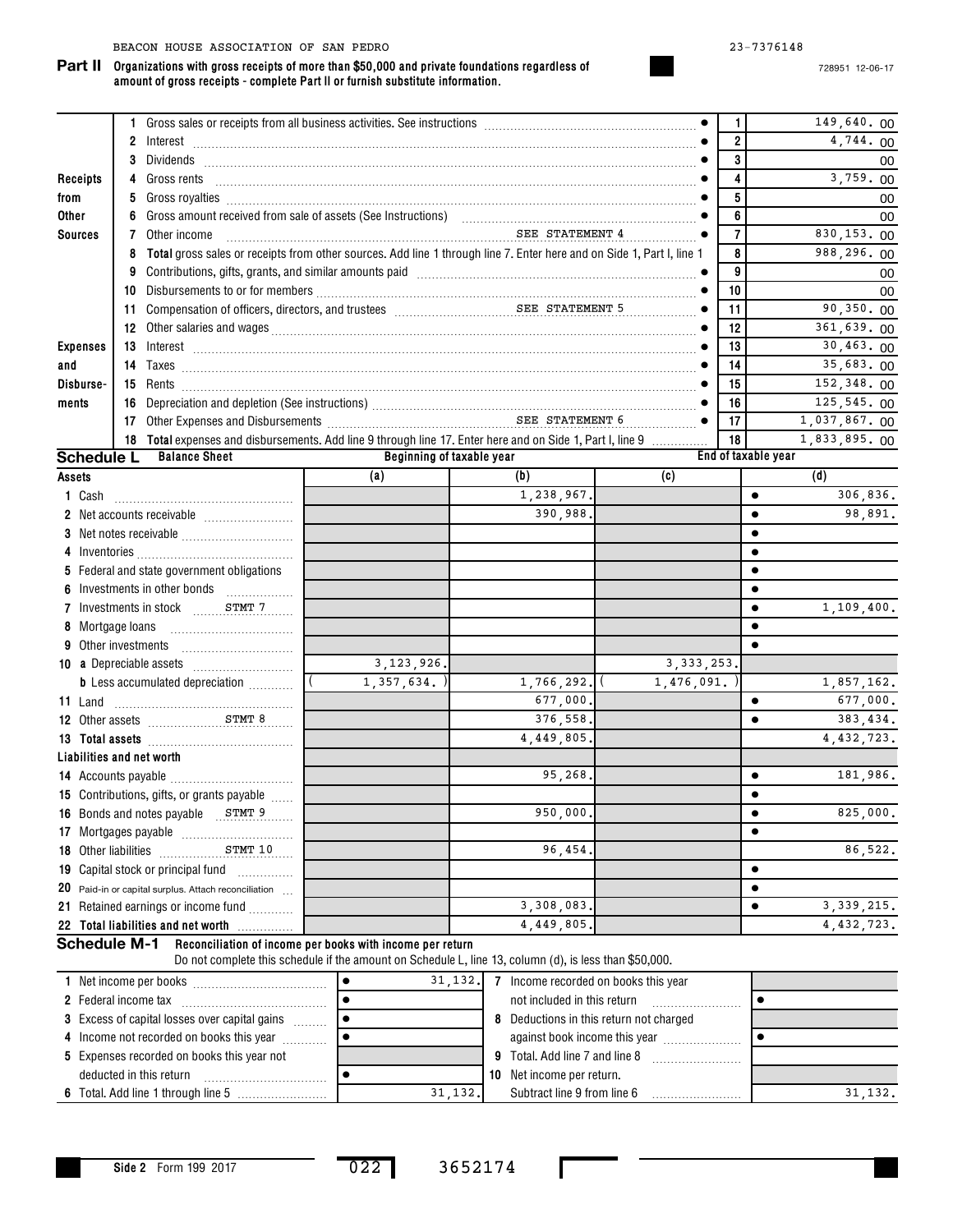| CA 199                                    | CASH CONTRIBUTIONS<br>INCLUDED ON PART I, LINE 3                               | 1<br><b>STATEMENT</b> |               |  |
|-------------------------------------------|--------------------------------------------------------------------------------|-----------------------|---------------|--|
| CONTRIBUTOR'S NAME                        | CONTRIBUTOR'S ADDRESS                                                          | DATE OF<br>GIFT       | <b>AMOUNT</b> |  |
| SUBSTANCE ABUSE<br>PREVENTION AND CONTROL | 1000 SOUTH FREMONT AVENUE<br>BUILDING A-9 EAST, 3RD FLR.<br>ALHAMBRA, CA 91803 | 06/30/18              | 513,198.      |  |
| SLAVE 2 NOTHING<br>FOUNDATION             | 4199 CAMPUS DR FL 9TH IRVINE,<br>CA 92612                                      | 06/30/18              | 50,000.       |  |
| TOTAL INCLUDED ON LINE 3                  |                                                                                |                       | 563,198.      |  |

}}}}}}}}}}}}}}}}}}}}}}}}}}}}}}}}}}}}} }}}}}}}}}}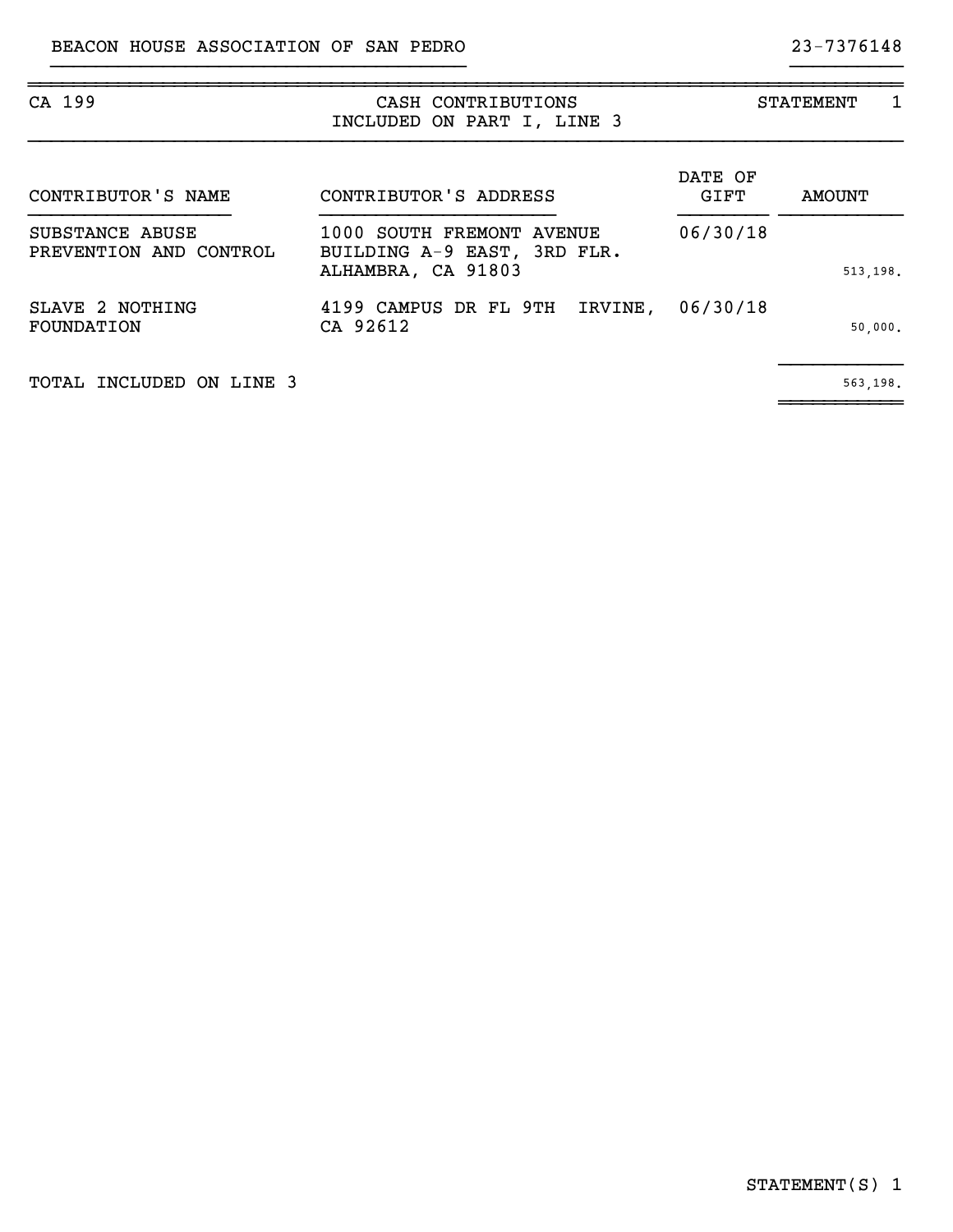|                                          | <b>FORM 199</b>    |                                                                                                             | COST OF GOODS SOLD<br>INCLUDED ON PART I, LINE 5 |                  | $\overline{\phantom{a}}^2$<br><b>STATEMENT</b> |
|------------------------------------------|--------------------|-------------------------------------------------------------------------------------------------------------|--------------------------------------------------|------------------|------------------------------------------------|
|                                          | COST OF GOODS SOLD |                                                                                                             |                                                  |                  |                                                |
| 1.                                       |                    | INVENTORY AT BEGINNING OF YEAR                                                                              |                                                  |                  |                                                |
| $2 \cdot$<br>$3 \cdot$<br>4.<br>5.<br>6. |                    | MERCHANDISE PURCHASED.<br>COST OF LABOR.<br>MATERIALS AND SUPPLIES<br>OTHER COSTS.<br>ADD LINES 1 THROUGH 5 |                                                  | 43,763<br>41,743 | 85,506                                         |
| 7.                                       |                    | INVENTORY AT END OF YEAR                                                                                    |                                                  |                  |                                                |
|                                          |                    | 8. COST OF GOODS SOLD (LINE 6 LESS LINE 7)                                                                  |                                                  |                  | 85,506                                         |

}}}}}}}}}}}}}}}}}}}}}}}}}}}}}}}}}}}}} }}}}}}}}}}

~~~~~~~~~~~~~~~~~~~~~~~~~~~~~~~~~~~~~~~~~~~~~~~~~~~~~~~~~~~~~~~~~~~~~~~~~~~~~~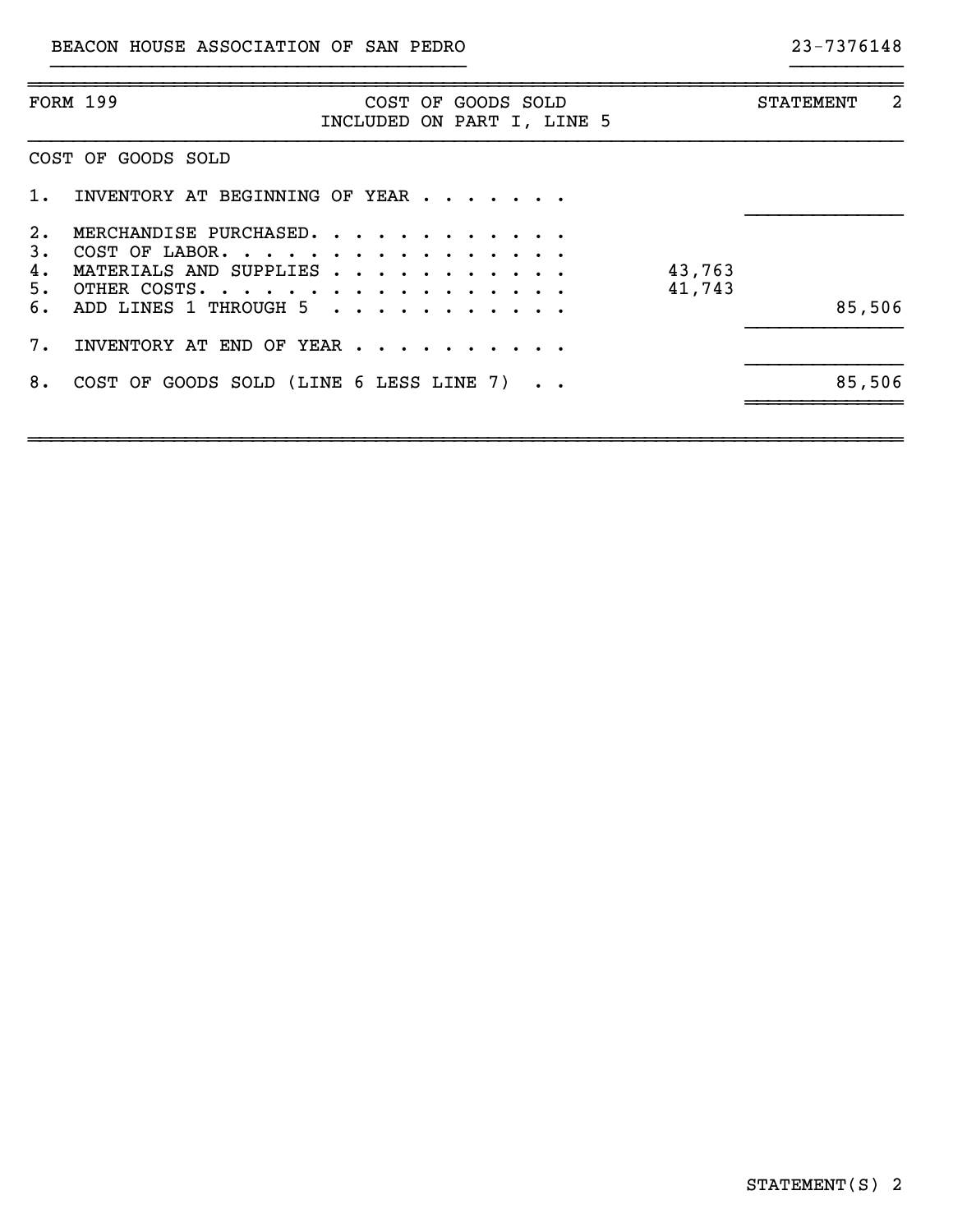| CA 199                                                          | COST OF GOODS SOLD - OTHER COSTS                        | 3<br><b>STATEMENT</b> |
|-----------------------------------------------------------------|---------------------------------------------------------|-----------------------|
| DESCRIPTION                                                     |                                                         | <b>AMOUNT</b>         |
| <b>RENT</b><br>SALES TAX                                        |                                                         | 34,616.<br>7,127.     |
| TOTAL INCLUDED ON FORM 199, PART I, LINE 5                      |                                                         | 41,743.               |
| CA 199                                                          | OTHER INCOME                                            | STATEMENT<br>4        |
| DESCRIPTION                                                     |                                                         | <b>AMOUNT</b>         |
| MISCELLANEOUS INCOME<br>RECOVERY PROGRAM                        |                                                         | 357.<br>829,796.      |
| TOTAL TO FORM 199, PART II, LINE 7                              |                                                         | 830, 153.             |
|                                                                 | CA 199 COMPENSATION OF OFFICERS, DIRECTORS AND TRUSTEES | STATEMENT<br>-5       |
| NAME AND ADDRESS                                                | TITLE AND<br>AVERAGE HRS WORKED/WK                      | COMPENSATION          |
| TIMOTHY OWEN<br>P.O. BOX 328<br>SAN PEDRO, CA 90733             | <b>CHAIRMAN</b><br>1,00                                 | 3,500.                |
| <b>BRIAN SMITH</b><br>P.O. BOX 328<br>SAN PEDRO, CA 90733       | PRESIDENT/MANAGING DIRECTO<br>26.00                     | 86,850.               |
| <b>GEORGE HARRIS</b><br>P.O. BOX 328<br>SAN PEDRO, CA 90733     | VICE PRESIDENT<br>1,00                                  | 0.                    |
| TIM JONES<br>P.O. BOX 328<br>SAN PEDRO, CA 90733                | <b>SECRETARY</b><br>1,00                                | 0.                    |
| <b>BRANDON BERNSTEIN</b><br>P.O. BOX 328<br>SAN PEDRO, CA 90733 | <b>TREASURER</b><br>1,00                                | 0.                    |

}}}}}}}}}}}}}}}}}}}}}}}}}}}}}}}}}}}}} }}}}}}}}}}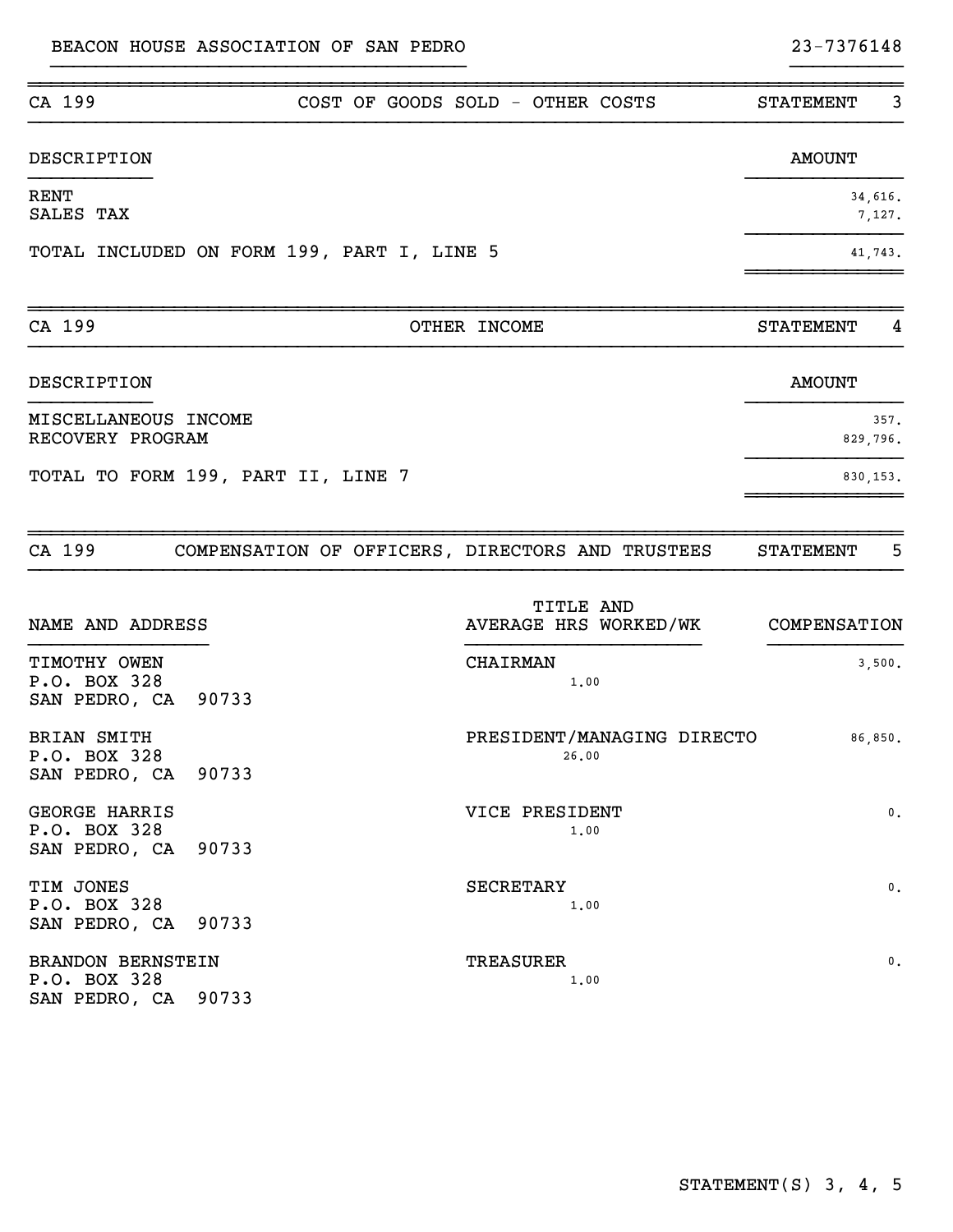| BEACON HOUSE ASSOCIATION OF SAN PEDRO                        |                         | 23-7376148     |
|--------------------------------------------------------------|-------------------------|----------------|
| JOHN FRANKLIN<br>P.O. BOX 328<br>SAN PEDRO, CA 90733         | <b>DIRECTOR</b><br>1.00 | $\mathbf{0}$ . |
| LIZ SCHINDLER-JOHNSON<br>P.O. BOX 328<br>SAN PEDRO, CA 90733 | <b>DIRECTOR</b><br>1.00 | 0.             |

TOTAL TO FORM 199, PART II, LINE 11 90, 250.

| CA 199                                | OTHER EXPENSES | 6<br><b>STATEMENT</b> |
|---------------------------------------|----------------|-----------------------|
| DESCRIPTION                           |                | <b>AMOUNT</b>         |
| FOOD & BEVERAGES                      |                | 160,843.              |
| RESIDENT SUPPORT                      |                | 106,951.              |
| AUTOMOBILE                            |                | 56,029.               |
| PROPERTY TAXES                        |                | 45,589.               |
| DIRECT EXPENSES OF FUNDRAISING EVENTS |                | 77,898.               |
| OTHER EMPLOYEE BENEFITS               |                | 45.670.               |

| LEGAL FEES                          | 3,500.     |
|-------------------------------------|------------|
| <b>ACCOUNTING FEES</b>              | 42,388.    |
| OTHER PROFESSIONAL FEES             | 141,310.   |
| ADVERTISING AND PROMOTION           | 34,414.    |
| OFFICE EXPENSES                     | 68,067.    |
| INSURANCE                           | 82,007.    |
| ALL OTHER EXPENSES                  | 173,201.   |
| TOTAL TO FORM 199, PART II, LINE 17 | 1,037,867. |
|                                     |            |
|                                     |            |

|                                       |  |                      |    |              |  | 7                                                           |
|---------------------------------------|--|----------------------|----|--------------|--|-------------------------------------------------------------|
|                                       |  |                      |    |              |  |                                                             |
|                                       |  |                      | 0. |              |  |                                                             |
| TOTAL TO FORM 199, SCHEDULE L, LINE 7 |  |                      | 0. |              |  |                                                             |
|                                       |  | INVESTMENTS IN STOCK |    | BEG. OF YEAR |  | <b>STATEMENT</b><br>END OF YEAR<br>1,109,400.<br>1,109,400. |

}}}}}}}}}}}}

~~~~~~~~~~~~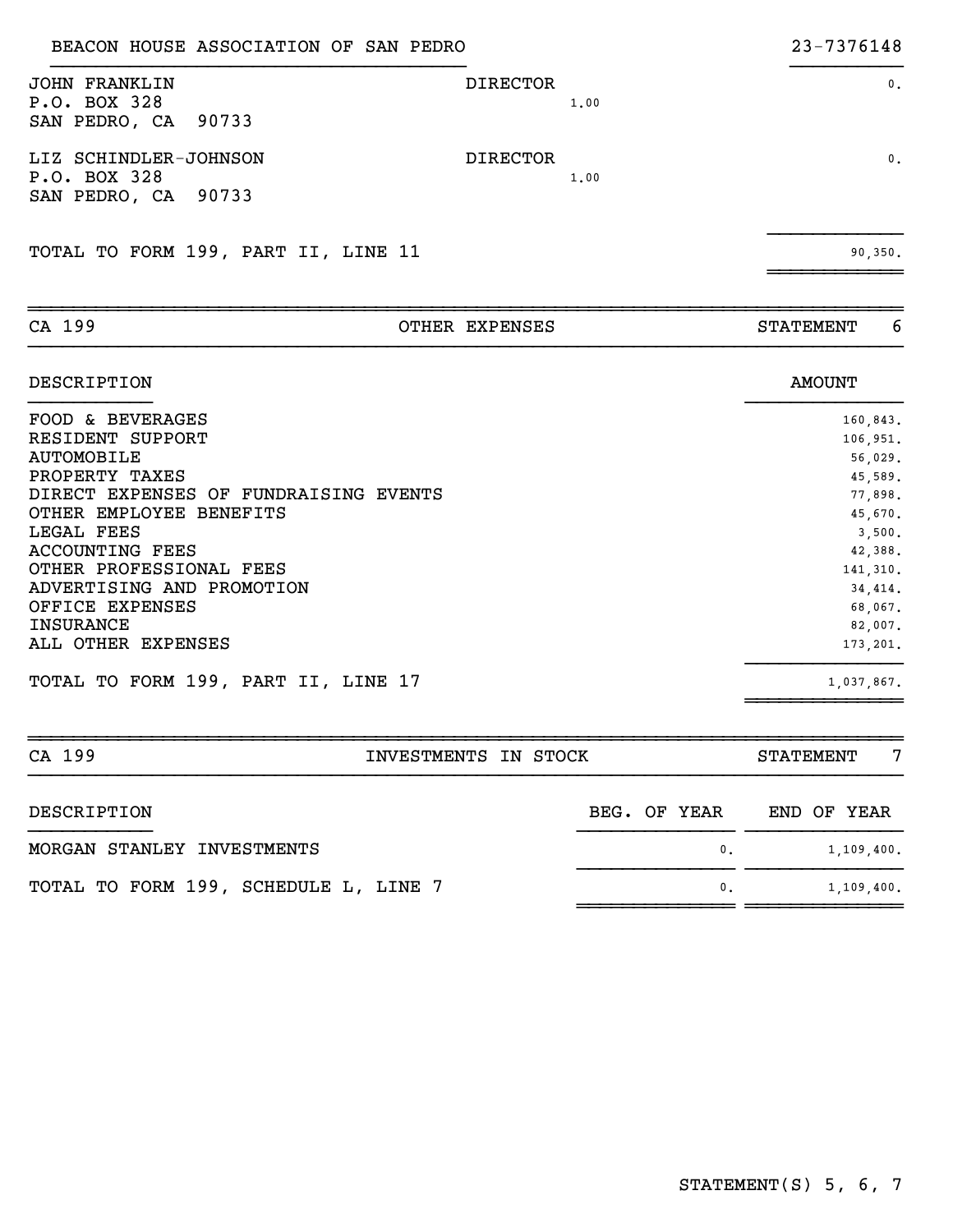~~~~~~~~~~~~~~~~~~~~~~~~~~~~~~~~~~~~~~~~~~~~~~~~~~~~~~~~~~~~~~~~~~~~~~~~~~~~~~

| DESCRIPTION                                                                                                                             | BEG. OF YEAR                                       | END OF YEAR                                         |
|-----------------------------------------------------------------------------------------------------------------------------------------|----------------------------------------------------|-----------------------------------------------------|
| PREPAID EXPENSES AND DEFERRED CHARGES<br>BOND FUNDS HELD BY TRUSTEE<br>BOND ISSUANCE COSTS, NET<br>DEPOSITS<br>FUNDS HELD FOR RESIDENTS | 52,658.<br>226, 118.<br>26.332.<br>720.<br>70.730. | 71,695.<br>227,424.<br>19,244.<br>9,674.<br>55,397. |
| TOTAL TO FORM 199, SCHEDULE L, LINE 12                                                                                                  | 376,558.                                           | 383,434.                                            |
| CA 199<br>BONDS AND NOTES PAYABLE                                                                                                       |                                                    | 9<br><b>STATEMENT</b>                               |

}}}}}}}}}}}}}}}}}}}}}}}}}}}}}}}}}}}}} }}}}}}}}}}

| DESCRIPTION                            | BEG. OF YEAR | END OF YEAR |
|----------------------------------------|--------------|-------------|
| TAX-EXEMPT BONDS LIABILITIES           | 950,000.     | 825,000.    |
| TOTAL TO FORM 199, SCHEDULE L, LINE 16 | 950,000.     | 825,000.    |
|                                        |              |             |

| CA 199<br>OTHER LIABILITIES                  |                    | <b>STATEMENT</b> | 10                 |
|----------------------------------------------|--------------------|------------------|--------------------|
| DESCRIPTION                                  | BEG. OF YEAR       | END OF YEAR      |                    |
| FUNDS HELD FOR RESIDENTS<br>DEFERRED REVENUE | 70,730.<br>25.724. |                  | 55,397.<br>31,125. |
| TOTAL TO FORM 199, SCHEDULE L, LINE 18       | 96,454.            |                  | 86,522.            |

#### CA 199 OTHER ASSETS STATEMENT 8